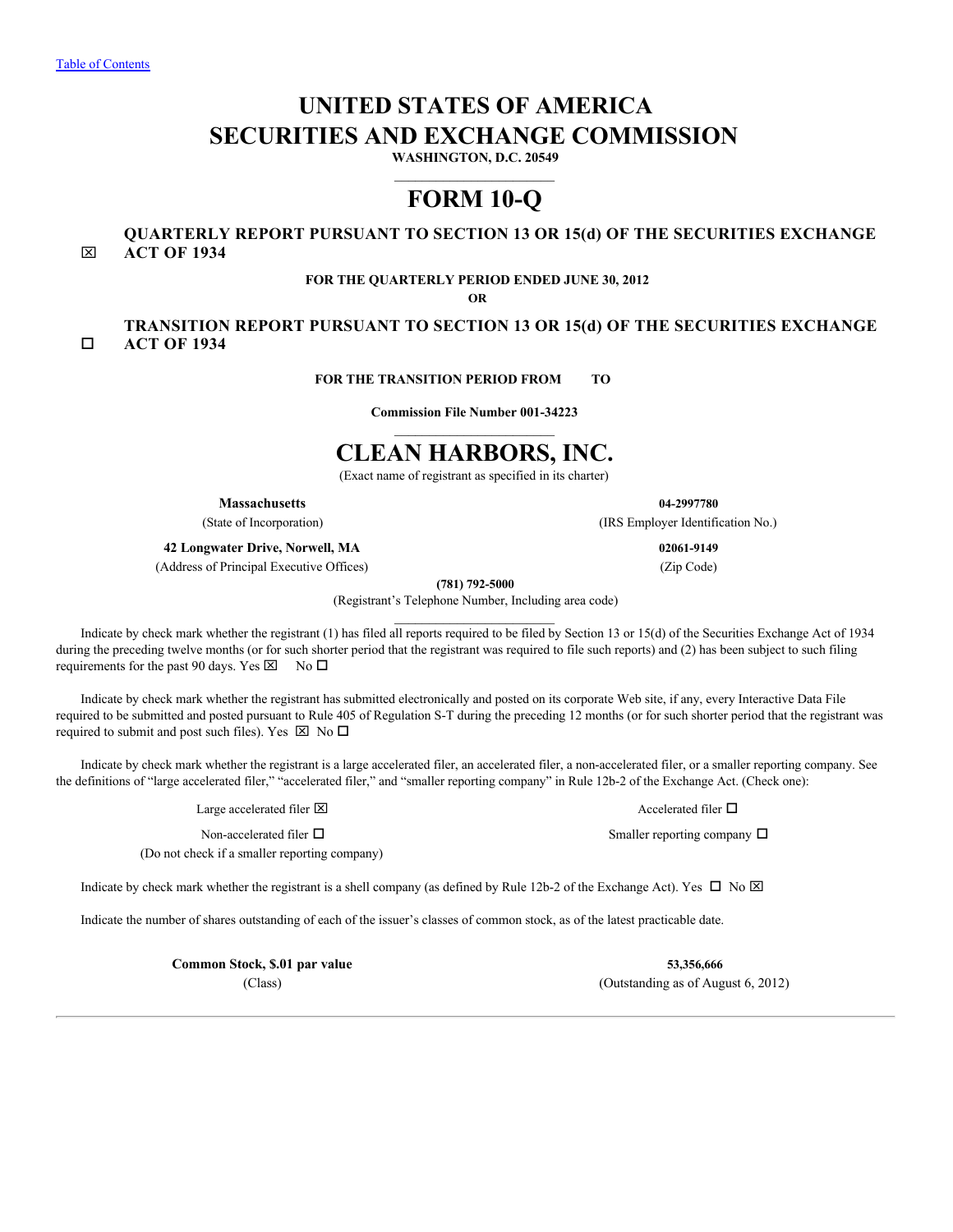# **CLEAN HARBORS, INC.**

# **QUARTERLY REPORT ON FORM 10-Q**

# **TABLE OF CONTENTS**

**Page No.**

# **PART I: FINANCIAL INFORMATION**

| <b>ITEM 1: Unaudited Financial Statements</b>                                                        |                  |
|------------------------------------------------------------------------------------------------------|------------------|
| <b>Consolidated Balance Sheets</b>                                                                   |                  |
| <b>Unaudited Consolidated Statements of Income</b>                                                   |                  |
| Unaudited Consolidated Statements of Comprehensive Income                                            |                  |
| <b>Unaudited Consolidated Statements of Cash Flows</b>                                               |                  |
| Unaudited Consolidated Statements of Stockholders' Equity                                            | $\overline{6}$   |
| <b>Notes to Unaudited Consolidated Financial Statements</b>                                          |                  |
| <b>ITEM 2: Management's Discussion and Analysis of Financial Condition and Results of Operations</b> | $\underline{30}$ |
| <b>ITEM 3: Quantitative and Qualitative Disclosures About Market Risk</b>                            | 42               |
| <b>ITEM 4: Controls and Procedures</b>                                                               | 43               |
| <b>PART II: OTHER INFORMATION</b>                                                                    |                  |
| <b>Items No. 1 through 6</b>                                                                         | <u>44</u>        |
| <b>Signatures</b>                                                                                    | <u>45</u>        |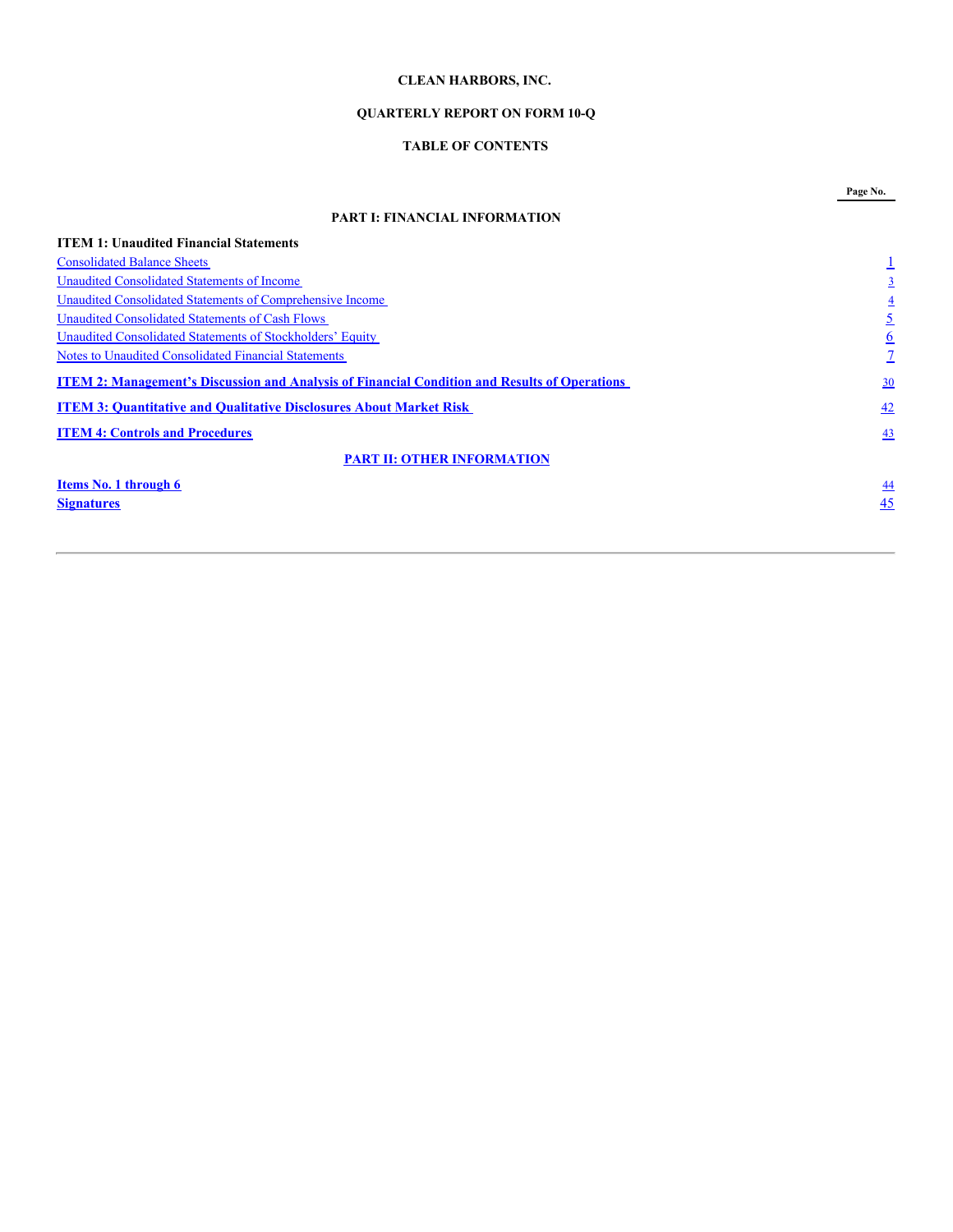# **CONSOLIDATED BALANCE SHEETS**

# **ASSETS**

# **(in thousands)**

<span id="page-2-0"></span>

|                                                                                                       |             | <b>June 30,</b><br>2012 |             | December 31,<br>2011 |
|-------------------------------------------------------------------------------------------------------|-------------|-------------------------|-------------|----------------------|
|                                                                                                       |             | (unaudited)             |             |                      |
| Current assets:                                                                                       |             |                         |             |                      |
| Cash and cash equivalents                                                                             | \$          | 296,758                 | \$          | 260,723              |
| Marketable securities                                                                                 |             | 9,701                   |             | 111                  |
| Accounts receivable, net of allowances aggregating \$11,239 and \$12,683, respectively                |             | 397,453                 |             | 449,553              |
| Unbilled accounts receivable                                                                          |             | 30,173                  |             | 29,385               |
| Deferred costs                                                                                        |             | 7,273                   |             | 5,903                |
| Prepaid expenses and other current assets                                                             |             | 49,763                  |             | 73,349               |
| Supplies inventories                                                                                  |             | 57,782                  |             | 56,242               |
| Deferred tax assets                                                                                   |             | 16,605                  |             | 16,602               |
| Total current assets                                                                                  |             | 865,508                 |             | 891,868              |
| Property, plant and equipment:                                                                        |             |                         |             |                      |
| Land                                                                                                  |             | 37,171                  |             | 37,185               |
| Asset retirement costs (non-landfill)                                                                 |             | 2,544                   |             | 2,529                |
| Landfill assets                                                                                       |             | 61,056                  |             | 58,466               |
| Buildings and improvements                                                                            |             | 193,717                 |             | 189,445              |
| Camp equipment                                                                                        |             | 130,340                 |             | 110,242              |
| Vehicles                                                                                              |             | 259,315                 |             | 231,980              |
| Equipment                                                                                             |             | 768,502                 |             | 729,154              |
| Furniture and fixtures                                                                                |             | 3,988                   |             | 3,759                |
| Construction in progress                                                                              |             | 39,641                  |             | 24,522               |
|                                                                                                       |             | 1,496,274               |             | 1,387,282            |
| Less-accumulated depreciation and amortization                                                        |             | 541,234                 |             | 483,335              |
| Total property, plant and equipment, net                                                              |             | 955,040                 |             | 903,947              |
| Other assets:                                                                                         |             |                         |             |                      |
| Long-term investments                                                                                 |             | 4,326                   |             | 4,245                |
| Deferred financing costs                                                                              |             | 12,152                  |             | 13,607               |
| Goodwill                                                                                              |             | 135,962                 |             | 122,392              |
| Permits and other intangibles, net of accumulated amortization of \$80,000 and \$72,544, respectively |             | 138,622                 |             | 139,644              |
| Other                                                                                                 |             | 10,604                  |             | 10,100               |
| Total other assets                                                                                    |             | 301,666                 |             | 289,988              |
| Total assets                                                                                          | $\mathbf S$ | 2,122,214               | $\mathbf S$ | 2.085.803            |

The accompanying notes are an integral part of these unaudited consolidated financial statements.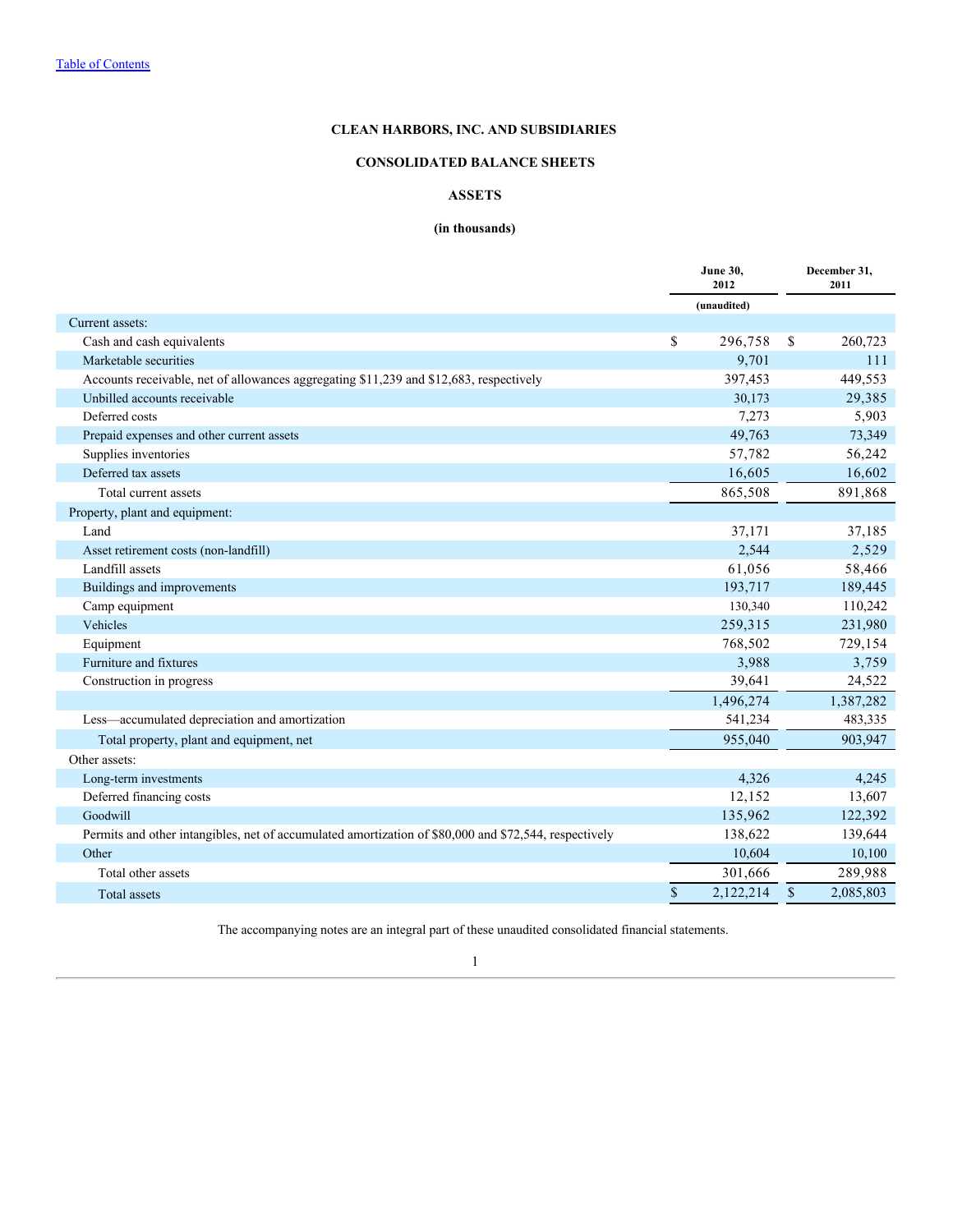# **CONSOLIDATED BALANCE SHEETS (Continued)**

# **LIABILITIES AND STOCKHOLDERS' EQUITY**

# **(in thousands)**

<span id="page-3-0"></span>

|                                                                                                 | <b>June 30,</b><br>2012 |             | December 31,<br>2011 |           |
|-------------------------------------------------------------------------------------------------|-------------------------|-------------|----------------------|-----------|
|                                                                                                 |                         | (unaudited) |                      |           |
| Current liabilities:                                                                            |                         |             |                      |           |
| Current portion of capital lease obligations                                                    | \$                      | 6,322       | S                    | 8,310     |
| Accounts payable                                                                                |                         | 172,657     |                      | 178,084   |
| Deferred revenue                                                                                |                         | 32,015      |                      | 32,297    |
| Accrued expenses                                                                                |                         | 130,526     |                      | 147,992   |
| Current portion of closure, post-closure and remedial liabilities                               |                         | 19,801      |                      | 15,059    |
| Total current liabilities                                                                       |                         | 361,321     |                      | 381,742   |
| Other liabilities:                                                                              |                         |             |                      |           |
| Closure and post-closure liabilities, less current portion of \$6,407 and \$3,885, respectively |                         | 29,140      |                      | 30,996    |
| Remedial liabilities, less current portion of \$13,394 and \$11,174, respectively               |                         | 118,563     |                      | 124,146   |
| Long-term obligations                                                                           |                         | 523,481     |                      | 524,203   |
| Capital lease obligations, less current portion                                                 |                         | 4,482       |                      | 6,375     |
| Unrecognized tax benefits and other long-term liabilities                                       |                         | 124,327     |                      | 117,354   |
| Total other liabilities                                                                         |                         | 799,993     |                      | 803,074   |
|                                                                                                 |                         |             |                      |           |
| Stockholders' equity:                                                                           |                         |             |                      |           |
| Common stock, \$.01 par value:                                                                  |                         |             |                      |           |
| Authorized 80,000,000; shares issued and outstanding 53,319,029 and 53,182,859                  |                         |             |                      |           |
| shares, respectively                                                                            |                         | 533         |                      | 532       |
| Shares held under employee participation plan                                                   |                         | (469)       |                      | (469)     |
| Additional paid-in capital                                                                      |                         | 504,667     |                      | 497,919   |
| Accumulated other comprehensive income                                                          |                         | 29,076      |                      | 31,353    |
| Accumulated earnings                                                                            |                         | 427,093     |                      | 371,652   |
| Total stockholders' equity                                                                      |                         | 960,900     |                      | 900,987   |
| Total liabilities and stockholders' equity                                                      | \$                      | 2,122,214   | \$                   | 2,085,803 |

The accompanying notes are an integral part of these unaudited consolidated financial statements.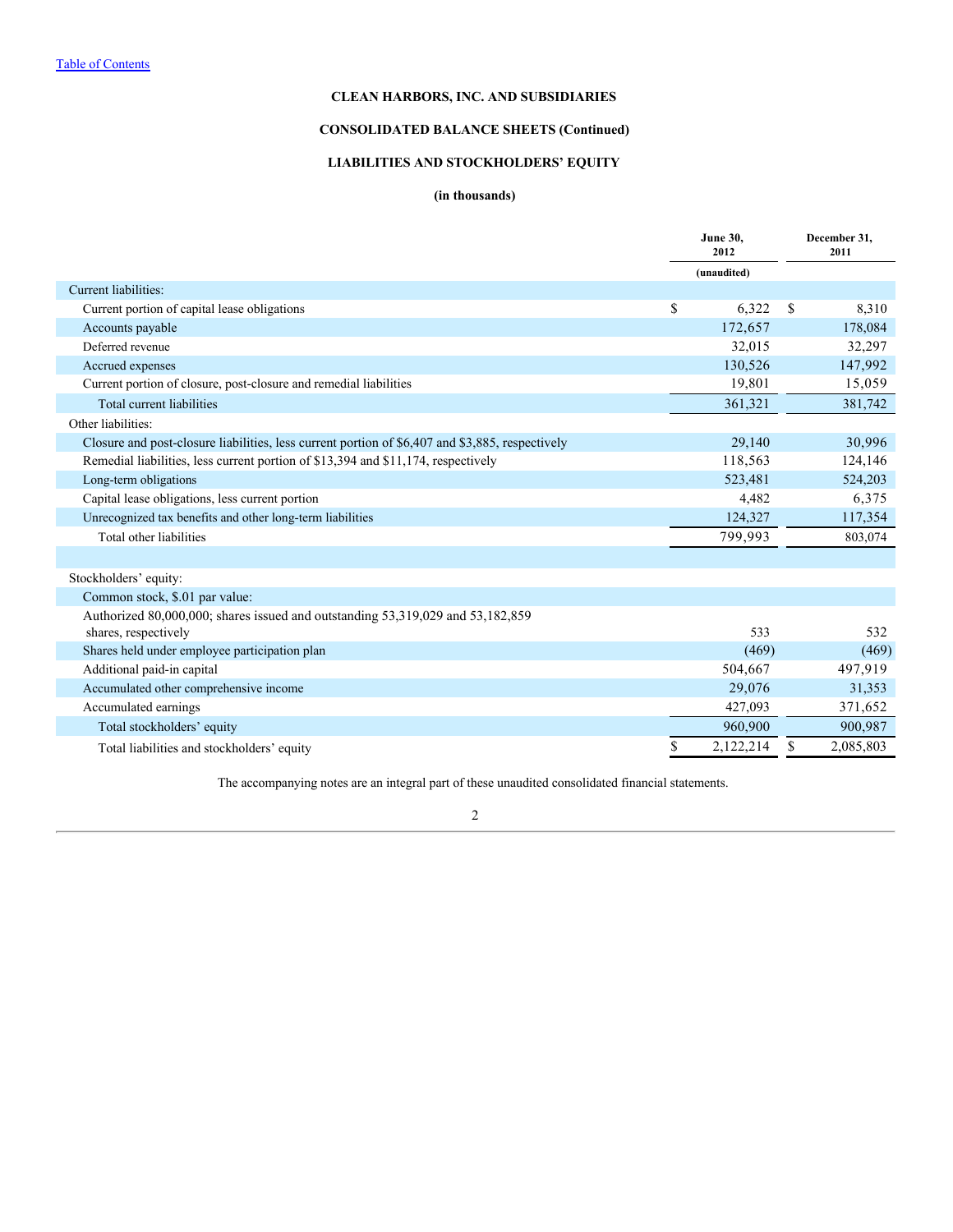# **UNAUDITED CONSOLIDATED STATEMENTS OF INCOME**

# **(in thousands except per share amounts)**

|                                                                                                                                        | <b>Three Months Ended</b> |          |               |          |              | <b>Six Months Ended</b><br><b>June 30,</b> |    |           |  |  |  |
|----------------------------------------------------------------------------------------------------------------------------------------|---------------------------|----------|---------------|----------|--------------|--------------------------------------------|----|-----------|--|--|--|
|                                                                                                                                        | <b>June 30,</b>           |          |               |          |              |                                            |    |           |  |  |  |
|                                                                                                                                        |                           | 2012     |               | 2011     |              | 2012                                       |    | 2011      |  |  |  |
|                                                                                                                                        |                           |          |               |          |              |                                            |    |           |  |  |  |
| Revenues                                                                                                                               | \$                        | 523,118  | <sup>\$</sup> | 447,235  | $\mathbb{S}$ | 1,095,140                                  | \$ | 882,197   |  |  |  |
| Cost of revenues (exclusive of items shown separately below)                                                                           |                           | 367,623  |               | 307,754  |              | 767,938                                    |    | 620,331   |  |  |  |
| Selling, general and administrative expenses                                                                                           |                           | 66,794   |               | 58,254   |              | 137,553                                    |    | 113,048   |  |  |  |
| Accretion of environmental liabilities                                                                                                 |                           | 2,505    |               | 2,407    |              | 4,921                                      |    | 4,796     |  |  |  |
| Depreciation and amortization                                                                                                          |                           | 38,663   |               | 26,936   |              | 75,494                                     |    | 52,396    |  |  |  |
| Income from operations                                                                                                                 |                           | 47,533   |               | 51,884   |              | 109,234                                    |    | 91,626    |  |  |  |
| Other (expense) income                                                                                                                 |                           | (75)     |               | 2,868    |              | (374)                                      |    | 5,767     |  |  |  |
| Interest expense, net of interest income of \$215 and \$402 for the<br>quarter and year-to-date ended 2012 and \$302 and \$546 for the |                           |          |               |          |              |                                            |    |           |  |  |  |
| quarter and year-to-date ended 2011, respectively                                                                                      |                           | (10,968) |               | (10,642) |              | (22, 240)                                  |    | (17, 120) |  |  |  |
| Income before provision for income taxes                                                                                               |                           | 36,490   |               | 44,110   |              | 86,620                                     |    | 80,273    |  |  |  |
| Provision for income taxes                                                                                                             |                           | 13,064   |               | 14,954   |              | 31,179                                     |    | 28,387    |  |  |  |
| Net Income                                                                                                                             | \$                        | 23,426   | $\mathbb{S}$  | 29,156   | \$           | 55,441                                     | \$ | 51,886    |  |  |  |
|                                                                                                                                        |                           |          |               |          |              |                                            |    |           |  |  |  |
| Earnings per share:                                                                                                                    |                           |          |               |          |              |                                            |    |           |  |  |  |
| Basic                                                                                                                                  | \$                        | 0.44     | \$            | 0.55     | \$           | 1.04                                       | \$ | 0.98      |  |  |  |
| Diluted                                                                                                                                | \$                        | 0.44     | <sup>\$</sup> | 0.55     | \$           | 1.04                                       | \$ | 0.97      |  |  |  |
|                                                                                                                                        |                           |          |               |          |              |                                            |    |           |  |  |  |
| Weighted average common shares outstanding                                                                                             |                           | 53,308   |               | 52,939   |              | 53,268                                     |    | 52,869    |  |  |  |
| Weighted average common shares outstanding<br>plus potentially dilutive common shares                                                  |                           | 53,505   |               | 53,362   |              | 53,497                                     |    | 53,261    |  |  |  |

The accompanying notes are an integral part of these unaudited consolidated financial statements.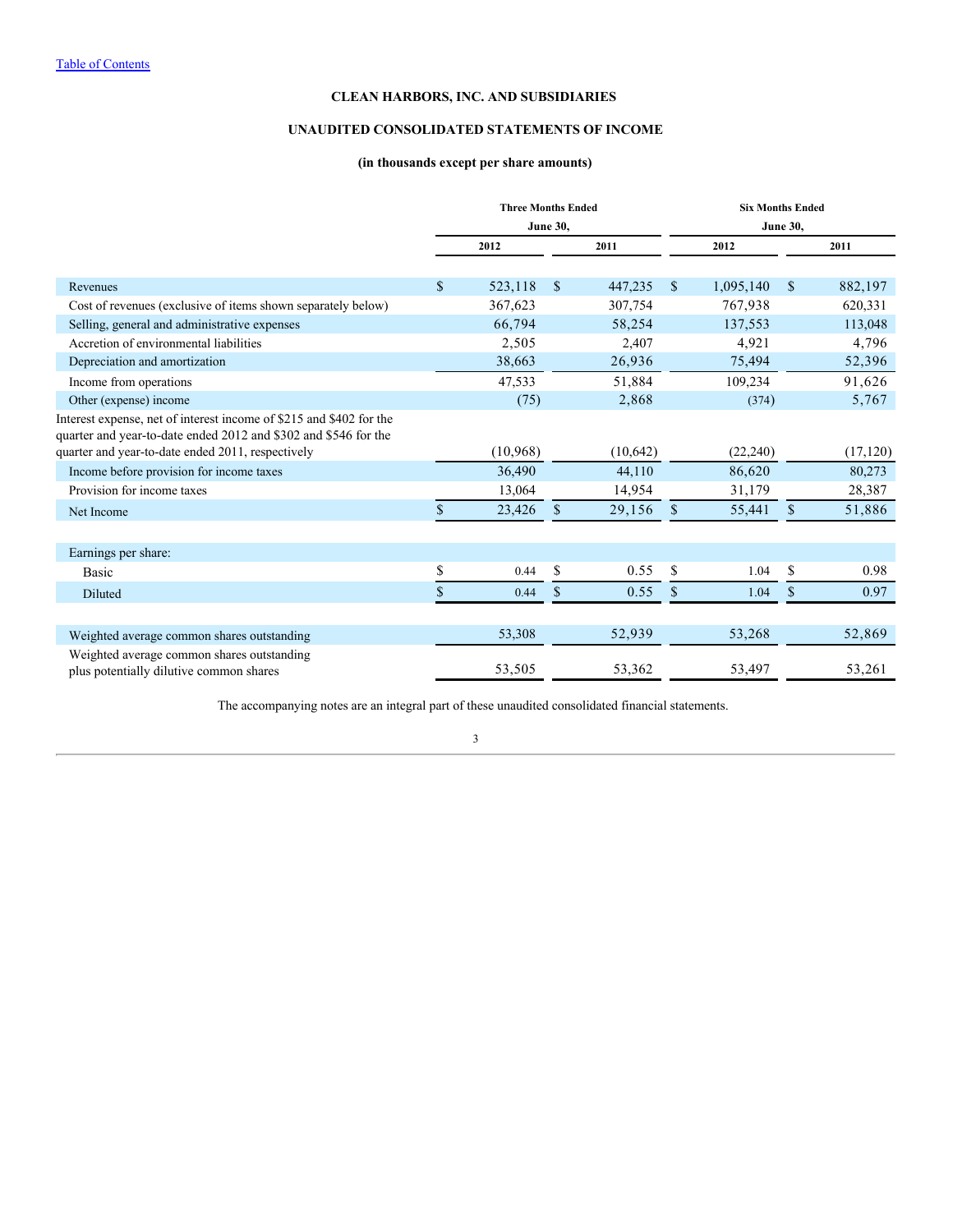# **UNAUDITED CONSOLIDATED STATEMENTS OF COMPREHENSIVE INCOME**

# **(in thousands)**

<span id="page-5-0"></span>

|                                                                                                                                                                               | <b>Three Months Ended</b><br><b>June 30,</b> |           |  |          |  | <b>Six Months Ended</b><br><b>June 30,</b> |  |        |  |  |  |
|-------------------------------------------------------------------------------------------------------------------------------------------------------------------------------|----------------------------------------------|-----------|--|----------|--|--------------------------------------------|--|--------|--|--|--|
|                                                                                                                                                                               |                                              | 2012      |  | 2011     |  | 2012                                       |  | 2011   |  |  |  |
| Net income                                                                                                                                                                    |                                              | 23,426    |  | 29,156   |  | 55,441                                     |  | 51,886 |  |  |  |
| Other comprehensive income:                                                                                                                                                   |                                              |           |  |          |  |                                            |  |        |  |  |  |
| Unrealized losses on available-for-sale securities (net of<br>taxes of \$43 and \$83 for the quarter and year-to-date<br>2012 and \$37 and \$178 for the quarter and year-to- |                                              |           |  |          |  |                                            |  |        |  |  |  |
| date 2011, respectively)                                                                                                                                                      |                                              | (947)     |  | (1, 545) |  | (584)                                      |  | (791)  |  |  |  |
| Foreign currency translation adjustments                                                                                                                                      |                                              | (16,510)  |  | 4,671    |  | (1,693)                                    |  | 20,398 |  |  |  |
| Other comprehensive (loss) income                                                                                                                                             |                                              | (17, 457) |  | 3,126    |  | (2,277)                                    |  | 19,607 |  |  |  |
| Comprehensive income                                                                                                                                                          |                                              | 5,969     |  | 32,282   |  | 53,164                                     |  | 71,493 |  |  |  |

The accompanying notes are an integral part of these unaudited consolidated financial statements.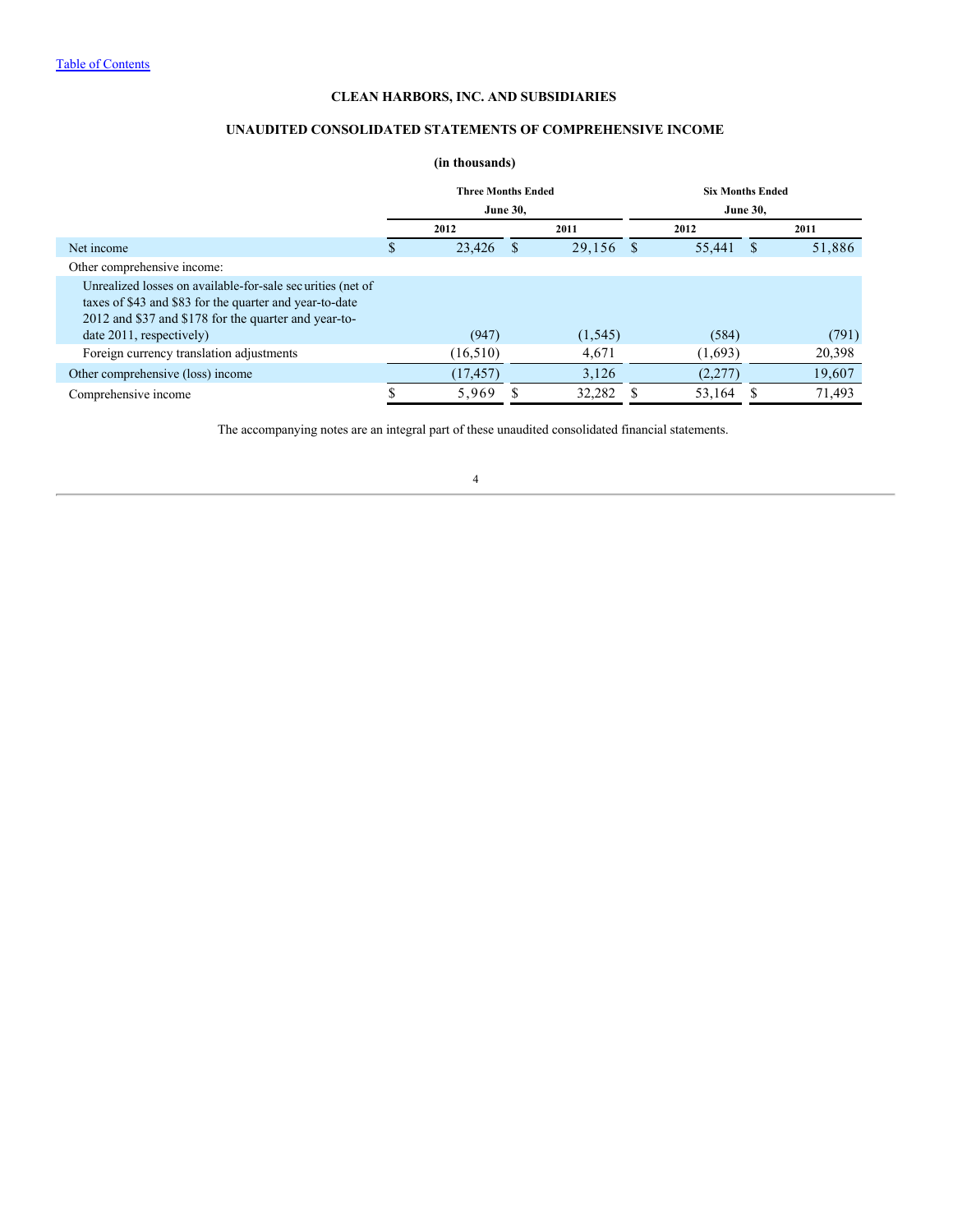# **UNAUDITED CONSOLIDATED STATEMENTS OF CASH FLOWS**

# **(in thousands)**

|                                                                            |               | <b>Six Months Ended</b> |
|----------------------------------------------------------------------------|---------------|-------------------------|
|                                                                            |               | June 30,                |
|                                                                            | 2012          | 2011                    |
| Cash flows from operating activities:                                      |               |                         |
| Net income                                                                 | \$<br>55,441  | \$<br>51,886            |
| Adjustments to reconcile net income to net cash from operating activities: |               |                         |
| Depreciation and amortization                                              | 75,494        | 52,396                  |
| Allowance for doubtful accounts                                            | 405           | 402                     |
| Amortization of deferred financing costs and debt discount                 | 753           | 898                     |
| Accretion of environmental liabilities                                     | 4,921         | 4,796                   |
| Changes in environmental liability estimates                               | (3,095)       | (773)                   |
| Deferred income taxes                                                      | (510)         | 819                     |
| Stock-based compensation                                                   | 3,616         | 2,880                   |
| Excess tax benefit of stock-based compensation                             | (1,122)       | (1,617)                 |
| Income tax benefit related to stock option exercises                       | 1,121         | 1,617                   |
| Other expense (income)                                                     | 374           | (2, 413)                |
| Environmental expenditures                                                 | (3,787)       | (5, 564)                |
| Changes in assets and liabilities, net of acquisitions                     |               |                         |
| Accounts receivable                                                        | 54,117        | 18,063                  |
| Other current assets                                                       | 15,657        | (5,252)                 |
| Accounts payable                                                           | (16,904)      | (33, 024)               |
| Other current and long-term liabilities                                    | (10,707)      | (9, 485)                |
| Net cash from operating activities                                         | 175,774       | 75,629                  |
| Cash flows from investing activities:                                      |               |                         |
| Additions to property, plant and equipment                                 | (82, 971)     | (65, 460)               |
| Proceeds from sales of fixed assets                                        | 3,886         | 4,891                   |
| Acquisitions, net of cash acquired                                         | (43, 039)     | (205, 922)              |
| Additions to intangible assets, including costs to obtain or renew permits | (953)         | (1,066)                 |
| Purchase of marketable securities                                          | (10,517)      |                         |
| Proceeds from sales of marketable securities                               |               | 388                     |
| Other                                                                      | 5,120         |                         |
| Net cash used in investing activities                                      | (128, 474)    | (267, 169)              |
| Cash flows from financing activities:                                      |               |                         |
| Change in uncashed checks                                                  | (9, 496)      | 13,746                  |
| Proceeds from exercise of stock options                                    | 98            | 783                     |
| Remittance of shares, net                                                  | (1,216)       | (1,807)                 |
| Proceeds from employee stock purchase plan                                 | 3,130         | 1,556                   |
| Deferred financing costs paid                                              | (21)          | (8,099)                 |
| Payments on capital leases                                                 | (3,833)       | (3,316)                 |
| Distribution of cash earned on employee participation plan                 | (38)          | (189)                   |
| Excess tax benefit of stock-based compensation                             | 1,122         | 1,617                   |
| Issuance of senior secured notes, including premium                        |               | 261,250                 |
| Net cash from financing activities                                         | (10, 254)     | 265,541                 |
| Effect of exchange rate change on cash                                     | (1,011)       | 1,365                   |
| Increase in cash and cash equivalents                                      | 36,035        | 75,366                  |
| Cash and cash equivalents, beginning of period                             | 260,723       | 302,210                 |
| Cash and cash equivalents, end of period                                   | \$<br>296,758 | \$<br>377,576           |
| Supplemental information:                                                  |               |                         |
| Cash payments for interest and income taxes:                               |               |                         |
| Interest paid                                                              | \$<br>21,812  | \$<br>11,551            |
| Income taxes paid                                                          | 4,219         | 26,454                  |
| Non-cash investing and financing activities:                               |               |                         |
|                                                                            |               |                         |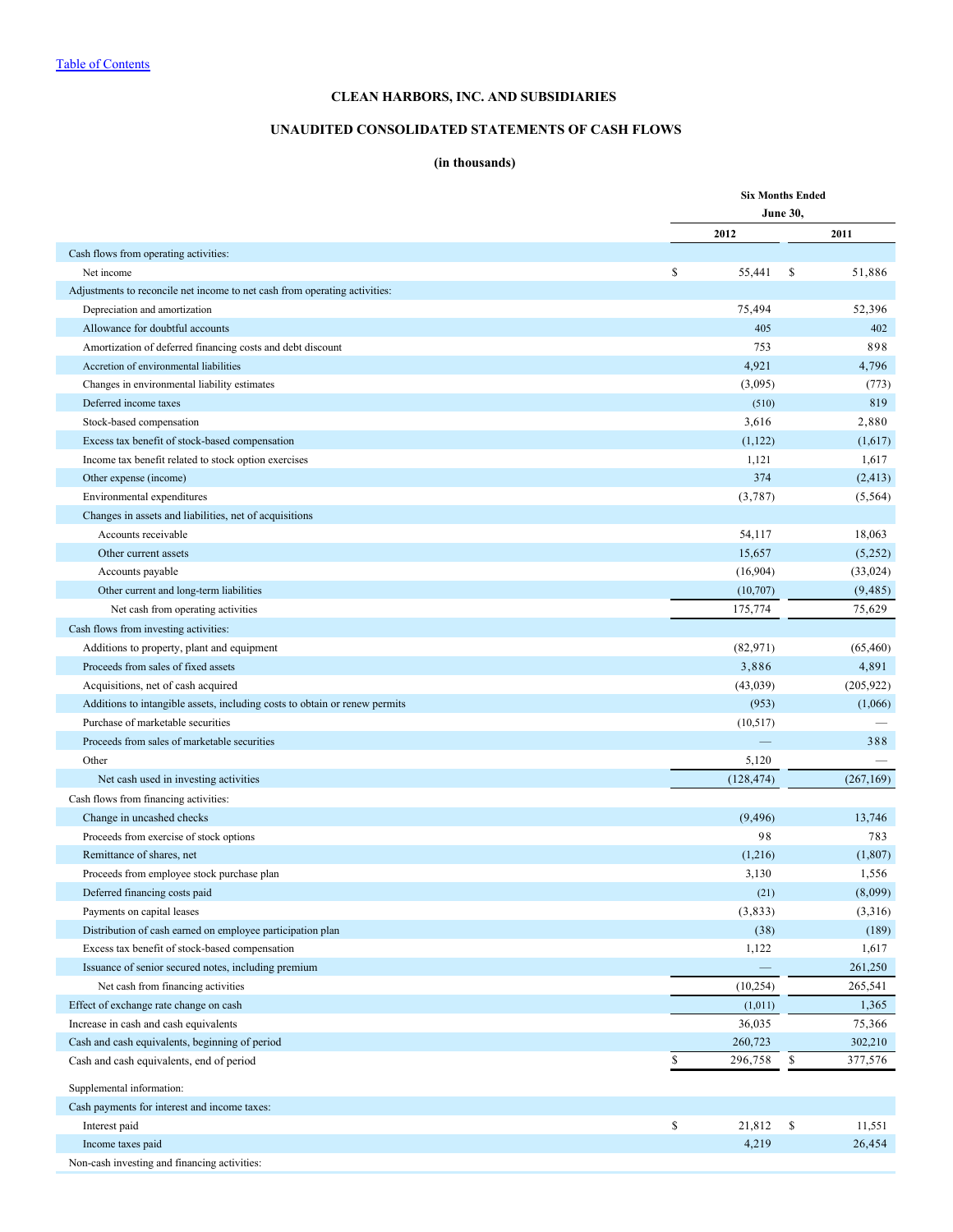| Property, plant and equipment accrued                                                             |  | 26.885 \$ |  | 24.586 |  |  |
|---------------------------------------------------------------------------------------------------|--|-----------|--|--------|--|--|
| The accompanying notes are an integral part of these unaudited consolidated financial statements. |  |           |  |        |  |  |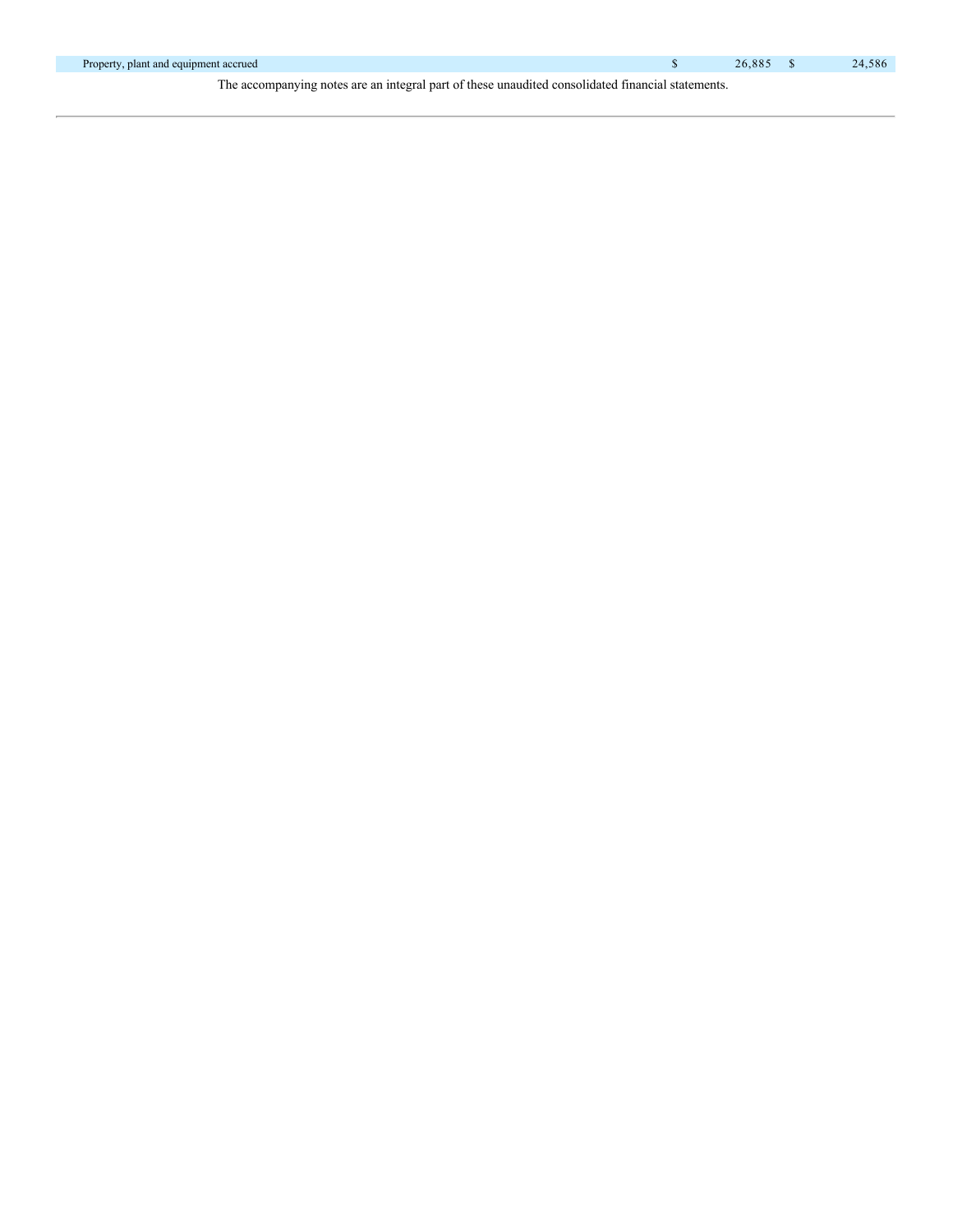# **UNAUDITED CONSOLIDATED STATEMENTS OF STOCKHOLDERS' EQUITY**

# **(in thousands)**

<span id="page-8-0"></span>

|                                                       | <b>Common Stock</b>                  |   |                        | <b>Shares Held</b> |                                          |                                         |    |                                  |                         | Under |                                         |  |  | Accumulated |  |  |  |
|-------------------------------------------------------|--------------------------------------|---|------------------------|--------------------|------------------------------------------|-----------------------------------------|----|----------------------------------|-------------------------|-------|-----------------------------------------|--|--|-------------|--|--|--|
|                                                       | <b>Number</b><br>of<br><b>Shares</b> |   | \$0.01<br>Par<br>Value |                    | <b>Employee</b><br>Participation<br>Plan | <b>Additional</b><br>Paid-in<br>Capital |    | Other<br>Comprehensive<br>Income | Accumulated<br>Earnings |       | Total<br>Stockholders'<br><b>Equity</b> |  |  |             |  |  |  |
| Balance at January 1, 2012                            | 53,183                               | S | 532                    | \$.                | (469)                                    | \$497,919                               | S. | 31,353                           | \$ 371,652              | S     | 900,987                                 |  |  |             |  |  |  |
| Net income                                            |                                      |   |                        |                    |                                          |                                         |    |                                  | 55,441                  |       | 55,441                                  |  |  |             |  |  |  |
| Other comprehensive loss                              |                                      |   |                        |                    |                                          |                                         |    | (2,277)                          |                         |       | (2,277)                                 |  |  |             |  |  |  |
| Stock-based compensation                              | 71                                   |   |                        |                    |                                          | 3,616                                   |    |                                  |                         |       | 3,616                                   |  |  |             |  |  |  |
| Issuance of restricted shares, net of shares remitted | (18)                                 |   |                        |                    |                                          | (1,216)                                 |    |                                  |                         |       | (1,216)                                 |  |  |             |  |  |  |
| Exercise of stock options                             | 18                                   |   |                        |                    |                                          | 97                                      |    |                                  |                         |       | 98                                      |  |  |             |  |  |  |
| Net tax benefit on exercise of stock                  |                                      |   |                        |                    |                                          |                                         |    |                                  |                         |       |                                         |  |  |             |  |  |  |
| options                                               | 65                                   |   |                        |                    |                                          | 1,121                                   |    |                                  |                         |       | 1,121                                   |  |  |             |  |  |  |
| Employee stock purchase plan                          |                                      |   |                        |                    |                                          | 3,130                                   |    |                                  |                         |       | 3,130                                   |  |  |             |  |  |  |
| Balance at June 30, 2012                              | 53,319                               | S | 533                    |                    | (469)                                    | \$504,667                               |    | 29,076                           | 427,093<br>S.           |       | 960,900                                 |  |  |             |  |  |  |

The accompanying notes are an integral part of these unaudited consolidated financial statements.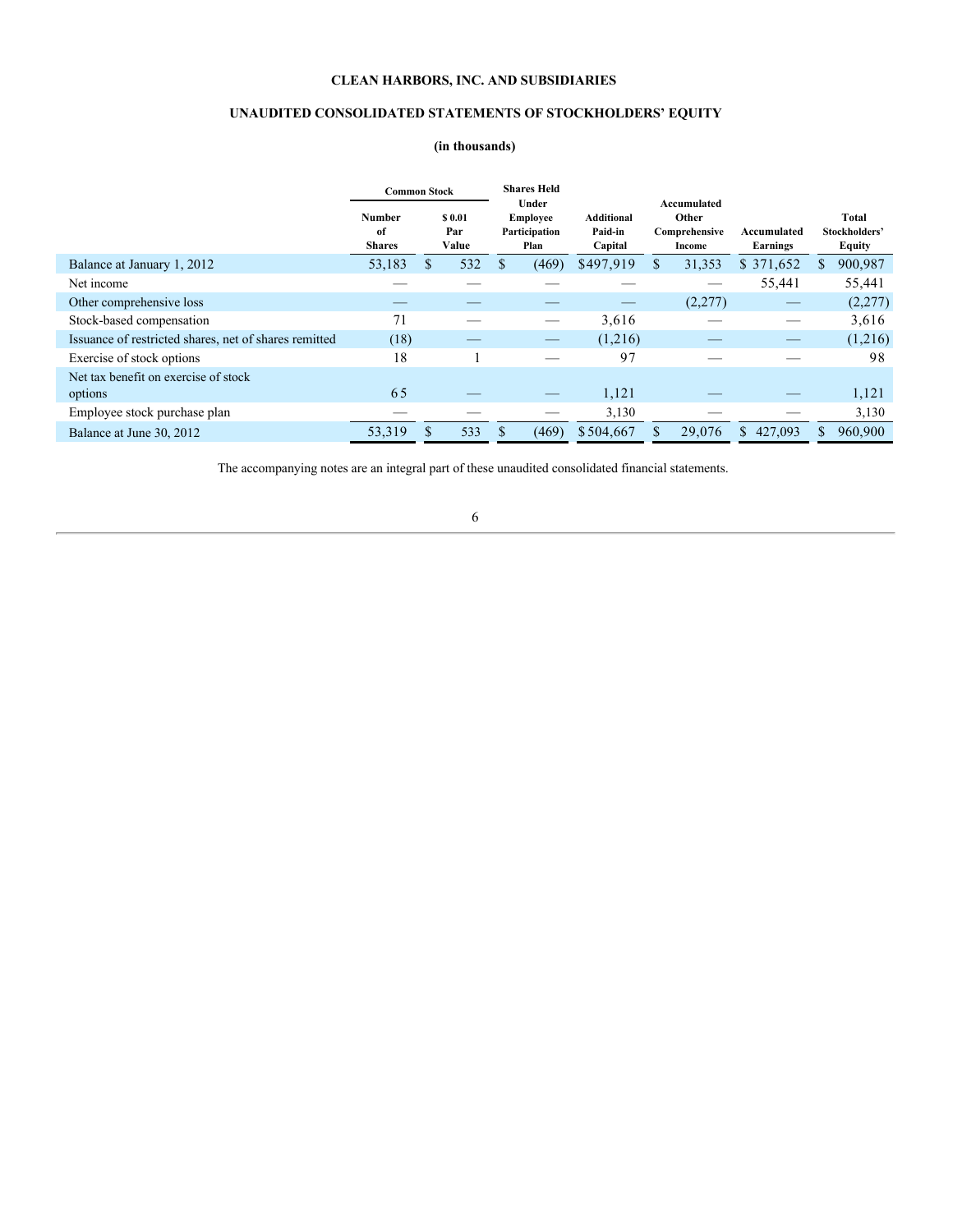### **NOTES TO UNAUDITED CONSOLIDATED FINANCIAL STATEMENTS**

### **(1) BASIS OF PRESENTATION**

The accompanying consolidated interim financial statements include the accounts of Clean Harbors, Inc. and its subsidiaries (collectively, "Clean Harbors" or the "Company") and have been prepared pursuant to the rules and regulations of the Securities and Exchange Commission (the "SEC") and, in the opinion of management, include all adjustments which are of a normal recurring nature, necessary for a fair presentation of the financial position, results of operations, and cash flows for the periods presented. The results for interim periods are not necessarily indicative of results for the entire year or any other interim periods. The financial statements presented herein should be read in connection with the financial statements included in the Company's Current Report on Form 8-K filed on July 16, 2012.

During the quarter ended March 31, 2012, the Company re-assigned certain departments among its segments to support management reporting changes. Accordingly, the Company re-allocated shared departmental costs among its segments. The Company has recast the prior year segment information to conform to the current year presentation. See Note 14, "Segment Reporting."

In preparing the accompanying unaudited consolidated financial statements, the Company has reviewed, as determined necessary by the Company's management, events that have occurred after June 30, 2012, until the issuance of the financial statements.

### **(2) RECENT ACCOUNTING PRONOUNCEMENTS**

From time to time, new accounting pronouncements are issued by the Financial Accounting Standards Board ("FASB") and are adopted by the Company as of the specified effective dates. Management believes that the impact of recently issued accounting pronouncements will not have a material impact on the Company's financial position, results of operations or cash flows, or do not apply to the Company's operations.

In June 2011, the FASB issued ASU 2011-5 *Comprehensive Income (Topic 220) — Presentation of Comprehensive Income*. The new guidance revises the manner in which entities present comprehensive income in their financial statements. ASU 2011-5 requires entities to report components of comprehensive income in either (1) a continuous statement of comprehensive income or (2) two separate but consecutive statements. The ASU does not change the items that must be reported in other comprehensive income. This guidance required a change in the presentation of the financial statements and required retrospective application. In December 2011, the FASB deferred certain provisions of the ASU that relate to presentation of reclassification adjustments. The Company retrospectively adopted this guidance utilizing two separate but consecutive statements to report the components of other comprehensive income, and recast the financial statements for the years ending 2011, 2010 and 2009 in the Company's Current Report on Form 8-K filed on July 16, 2012. This standard had no impact on the Company's financial position, results of operations or cash flows.

In September 2011, the FASB issued ASU 2011-08 *Goodwill and Other (Topic 350)* which amends the guidance on testing goodwill for impairment. Under the revised guidance, entities testing goodwill for impairment have the option of performing a qualitative assessment before calculating the fair value of the reporting unit (i.e., step 1 of the goodwill impairment test). If entities determine, on the basis of qualitative factors, that the fair value of the reporting unit is more likely than not less than the carrying amount, the two-step impairment test would be required. The ASU does not change how goodwill is calculated or assigned to reporting units, nor does it revise the requirement to test goodwill annually for impairment. In addition, the ASU does not amend the requirement to test goodwill for impairment between annual tests if events or circumstances warrant; however, it does revise the examples of events and circumstances that an entity should consider. The Company adopted this standard on January 1, 2012. This standard did not have a material impact on the Company's financial statements.

In May 2011, the FASB issued ASU 2011-04 *Fair Value Measurement (Topic 820)*. The ASU is the result of joint efforts by the FASB and International Accounting Standards Board (IASB) to develop a single, converged fair value framework. While the ASU is largely consistent with existing fair value measurement principles in U.S. GAAP, it expands existing disclosure requirements for fair value measurements and makes other amendments to eliminate unnecessary wording differences between U.S. GAAP and International Financial Reporting Standards ("IFRS"). The Company adopted this standard on January 1, 2012. The standard did not have a material impact on the Company's financial statements.

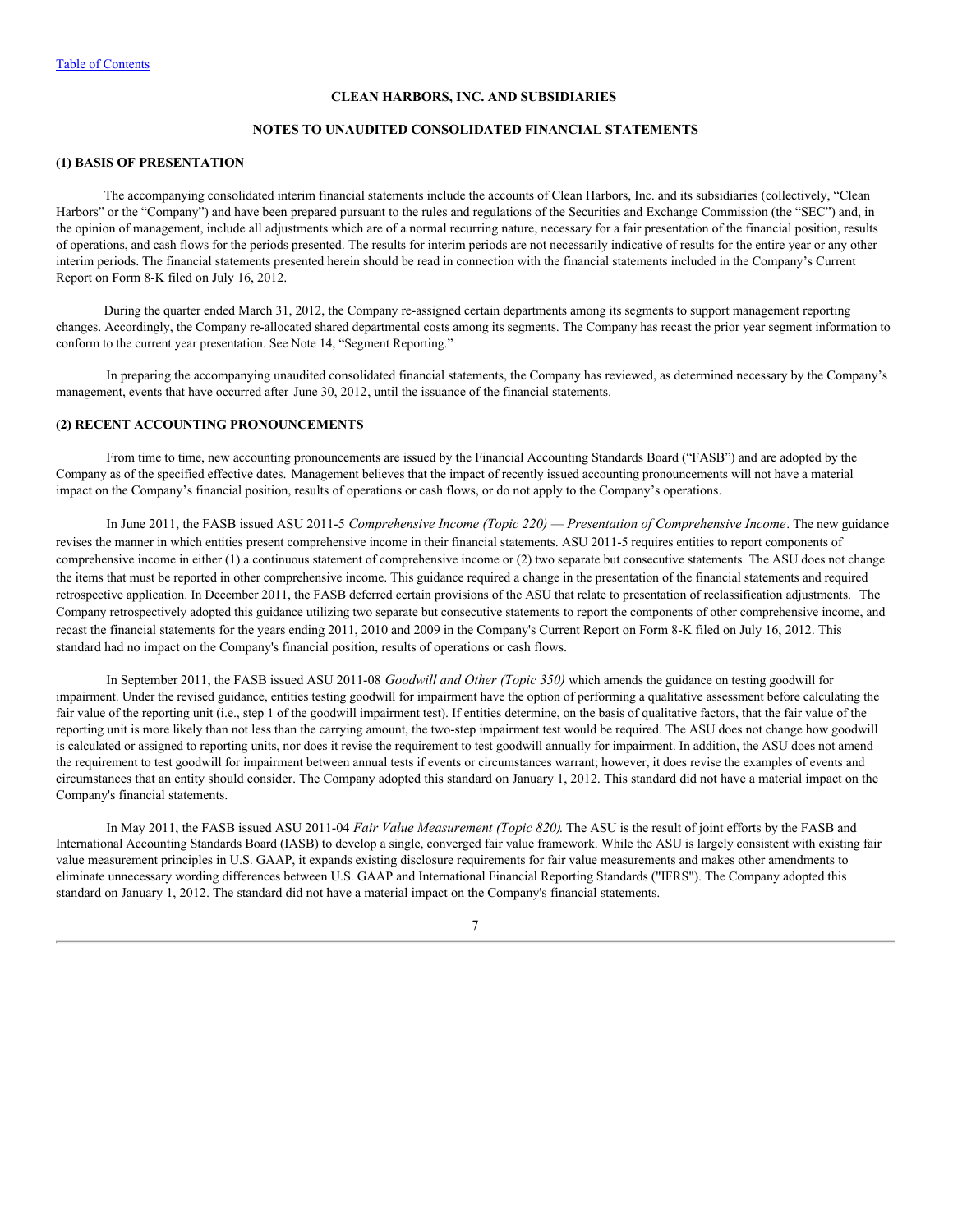#### **(3) BUSINESS COMBINATIONS**

#### *Acquisitions during the third quarter of 2011*

During the quarter ended September 30, 2011, the Company acquired (i) certain assets of a Canadian public company which is engaged in the business of providing geospatial, line clearing and drilling services in Canada and the United States; (ii) all of the outstanding stock of a privately owned U.S. company which specializes in treating refinery waste streams primarily in the United States; and (iii) all of the outstanding stock of a privately owned Canadian company which manufactures modular buildings. The combined purchase price for the three acquisitions was approximately \$142.1 million, including the assumption and payment of debt of \$25.2 million, and post-closing adjustments of \$4.5 million based upon the assumed target amounts of working capital.

The following table summarizes the recognized amounts of identifiable assets acquired and liabilities assumed (in thousands). The Company has finalized the acquisition accounting of the identified acquired assets and liabilities, except for the completion of the intangible assets, current liabilities and remedial liability valuations. The Company expects to finalize the valuations of these exceptions as soon as practicable but no later than one year after the acquisition date. Final determination of the fair value may result in further adjustments to the value of the intangible assets, current liabilities and remedial liabilities.

| <b>At Acquisition Dates</b><br>(As reported at<br>March 31, 2012) |           | <b>Adjustments</b> |                           | <b>At Acquisition Dates</b><br>(As Adjusted) |
|-------------------------------------------------------------------|-----------|--------------------|---------------------------|----------------------------------------------|
| S                                                                 |           |                    |                           | 41,491                                       |
|                                                                   | 62,969    |                    |                           | 62,969                                       |
|                                                                   | 23,371    |                    |                           | 23,371                                       |
|                                                                   | 1,671     |                    |                           | 1,671                                        |
|                                                                   | (22, 117) | (1,286)            |                           | (23, 403)                                    |
|                                                                   | (200)     |                    |                           | (200)                                        |
|                                                                   | (2, 419)  |                    |                           | (2, 419)                                     |
|                                                                   | 104,766   | (1,286)            |                           | 103,480                                      |
|                                                                   | 37,368    | 1,286              |                           | 38,654                                       |
|                                                                   | 142,134   |                    |                           | 142.134                                      |
|                                                                   |           | 41,491 \$          | <b>Measurement Period</b> |                                              |

(i) The preliminary fair value of the financial assets acquired includes customer receivables with a preliminary aggregate fair value of \$21.4 million. Combined gross amounts due were \$22.1 million.

(ii) Goodwill represents the excess of the fair value of the net assets acquired over the purchase price. Goodwill of \$13.3 million, \$11.4 million and \$14.0 million has been assigned to the Oil and Gas Field Services segment, the Technical Services segment, and the Industrial Services segment, respectively, and will not be deductible for tax purposes.

Management has determined the preliminary purchase price allocations based on estimates of the fair values of all tangible and intangible assets acquired and liabilities assumed. Such amounts are subject to adjustment based on the additional information necessary to determine fair values.

The following unaudited pro forma combined summary data presents information as if the third quarter acquisitions had been acquired at the beginning of 2011 and assumes that there were no material, non-recurring pro forma adjustments directly attributable to the acquisitions. The pro forma information does not necessarily reflect the actual results that would have occurred had the Company and those three acquisitions been combined during the periods presented, nor is it necessarily indicative of the future results of operations of the combined companies (in thousands).

|                               | <b>For the Three Months Ended</b> |  | For the Six Months Ended |
|-------------------------------|-----------------------------------|--|--------------------------|
|                               | <b>June 30, 2011</b>              |  | June 30, 2011            |
| Pro forma combined revenues   | 483.164                           |  | 965.633                  |
| Pro forma combined net income | $30.093$ \$                       |  | 57,063                   |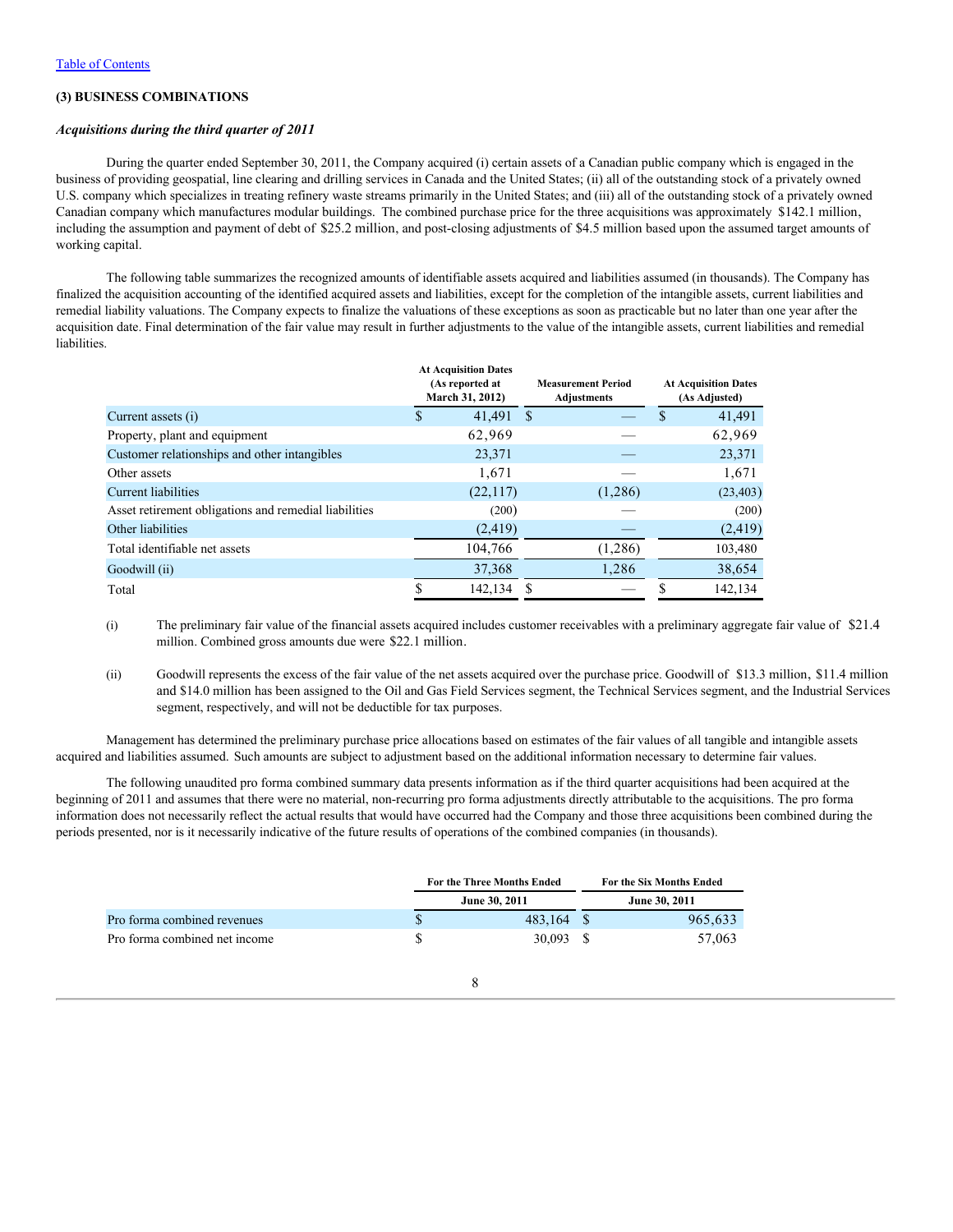#### *Peak*

On June 10, 2011, the Company acquired 100% of the outstanding common shares of Peak Energy Services Ltd. ("Peak") (other than the 3.15% of Peak's outstanding common shares which the Company already owned) in exchange for approximately CDN \$158.7 million in cash (CDN \$0.95 for each Peak share) and the assumption and payment of Peak net debt of approximately CDN \$37.5 million. The total acquisition price, which includes the previous investment in Peak shares referred to above, was CDN \$200.2 million, or U.S. \$205.1 million based on an exchange rate of 0.976057 CDN \$ to one U.S. \$ on June 10, 2011.

During the three months ended June 30, 2012, the Company finalized the purchase accounting for the acquisition of Peak. The following table summarizes the amounts of identifiable assets acquired and liabilities assumed at June 10, 2011 (in thousands).

|                                | At June 10, 2011<br>(As reported at<br>March 31, 2012) |      | <b>Measurement</b><br>Period<br><b>Adjustments</b> |   | At June 10,<br>2011<br>(As adjusted) |
|--------------------------------|--------------------------------------------------------|------|----------------------------------------------------|---|--------------------------------------|
| Current assets (i)             | \$<br>45,222                                           | - \$ |                                                    | S | 45,222                               |
| Property, plant and equipment  | 151,574                                                |      |                                                    |   | 151,574                              |
| Identifiable intangible assets | 14,731                                                 |      | (2,394)                                            |   | 12,337                               |
| Other assets                   | 7.640                                                  |      | 369                                                |   | 8.009                                |
| Current liabilities            | (29,013)                                               |      | 228                                                |   | (28, 785)                            |
| Asset retirement obligations   | (103)                                                  |      |                                                    |   | (103)                                |
| Other liabilities              | (10,077)                                               |      | (1,264)                                            |   | (11, 341)                            |
| Total identifiable net assets  | 179,974                                                |      | (3,061)                                            |   | 176,913                              |
| Goodwill (ii)                  | 25,159                                                 |      | 3,061                                              |   | 28,220                               |
| Total                          | \$<br>205.133                                          |      |                                                    |   | 205.133                              |

(i) The fair value of the financial assets acquired includes customer receivables with a fair value of \$33.3 million. The gross amount due was \$34.7 million.

The following unaudited pro forma combined summary data presents information as if Peak had been acquired at the beginning of 2011 and assumes that there was no material, non-recurring pro forma adjustment directly attributable to the acquisition. The pro forma information does not necessarily reflect the actual results that would have occurred had the Company and Peak been combined during the periods presented, nor is it necessarily indicative of the future results of operations of the combined companies (in thousands).

|                               | <b>For the Three Months Ended</b> | For the Six Months Ended |
|-------------------------------|-----------------------------------|--------------------------|
|                               | <b>June 30, 2011</b>              | <b>June 30, 2011</b>     |
| Pro forma combined revenues   | 476.738 \$                        | 977.430                  |
| Pro forma combined net income | 22.698 \$                         | 53.738                   |

### **(4) FAIR VALUE MEASUREMENTS**

 $\mathcal{L}_\text{max}$ 

The Company's financial instruments consist of cash and cash equivalents, marketable securities, receivables, trade payables, auction rate securities and long-term debt. The estimated fair value of cash equivalents, receivables, trade payables and accrued liabilities approximate their carrying value due to the short maturity of these instruments. The carrying value of the cash equivalents and accrued liabilities is Level 2 in the fa ir value hierarchy.

#### *Marketable Securities and Auction Rate Securities*

As of June 30, 2012, the Company held certain marketable securities and auction rate securities that are required to be measured at fair value on a recurring basis. The fair value of marketable securities is recorded based on quoted market prices. The auction rate securities are classified as available for sale and the fair value of these securities as of June 30, 2012 was estimated

<sup>(</sup>ii) Goodwill, which is attributable to expected operating and cross-selling synergies, will not be deductible for tax purposes. Goodwill of \$12.9 million and \$15.3 million has been recorded in the Oil and Gas Field Services and Industrial Services segments, respectively.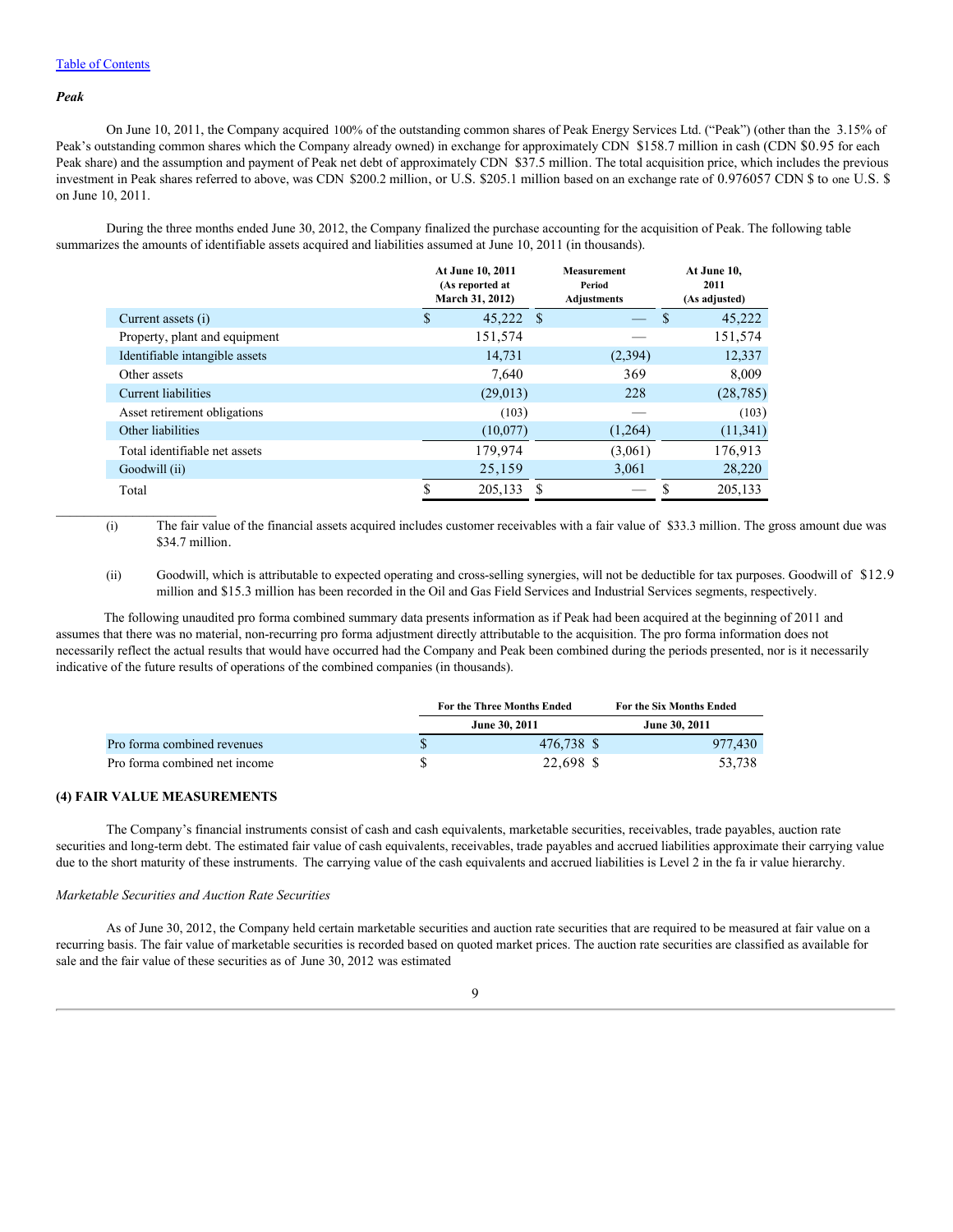utilizing a probability discounted cash flow analysis ("DCF"). Management considered, among other items, the collateralization underlying the security investments, the creditworthiness of the counterparty, the timing of expected future cash flows, and the expectation of the next time these securities are expected to have a successful auction. The auction rate securities were also compared, when possible, to other observable market data with similar characteristics to the securities held by the Company.

The significant unobservable inputs used in the fair value measurement of the Company's auction rate securities are the cumulative probability of earning the maximum rate until maturity, the cumulative probability of principal return prior to maturity, the cumulative probability of default, the liquidity risk premium and the recovery rate in default. Generally interrelationships are such that a change in the assumption used for the cumulative probability of principal return prior to maturity is accompanied by a directionally similar change in the assumptions used for the cumulative probability of earning the maximum rate until maturity and a directionally opposite change in the assumptions used for the cumulative probability of default and the liquidity risk premium. The recovery rate in default is somewhat independent and based upon the securities' specific underlying assets and published recovery rate indices. Changes in the unobservable input variables would be unlikely to cause material changes in the fair value of the auction rate securities.

As of June 30, 2012, all of the Company's auction rate securities continue to have AAA underlying ratings. The underlying assets of the Company's auction rate securities are student loans, which are substantially insured by the Federal Family Education Loan Program. The Company attributes the \$0.4 million decline in the fair value of the securities from the original cost basis to external liquidity issues rather than credit issues. The Company assessed the decline in value to be temporary because it does not intend to sell and it is more likely than not that the Company will not have to sell the securities before their maturity.

During the six months ended June 30, 2012 and 2011, the Company recorded an unrealized pre-tax gain of \$0.1 million and an unrealized pre-tax loss of \$0.1 million, respectively, on its auction rate securities, which was included in accumulated other comprehensive income. As of June 30, 2012, the Company continued to earn interest on its auction rate securities according to their stated terms with interest rates resetting generally every 28 days.

The Company's assets measured at fair value on a recurring basis at June 30, 2012 and December 31, 2011 were as follows (in thousands):

| June 30, 2012           |                                                                                                 |               |                                                                      |    |                                                           |               |                                              |
|-------------------------|-------------------------------------------------------------------------------------------------|---------------|----------------------------------------------------------------------|----|-----------------------------------------------------------|---------------|----------------------------------------------|
|                         | <b>Ouoted Prices in</b><br><b>Active Markets</b><br>for Identical<br><b>Assets</b><br>(Level 1) |               | <b>Significant Other</b><br><b>Observable</b><br>Inputs<br>(Level 2) |    | Significant<br>Unobservable<br><b>Inputs</b><br>(Level 3) |               | <b>Balance at</b><br><b>June 30,</b><br>2012 |
| Auction rate securities | \$                                                                                              | -S            |                                                                      | S  | 4,326                                                     | $\mathcal{S}$ | 4,326                                        |
| Marketable securities   | \$<br>9,701                                                                                     | <sup>\$</sup> |                                                                      |    |                                                           | \$            | 9,701                                        |
| December 31, 2011       |                                                                                                 |               |                                                                      |    |                                                           |               |                                              |
|                         | <b>Ouoted Prices in</b><br><b>Active Markets</b><br>for Identical<br><b>Assets</b><br>(Level 1) |               | <b>Significant Other</b><br><b>Observable</b><br>Inputs<br>(Level 2) |    | Significant<br>Unobservable<br><b>Inputs</b><br>(Level 3) |               | <b>Balance at</b><br>December 31,<br>2011    |
|                         |                                                                                                 |               |                                                                      |    |                                                           |               |                                              |
| Auction rate securities | \$                                                                                              | $\mathbf{s}$  |                                                                      | \$ | 4,245                                                     | $\mathcal{S}$ | 4,245                                        |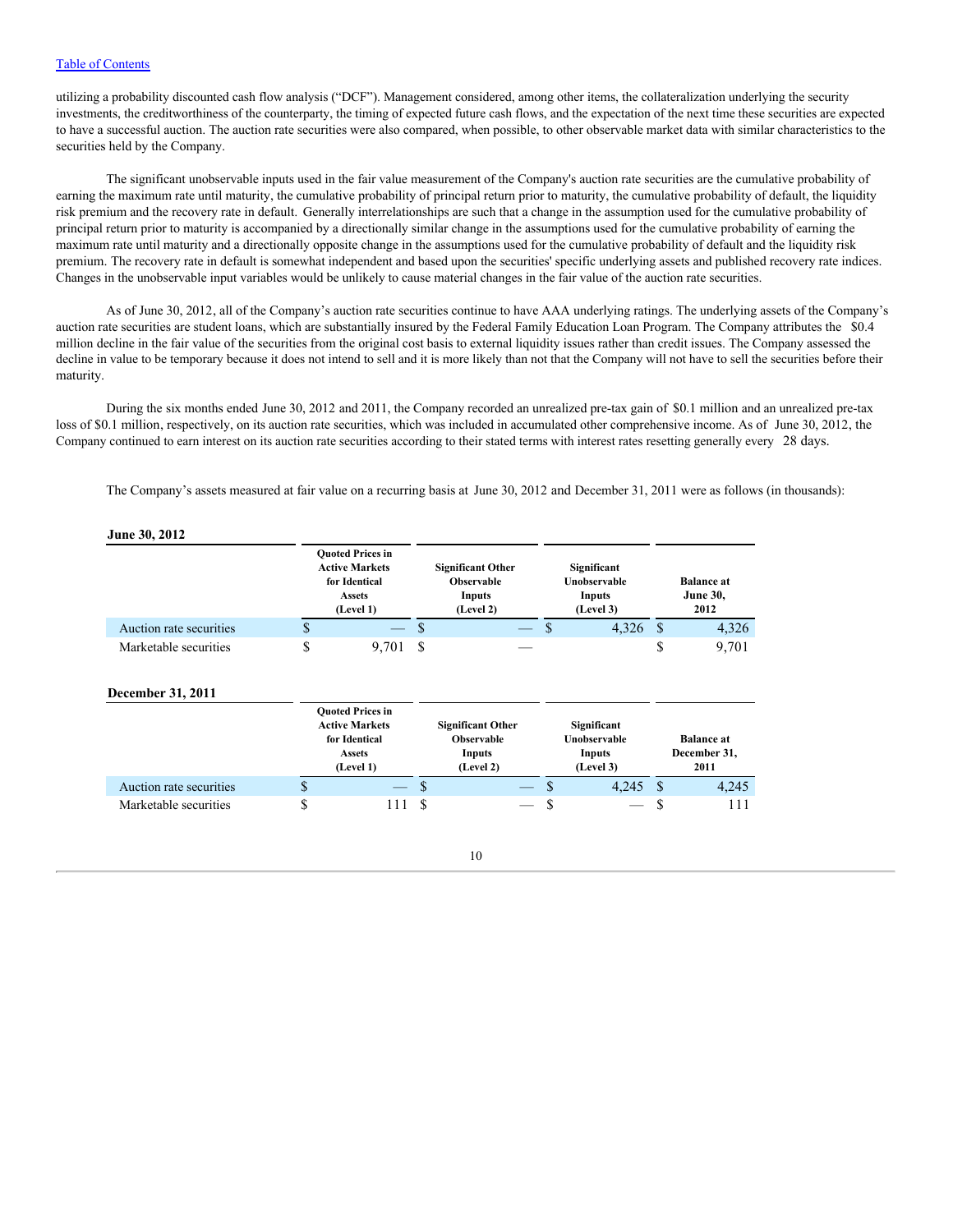The following table presents the changes in the Company's auction rate securities measured at fair value on a recurring basis using significant unobservable inputs (Level 3) during the three and six months ended June 30, 2012 and 2011 (in thousands):

|                                                                  | <b>Three Months Ended</b> |                 |  |       |  |  |  |
|------------------------------------------------------------------|---------------------------|-----------------|--|-------|--|--|--|
|                                                                  |                           | <b>June 30,</b> |  |       |  |  |  |
|                                                                  |                           | 2012            |  | 2011  |  |  |  |
| Balance at April 1,                                              |                           | $4,245$ \$      |  | 5,379 |  |  |  |
| Unrealized gains (losses) included in other comprehensive income |                           | 81              |  | (68)  |  |  |  |
| Balance at June 30,                                              | S                         | 4.326           |  | 5.311 |  |  |  |

|                                                                  | <b>Six Months Ended</b> |       |  |       |  |  |
|------------------------------------------------------------------|-------------------------|-------|--|-------|--|--|
|                                                                  | <b>June 30,</b>         |       |  |       |  |  |
|                                                                  |                         | 2012  |  | 2011  |  |  |
| Balance at January 1,                                            | S                       | 4,245 |  | 5,437 |  |  |
| Unrealized gains (losses) included in other comprehensive income |                         | 81    |  | (126) |  |  |
| Balance at June 30,                                              | S                       | 4.326 |  | 5,311 |  |  |

### *Senior Secured Notes*

The fair value of the Company's currently outstanding notes is based on quoted market prices and was \$527.1 million at June 30, 2012 and \$538.5 million at December 31, 2011. The notes fair value is Level 2 in the fair value hierarchy.

### **(5) GOODWILL AND OTHER INTANGIBLE ASSETS**

The changes to goodwill for the six months ended June 30, 2012 were as follows (in thousands):

|                                                                                     | 2012    |
|-------------------------------------------------------------------------------------|---------|
| Balance at January 1, 2012                                                          | 122,392 |
| Acquired from acquisitions                                                          | 8,666   |
| Increase from adjustments related to the acquisitions during the measurement period | 5.352   |
| Currency translation and other                                                      | (448)   |
| Balance at June 30, 2012                                                            | 135,962 |

Below is a summary of amortizable other intangible assets (in thousands):

|                         | June 30, 2012 |    |                             |            |           |                                                             |                |                             | December 31, 2011 |  |            |                                                                    |  |
|-------------------------|---------------|----|-----------------------------|------------|-----------|-------------------------------------------------------------|----------------|-----------------------------|-------------------|--|------------|--------------------------------------------------------------------|--|
|                         | Cost          |    | Accumulated<br>Amortization | <b>Net</b> |           | Weighted<br>Average<br>Amortization<br>Period<br>(in years) | Cost           | Accumulated<br>Amortization |                   |  | <b>Net</b> | Weighted<br>Average<br><b>Amortization</b><br>Period<br>(in years) |  |
| Permits                 | \$109,273     | \$ | 47,481                      |            | \$61,792  |                                                             | 16.7 \$106,939 | S                           | 45,629            |  | 61,310     | 17.9                                                               |  |
| Customer relationships  | 87,299        |    | 21,904                      |            | 65,395    | 7.3                                                         | 83.721         |                             | 17,650            |  | 66,071     | 7.9                                                                |  |
| Other intangible assets | 22,050        |    | 10,615                      |            | 11,435    | 3.7                                                         | 21,528         |                             | 9,265             |  | 12,263     | 5.3                                                                |  |
|                         | \$218,622     |    | 80,000                      |            | \$138,622 | 9.0                                                         | \$212.188      |                             | 72.544            |  | \$139,644  | 10.0                                                               |  |

The aggregate amortization expense for the three and six months ended June 30, 2012 was \$3.5 million and \$7.3 million, respectively. The aggregate amortization expense for the three and six months ended June 30, 2011 was \$2.9 million and \$5.8 million, respectively.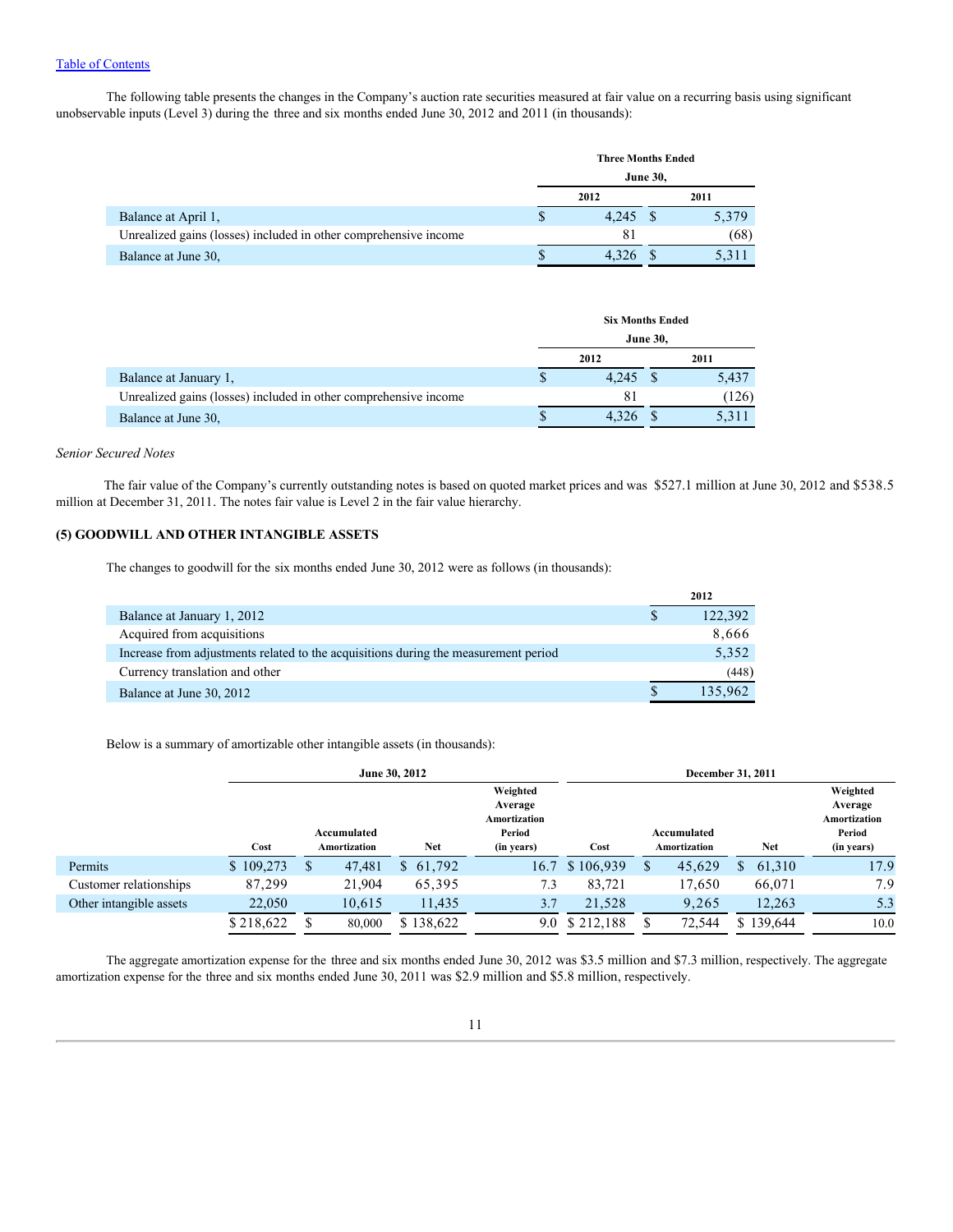Below is the expected future amortization for the net carrying amount of finite lived intangible assets at June 30, 2012 (in thousands):

| <b>Years Ending December 31,</b> | <b>Expected</b><br>Amortization |
|----------------------------------|---------------------------------|
| 2012 (six months)                | \$<br>7,298                     |
| 2013                             | 10,140                          |
| 2014                             | 9,183                           |
| 2015                             | 8,652                           |
| 2016                             | 8,778                           |
| Thereafter                       | 91,403                          |
|                                  | \$<br>135,454                   |

# **(6) ACCRUED EXPENSES**

Accrued expenses consisted of the following (in thousands):

|                                            |   | <b>June 30,</b><br>2012 |    | December 31,<br>2011 |
|--------------------------------------------|---|-------------------------|----|----------------------|
| Insurance                                  | S | 24,840                  | -S | 21,712               |
| Interest                                   |   | 15,515                  |    | 15,434               |
| Accrued disposal costs                     |   | 2,058                   |    | 2,455                |
| Accrued compensation and benefits          |   | 42,562                  |    | 56,029               |
| Income, real estate, sales and other taxes |   | 17,252                  |    | 14,863               |
| Other                                      |   | 28,299                  |    | 37,499               |
|                                            |   | 130,526                 |    | 147,992              |

# **(7) CLOSURE AND POST-CLOSURE LIABILITIES**

The changes to closure and post-closure liabilities (also referred to as "asset retirement obligations") for the six months ended June 30, 2012 were as follows (in thousands):

|                                                      |    | Landfill<br>Retirement<br>Liability | Total    |         |
|------------------------------------------------------|----|-------------------------------------|----------|---------|
| Balance at January 1, 2012                           | \$ | 25,764 \$                           | 9,117 \$ | 34,881  |
| New asset retirement obligations                     |    | 1,330                               |          | 1,330   |
| Accretion                                            |    | 1,414                               | 528      | 1,942   |
| Changes in estimates recorded to statement of income |    |                                     | 298      | 298     |
| Other changes in estimates recorded to balance sheet |    | (2,064)                             | 15       | (2,049) |
| Expenditures                                         |    | (653)                               | (209)    | (862)   |
| Currency translation and other                       |    | (9)                                 | 16       |         |
| Balance at June 30, 2012                             | S  | 25,782                              | 9.765    | 35,547  |

All of the landfill facilities included in the above were active as of June 30, 2012.

New asset retirement obligations incurred in 2012 are being discounted at the credit-adjusted risk-free rate of 8.56% and inflated at a rate of 1.02%.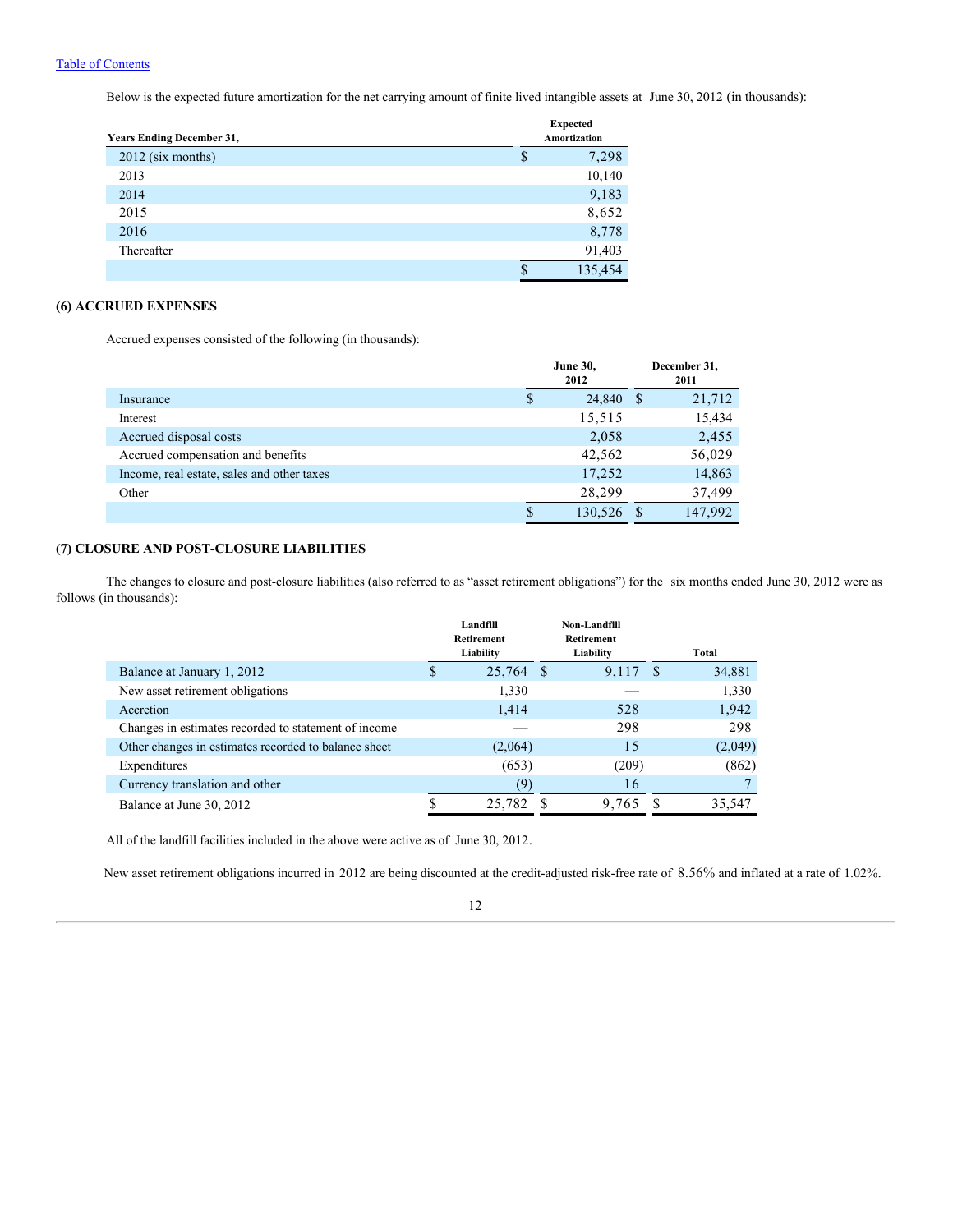### **(8) REMEDIAL LIABILITIES**

The changes to remedial liabilities for the six months ended June 30, 2012 were as follows (in thousands):

|                                  | Remedial<br><b>Liabilities for</b><br><b>Landfill Sites</b> |              | Remedial<br><b>Liabilities for</b><br><b>Inactive Sites</b> |      | Remedial<br><b>Liabilities</b><br>(Including<br>Superfund) for<br>Non-Landfill<br><b>Operations</b> |    | Total   |
|----------------------------------|-------------------------------------------------------------|--------------|-------------------------------------------------------------|------|-----------------------------------------------------------------------------------------------------|----|---------|
| Balance at January 1, 2012       | \$<br>5,600                                                 | <sup>S</sup> | 78,449                                                      | - \$ | 51,271                                                                                              | -S | 135,320 |
| Accretion                        | 136                                                         |              | 1,726                                                       |      | 1,117                                                                                               |    | 2,979   |
| Changes in estimates recorded to |                                                             |              |                                                             |      |                                                                                                     |    |         |
| statement of income              | (49)                                                        |              | (1,172)                                                     |      | (2,172)                                                                                             |    | (3,393) |
| Expenditures                     | (42)                                                        |              | (1,750)                                                     |      | (1, 133)                                                                                            |    | (2,925) |
| Currency translation and other   | (5)                                                         |              |                                                             |      | (20)                                                                                                |    | (24)    |
| Balance at June 30, 2012         | \$<br>5,640                                                 | S            | 77,254                                                      | S    | 49,063                                                                                              | S  | 131,957 |

# **(9) FINANCING ARRANGEMENTS**

The following table is a summary of the Company's financing arrangements (in thousands):

|                                                      | <b>June 30,</b><br>2012 | December 31,<br>2011 |         |
|------------------------------------------------------|-------------------------|----------------------|---------|
|                                                      |                         |                      |         |
| Senior secured notes, at 7.625%, due August 15, 2016 | S                       | 520,000 \$           | 520,000 |
| Revolving credit facility, due May 31, 2016          |                         |                      |         |
| Unamortized notes premium and discount, net          |                         | 3.481                | 4,203   |
| Long-term obligations                                | S                       | 523.481              | 524,203 |
|                                                      |                         |                      |         |

At June 30, 2012, the revolving credit facility had no outstanding loans, \$163.5 million available to borrow and \$86.5 million of letters of credit outstanding. There have been no changes to the revolving credit facility since December 31, 2011.

The financing arrangements and principal terms of the senior secured notes and the revolving credit facility are discussed further in the Company's Annual Report on Form 10-K for the year ended December 31, 2011.

On July 13, 2012, the Company redeemed \$30.0 million principal amount of the \$520.0 million aggregate principal amount of the Company's 7.625% senior secured notes (the "2016 notes") which were outstanding on June 30, 2012 in accordance with the terms of the 2016 notes. On July 16, 2012, the Company commenced a tender offer to purchase any and all of the \$490.0 million aggregate principal amount of 2016 notes which remained outstanding following such partial redemption. On July 30, 2012, the Company purchased the \$339.1 million principal amount of 2016 notes which had been tendered on or prior to 5:00 p.m., New York City time, on July 27, 2012, and called for redemption on August 15, 2012 the \$150.9 million principal amount of 2016 notes which had not by then been tendered. The Company financed that purchase and call for redemption of 2016 notes through a private placement of \$800.0 million aggregate principal amount of 5.25% senior unsecured notes due 2020 (the "new notes") which the Company also completed on July 30, 2012. The Company intends to use the approximately \$262.8 million of remaining net proceeds from such private placement of the new notes to finance potential future acquisitions and for general corporate purposes.

In connection with the tender offer and redemption of the 2016 notes described above, the Company will record an aggregate \$ 26.5 million loss on early extinguishment of debt, which consists of \$21.2 million of purchase, consent and redemption fees and non-cash expenses of \$5.3 million, of which \$8.8 million related to unamortized financing costs offset partially by \$3.5 million of unamortized net premium.

The principal terms of the new notes are as follows:

The new notes will mature on August 1, 2020. The new notes will bear interest at a rate of 5.25% per annum, computed on the basis of a 360-day year composed of twelve 30-day months and payable semi-annually on August 1 and February 1 of each year, commencing on February 1, 2013.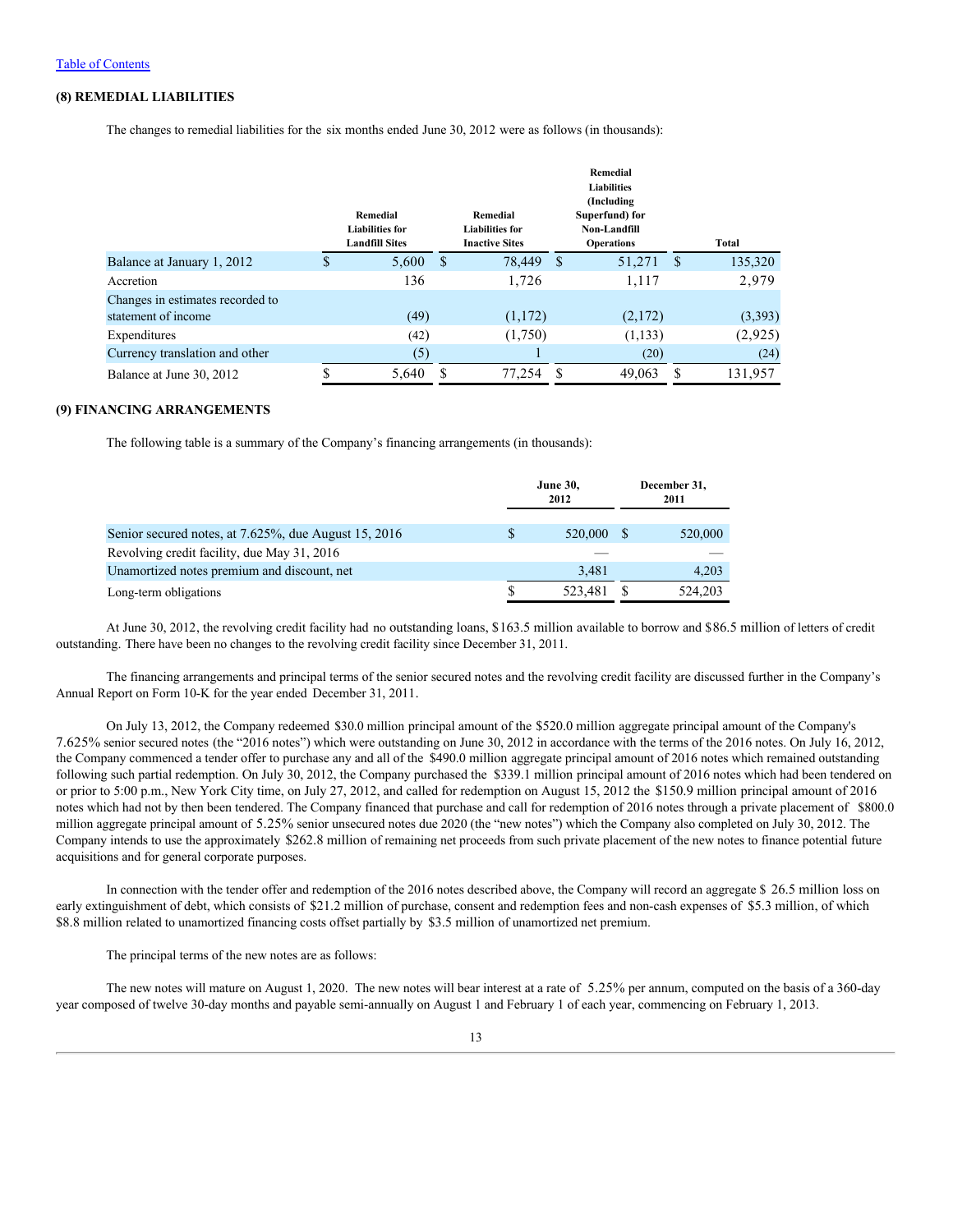The Company may redeem some or all of the new notes at any time on or after August 1, 2016 upon not less than 30 nor more than 60 days' notice, at the following redemption prices (expressed as percentages of the principal amount) if redeemed during the twelve-month period commencing on August 1 of the year set forth below, plus, in each case, accrued and unpaid interest, if any, to the date of redemption:

| Year                | Percentage  |
|---------------------|-------------|
| 2016                | $102.625\%$ |
| 2017                | $101.313\%$ |
| 2018 and thereafter | $100.000\%$ |

At any time prior to August 1, 2015, the Company may also redeem up to 35% of the aggregate principal amount of all new notes issued under the indenture (whether on July 30, 2012 or thereafter pursuant to an issuance of additional new notes under the indenture) at a redemption price of 105.250% of the principal amount, plus any accrued and unpaid interest, using proceeds from certain equity offerings, and may also redeem some or all of the new notes at a redemption price of 100% of the principal amount plus a make-whole premium and any accrued and unpaid interest. Holders may require the Company to repurchase the new notes at a purchase price equal to 101% of the principal amount, plus any accrued and unpaid interest, upon a change of control of the Company.

The new notes are guaranteed by substantially all the Company's current and future domestic restricted subsidiaries. The new notes are the Company's and the guarantors' senior unsecured obligations ranking equally with the Company's and the guarantors' existing and future senior unsecured obligations and senior to any future indebtedness that is expressly subordinated to the new notes and the guarantees. The new notes and the guarantees will rank effectively junior in right of payment to the Company's and the guarantors' secured indebtedness (including loans and reimbursement obligations in respect of outstanding letters of credit) under the Company's revolving credit facility and capital lease obligations to the extent of the value of the assets securing such secured indebtedness. The new notes are not guaranteed by the Company's Canadian or other foreign subsidiaries, and the new notes will be structurally subordinated to all indebtedness and other liabilities, including trade payables, of the Company's subsidiaries that are not guarantors of the new notes.

#### **(10) INCOME TAXES**

The Company's effective tax rate for the three and six months ended June 30, 2012 was 35.8% and 36.0%, respectively, compared to 33.9% and 35.4% for the same period in 2011.

As of June 30, 2012, the Company had recorded \$36.2 million of liabilities for unrecognized tax benefits and \$28.1 million of interest and penalties. As of December 31, 2011, the Company had recorded \$36.2 million of liabilities for unrecognized tax benefits and \$26.8 million of interest and penalties.

The Company believes that it is reasonably possible that total unrecognized tax benefits and related reserves will decrease by approximately \$63.1 million within the next twelve months as a result of the lapse of the statute of limitations. The \$63.1 million (which includes interest and penalties of \$27.9 million) is primarily related to a historical Canadian debt restructuring transaction and, if realized, will be recorded in earnings and therefore will impact the effective income tax rate.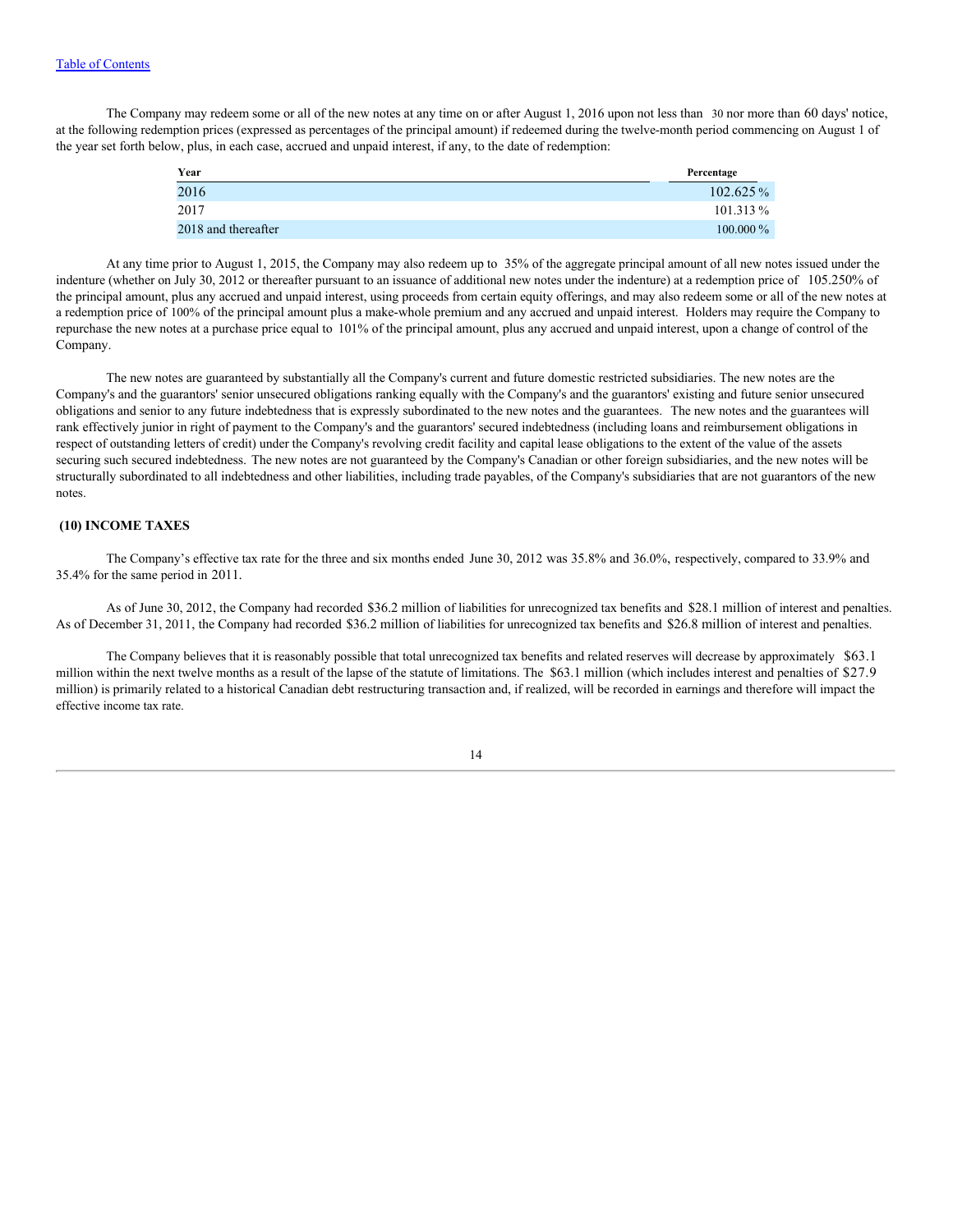### **(11) EARNINGS PER SHARE**

The following is a reconciliation of basic and diluted earnings per share computations (in thousands except for per share amounts):

|                                                     | <b>Three Months Ended</b><br><b>June 30,</b> |        |               |             |               |        | <b>Six Months Ended</b><br><b>June 30,</b> |        |  |  |  |  |  |  |  |  |  |  |  |  |  |  |  |  |  |  |  |  |  |  |  |  |  |  |  |  |  |  |  |  |  |  |  |  |  |  |      |  |  |  |  |  |  |
|-----------------------------------------------------|----------------------------------------------|--------|---------------|-------------|---------------|--------|--------------------------------------------|--------|--|--|--|--|--|--|--|--|--|--|--|--|--|--|--|--|--|--|--|--|--|--|--|--|--|--|--|--|--|--|--|--|--|--|--|--|--|--|------|--|--|--|--|--|--|
|                                                     |                                              | 2012   | 2011          |             |               |        |                                            |        |  |  |  |  |  |  |  |  |  |  |  |  |  |  |  |  |  |  |  |  |  |  |  |  |  |  |  |  |  |  |  |  |  |  |  |  |  |  | 2012 |  |  |  |  |  |  |
| Numerator for basic and diluted earnings per share: |                                              |        |               |             |               |        |                                            |        |  |  |  |  |  |  |  |  |  |  |  |  |  |  |  |  |  |  |  |  |  |  |  |  |  |  |  |  |  |  |  |  |  |  |  |  |  |  |      |  |  |  |  |  |  |
| Net Income                                          | \$                                           | 23,426 |               | 29,156<br>S |               | 55,441 | \$                                         | 51,886 |  |  |  |  |  |  |  |  |  |  |  |  |  |  |  |  |  |  |  |  |  |  |  |  |  |  |  |  |  |  |  |  |  |  |  |  |  |  |      |  |  |  |  |  |  |
|                                                     |                                              |        |               |             |               |        |                                            |        |  |  |  |  |  |  |  |  |  |  |  |  |  |  |  |  |  |  |  |  |  |  |  |  |  |  |  |  |  |  |  |  |  |  |  |  |  |  |      |  |  |  |  |  |  |
| Denominator:                                        |                                              |        |               |             |               |        |                                            |        |  |  |  |  |  |  |  |  |  |  |  |  |  |  |  |  |  |  |  |  |  |  |  |  |  |  |  |  |  |  |  |  |  |  |  |  |  |  |      |  |  |  |  |  |  |
| Basic shares outstanding                            |                                              | 53,308 |               | 52,939      |               | 53,268 |                                            | 52,869 |  |  |  |  |  |  |  |  |  |  |  |  |  |  |  |  |  |  |  |  |  |  |  |  |  |  |  |  |  |  |  |  |  |  |  |  |  |  |      |  |  |  |  |  |  |
| Dilutive effect of equity-based compensation awards |                                              | 197    |               | 423         |               | 229    |                                            | 392    |  |  |  |  |  |  |  |  |  |  |  |  |  |  |  |  |  |  |  |  |  |  |  |  |  |  |  |  |  |  |  |  |  |  |  |  |  |  |      |  |  |  |  |  |  |
| Dilutive shares outstanding                         |                                              | 53,505 |               | 53,362      |               | 53,497 |                                            | 53,261 |  |  |  |  |  |  |  |  |  |  |  |  |  |  |  |  |  |  |  |  |  |  |  |  |  |  |  |  |  |  |  |  |  |  |  |  |  |  |      |  |  |  |  |  |  |
|                                                     |                                              |        |               |             |               |        |                                            |        |  |  |  |  |  |  |  |  |  |  |  |  |  |  |  |  |  |  |  |  |  |  |  |  |  |  |  |  |  |  |  |  |  |  |  |  |  |  |      |  |  |  |  |  |  |
| Basic earnings per share:                           |                                              | 0.44   | <sup>\$</sup> | 0.55        | <sup>\$</sup> | 1.04   | <b>S</b>                                   | 0.98   |  |  |  |  |  |  |  |  |  |  |  |  |  |  |  |  |  |  |  |  |  |  |  |  |  |  |  |  |  |  |  |  |  |  |  |  |  |  |      |  |  |  |  |  |  |
|                                                     |                                              |        |               |             |               |        |                                            |        |  |  |  |  |  |  |  |  |  |  |  |  |  |  |  |  |  |  |  |  |  |  |  |  |  |  |  |  |  |  |  |  |  |  |  |  |  |  |      |  |  |  |  |  |  |
| Diluted earnings per share:                         | S                                            | 0.44   | \$.           | 0.55        | \$            | 1.04   | $\mathbf{\hat{S}}$                         | 0.97   |  |  |  |  |  |  |  |  |  |  |  |  |  |  |  |  |  |  |  |  |  |  |  |  |  |  |  |  |  |  |  |  |  |  |  |  |  |  |      |  |  |  |  |  |  |
|                                                     |                                              |        |               |             |               |        |                                            |        |  |  |  |  |  |  |  |  |  |  |  |  |  |  |  |  |  |  |  |  |  |  |  |  |  |  |  |  |  |  |  |  |  |  |  |  |  |  |      |  |  |  |  |  |  |

For the three- and six-month periods ended June 30, 2012, the dilutive effect of all then outstanding options, restricted stock and performance awards is included in the above calculations except for 65 thousand outstanding performance stock awards for which the performance criteria were not attained at that time. For the three- and six-month periods ended June 30, 2011, the above calculations include the dilutive effects of all then outstanding options, restricted stock, and performance awards except for 70 thousand outstanding performance stock awards for which the performance criteria were not attained at that time.

#### **(12) STOCK-BASED COMPENSATION**

The following table summarizes the total number and type of awards granted during the six-month period ended June 30, 2012, as well as the related weighted-average grant-date fair values:

|                          |               | <b>Three Months Ended</b>                    | <b>Six Months Ended</b> |                                              |  |
|--------------------------|---------------|----------------------------------------------|-------------------------|----------------------------------------------|--|
|                          |               | June 30, 2012                                | June 30, 2012           |                                              |  |
|                          |               | <b>Weighted Average</b><br><b>Grant-Date</b> |                         | <b>Weighted Average</b><br><b>Grant-Date</b> |  |
|                          | <b>Shares</b> | <b>Fair Value</b>                            | <b>Shares</b>           | <b>Fair Value</b>                            |  |
| Restricted stock awards  | 27,760        | 57.35<br>- S                                 | 75,267                  | 63.65                                        |  |
| Performance stock awards | 400           | -S<br>54.84                                  | 69.119                  | 67.26                                        |  |
| Total awards             | 28,160        |                                              | 144.386                 |                                              |  |

Certain performance stock awards granted in March 2012 and June 2012 are subject to achieving three performance goals including predetermined revenue, EBITDA and total reportable incident rate targets for a specified period of time as well as service conditions. As of June 30, 2012, based on year-todate results of operations, management has not determined that it is probable that the performance targets for the 2012 performance awards will be achieved by December 31, 2013. As a result, the Company recognized no expense during the three and six months ended June 30, 2012 related to the 2012 performance stock awards.

#### **(13) COMMITMENTS AND CONTINGENCIES**

#### *Legal and Administrative Proceedings*

The Company's waste management services are regulated by federal, state, provincial and local laws enacted to regulate discharge of materials into the environment, remediation of contaminated soil and groundwater or otherwise protect the environment. This ongoing regulation results in the Company frequently becoming a party to legal or administrative proceedings involving all levels of governmental authorities and other interested parties. The issues involved in such proceedings generally relate to applications for permits and licenses by the Company and conformity with legal requirements, alleged violations of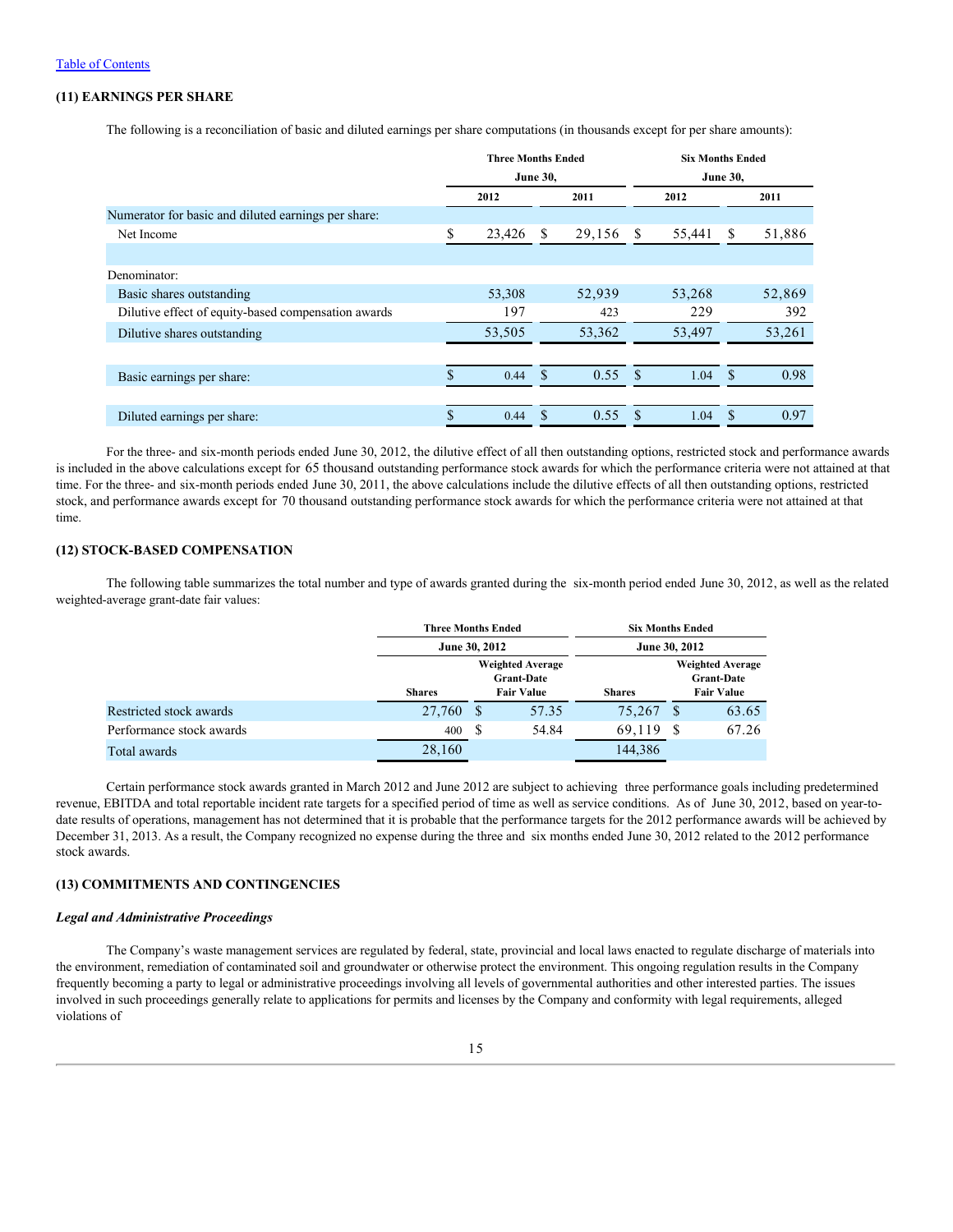existing permits and licenses, or alleged responsibility arising under federal or state Superfund laws to remediate contamination at properties owned either by the Company or by other parties ("third party sites") to which either the Company or prior owners of certain of the Company's facilities shipped wastes.

At June 30, 2012 and December 31, 2011, the Company had recorded reserves of \$30.5 million and \$30.3 million, respectively, in the Company's financial statements for actual or probable liabilities related to the legal and administrative proceedings in which the Company was then involved, the principal of which are described below. At June 30, 2012 and December 31, 2011, the Company also believed that it was reasonably possible that the amount of these potential liabilities could be as much as \$2.7 million more. The Company periodically adjusts the aggregate amount of these reserves when these actual or probable liabilities are paid or otherwise discharged, new claims arise, or additional relevant information about existing or probable claims becomes available. As of June 30, 2012, the \$30.5 million of reserves consisted of (i) \$27.1 million related to pending legal or administrative proceedings, including Superfund liabilities, which were included in remedial liabilities on the consolidated balance sheets and (ii) \$3.4 million primarily related to federal and state enforcement actions, which were included in accrued expenses on the consolidated balance sheets.

As of June 30, 2012, the principal legal and administrative proceedings in which the Company was involved were as follows:

*Ville Mercier.* In September 2002, the Company acquired the stock of a subsidiary (the "Mercier Subsidiary") which owns a hazardous waste incinerator in Ville Mercier, Quebec (the "Mercier Facility"). The property adjacent to the Mercier Facility, which is also owned by the Mercier Subsidiary, is now contaminated as a result of actions dating back to 1968, when the Government of Quebec issued to a company unrelated to the Mercier Subsidiary two permits to dump organic liquids into lagoons on the property. In 1999, Ville Mercier and three neighboring municipalities filed separate legal proceedings against the Mercier Subsidiary and the Government of Quebec claiming a total of \$1.6 million as damages for additional costs to obtain drinking water supplies and seek an injunctive order to obligate the defendants to remediate the groundwater in the region. The Quebec Government also sued the Mercier Subsidiary to recover approximately \$17.4 million (CDN) of alleged past costs for constructing and operating a treatment system and providing alternative drinking water supplies. On September 26, 2007, the Quebec Minister of Sustainable Development, Environment and Parks issued a Notice pursuant to Section 115.1 of the Environment Quality Act, superseding Notices issued in 1992, which are the subject of the pending litigation. The Mercier Subsidiary continues to assert that it has no responsibility for the groundwater contamination in the region and will contest any action by the Ministry to impose costs for remedial measures on the Mercier Subsidiary. The Company also continues to pursue settlement options. At June 30, 2012 and December 31, 2011, the Company had accrued \$13.6 million and \$13.3 million, respectively, for remedial liabilities relating to the Ville Mercier legal proceedings.

*Deer Trail, Colorado Facility.* Since April 5, 2006, the Company has been involved in various legal proceedings which have arisen as a result of the issuance by the Colorado Department of Public Health and Environment ("CDPHE") of a radioactive materials license ("RAD License") to a Company subsidiary, Clean Harbors Deer Trail, LLC ("CHDT") to accept certain low level radioactive materials known as "NORM/TENORM" wastes for disposal. Adams County, the county where the CHDT facility is located, filed two suits against the CDPHE in Colorado effectively seeking to invalidate the license. On December 16, 2011, the parties to the lawsuits described above reached an Agreement in Principle ("AIP") to resolve all outstanding disputes. The AIP requires additional approvals by County and State authorities before a final settlement and dismissal of the lawsuits can be finalized. The Company has not recorded any liability for this matter on the basis that such liability is currently neither probable nor estimable.

#### *Superfund Proceedings*

The Company has been notified that either the Company or the prior owners of certain of the Company's facilities for which the Company may have certain indemnification obligations have been identified as potentially responsible parties ("PRPs") or potential PRPs in connection with 67 sites which are subject to or are proposed to become subject to proceedings under federal or state Superfund laws. Of the 67 sites, two involve facilities that are now owned by the Company and 6 5 involve third party sites to which either the Company or the prior owners shipped wastes. In connection with each site, the Company has estimated the extent, if any, to which it may be subject, either directly or as a result of any such indemnification provisions, for cleanup and remediation costs, related legal and consulting costs associated with PRP investigations, settlements, and related legal and administrative proceedings. The amount of such actual and potential liability is inherently difficult to estimate because of, among other relevant factors, uncertainties as to the legal liability (if any) of the Company or the prior owners of certain of the Company's facilities to contribute a portion of the cleanup costs, the assumptions that must be made in calculating the estimated cost and timing of remediation, the identification of other PRPs and their respective capability and obligation to contribute to remediation efforts, and the existence and legal standing of indemnification agreements (if any) with prior owners, which may either benefit the Company or subject the Company to potential indemnification obligations.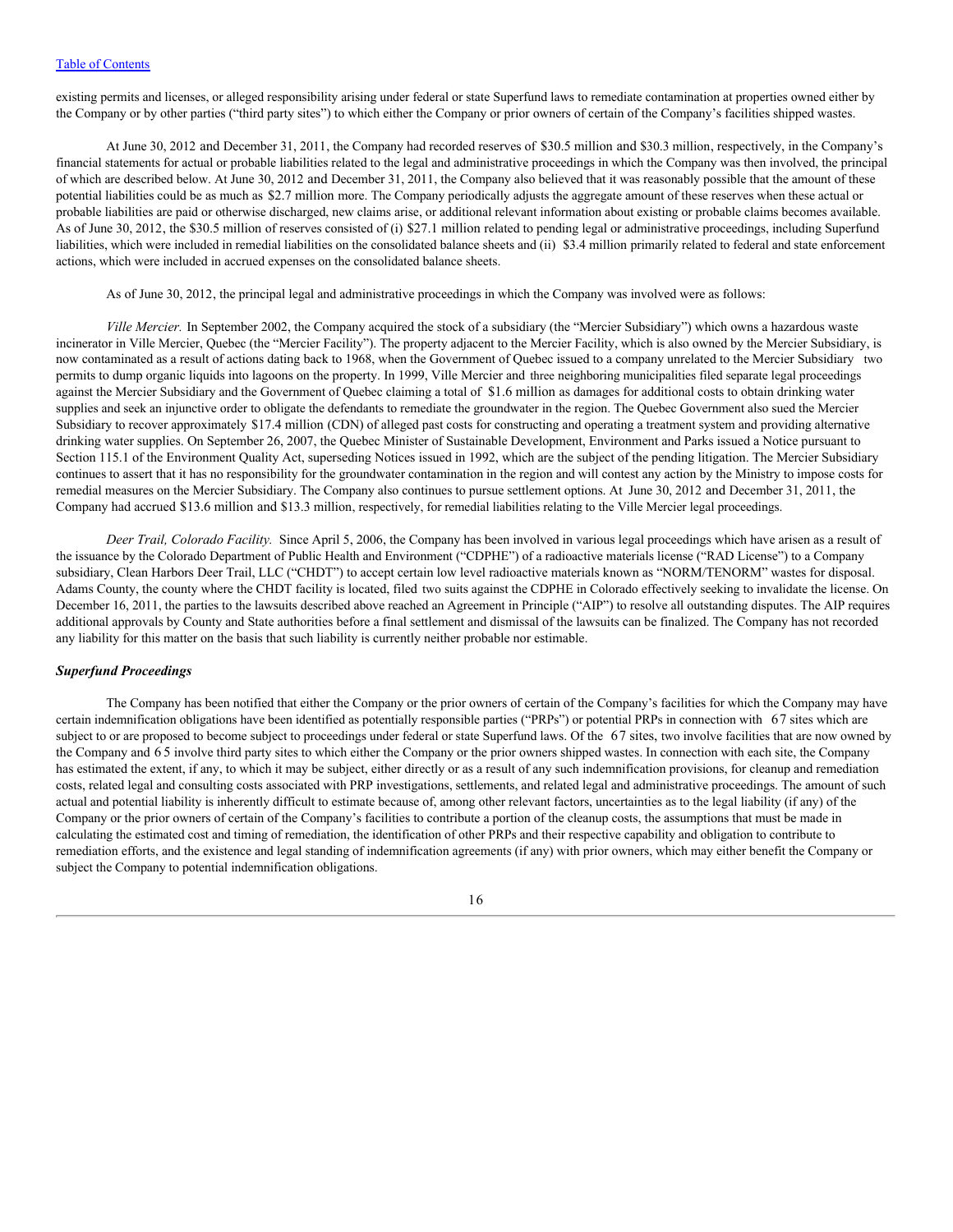The Company's potential liability for cleanup costs at the two facilities now owned by the Company and at 35 (the "Listed Third Party Sites") of the 6 5 third party sites arose out of the Company's 2002 acquisition of substantially all of the assets (the "CSD assets") of the Chemical Services Division of Safety-Kleen Corp. As part of the purchase price for the CSD assets, the Company became liable as the owner of these two facilities and also agreed to indemnify the prior owners of the CSD assets against their share of certain cleanup costs for the Listed Third Party Sites payable to governmental entities under federal or state Superfund laws. Of the 35 Listed Third Party Sites, seven are currently requiring expenditures on remediation, 13 are now settled, and 15 are not currently requiring expenditures on remediation. The status of one of the facilities now owned by the Company (the BR Facility) and one of the Listed Third Party Sites (the Casmalia site) are further described below. There are also two third party sites at which the Company has been named a PRP as a result of its acquisition of the CSD assets but disputes that it has any cleanup or related liabilities; one such site (the Marine Shale site) is described below. The Company views any liabilities associated with the Marine Shale site and the other third party site as excluded liabilities under the terms of the CSD asset acquisition, but the Company is working with the EPA on a potential settlement. In addition to the CSD related Superfund sites, there are certain of the other third party sites which are not related to the Company's acquisition of the CSD assets, and certain notifications which the Company has received about other third party sites.

*BR Facility.* The Company acquired in 2002 as part of the CSD assets a former hazardous waste incinerator and landfill in Baton Rouge (the "BR Facility"), for which operations had been previously discontinued by the prior owner. In September 2007, the United States Environmental Protection Agency (the "EPA") issued a special notice letter to the Company related to the Devil's Swamp Lake Site ("Devil's Swamp") in East Baton Rouge Parish, Louisiana. Devil's Swamp includes a lake located downstream of an outfall ditch where wastewater and stormwater have been discharged, and Devil's Swamp is proposed to be included on the National Priorities List due to the presence of Contaminants of Concern ("COC") cited by the EPA. These COCs include substances of the kind found in wastewater and storm water discharged from the BR Facility in past operations. The EPA originally requested COC generators to submit a good faith offer to conduct a remedial investigation feasibility study directed towards the eventual remediation of the site. The Company is currently performing corrective actions at the BR Facility under an order issued by the Louisiana Department of Environmental Quality (the "LDEQ"), and has begun conducting the remedial investigation and feasibility study under an order issued by the EPA. The Company cannot presently estimate the potential additional liability for the Devil's Swamp cleanup until a final remedy is selected by the EPA.

*Casmalia Site.* At one of the 35 Listed Third Party Sites, the Casmalia Resources Hazardous Waste Management Facility (the "Casmalia site") in Santa Barbara County, California, the Company received from the EPA a request for information in May 2007. In that request, the EPA is seeking information about the extent to which, if at all, the prior owner transported or arranged for disposal of waste at the Casmalia site. The Company has not recorded any liability for this 2007 notice on the basis that such transporter or arranger liability is currently neither probable nor estimable.

*Marine Shale Site.* On May 11, 2007, the EPA and the LDEQ issued a special notice to the Company and other PRPs, seeking a good faith offer to address site remediation at the former Marine Shale facility. Certain of the former owners of the CSD assets were major customers of Marine Shale, but the Marine Shale site was not included as a Listed Third Party Site in connection with the Company's acquisition of the CSD assets and the Company was never a customer of Marine Shale. Although the Company believes that it is not liable (either directly or under any indemnification obligation) for cleanup costs at the Marine Shale site, the Company elected to join with other parties which had been notified that are potentially PRPs in connection with Marine Shale site to form a group (the "Site Group") to retain common counsel and participate in further negotiations with the EPA and the LDEQ directed towards the eventual remediation of the Marine Shale site. The Site Group made a good faith settlement offer to the EPA on November 29, 2007, and negotiations among the EPA, the LDEQ and the Site Group with respect to the Marine Shale site are ongoing. At June 30, 2012 and December 31, 2011, the amount of the Company's reserves relating to the Marine Shale site was \$3.9 million and \$3.8 million, respectively.

*Certain Other Third Party Sites.* At 15 of the 6 5 third party sites, the Company has an indemnification agreement with ChemWaste, a former subsidiary of Waste Management, Inc. and the prior owner. The agreement indemnifies the Company with respect to any liability at the 15 sites for waste disposed prior to the Company's acquisition of the sites. Accordingly, Waste Management is paying all costs of defending those subsidiaries in those 15 cases, including legal fees and settlement costs. However, there can be no guarantee that the Company's ultimate liabilities for these sites will not exceed the amount recorded or that indemnities applicable to any of these sites will be available to pay all or a portion of related costs. The Company does not have an indemnity agreement with respect to any of the other remaining 6 5 third party sites not discussed above. However, the Company believes that its additional potential liability, if any, to contribute to the cleanup of such remaining sites will not, in the aggregate, exceed \$100,000.

*Other Notifications.* Between September 2004 and May 2006, the Company also received notices from certain of the prior owners of the CSD assets seeking indemnification from the Company at five third party sites which are not included in the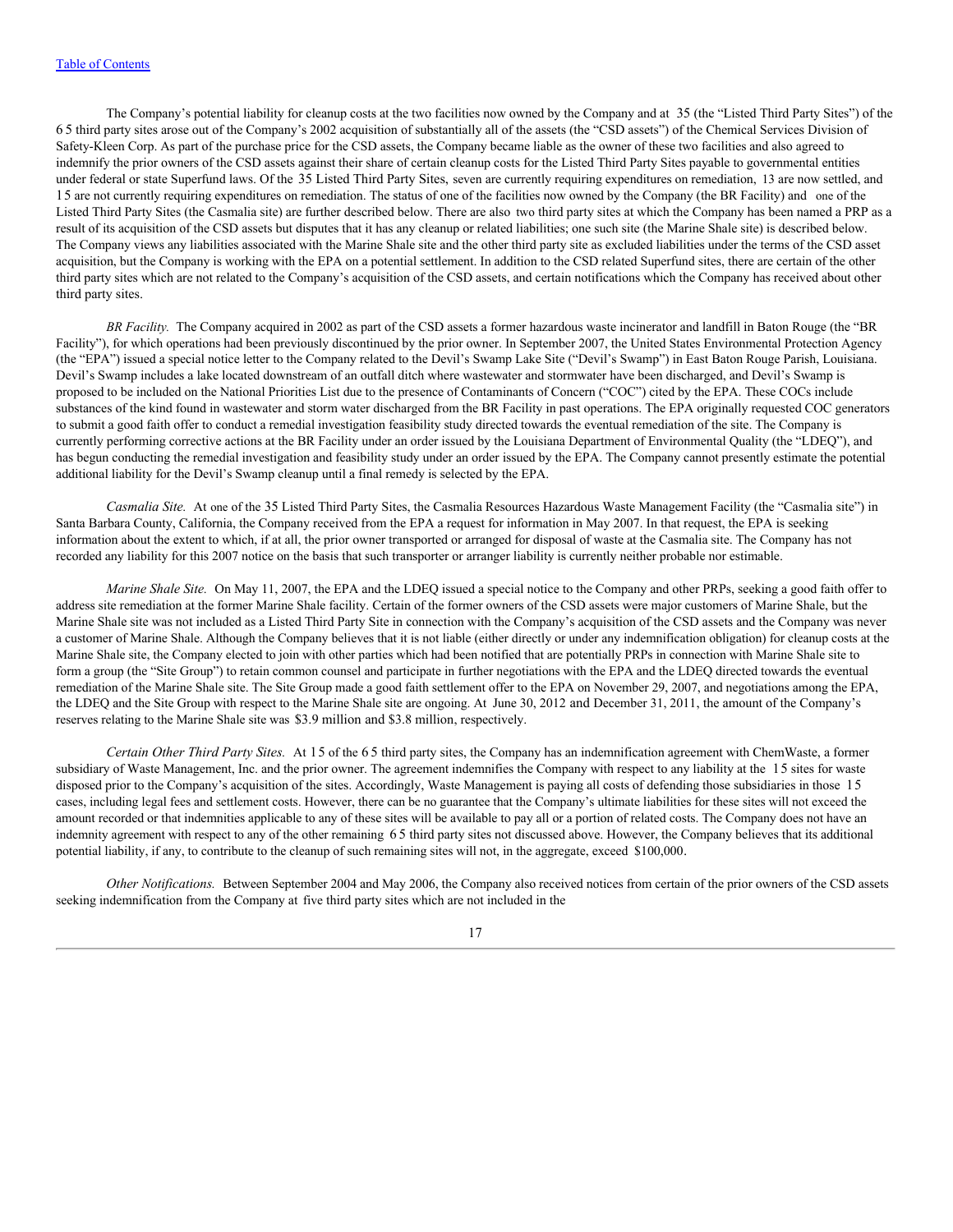third party sites described above that have been designated as Superfund sites or potential Superfund sites and for which those prior owners have been identified as PRPs or potential PRPs. The Company has responded to such letters asserting that the Company has no obligation to indemnify those prior owners for any cleanup and related costs (if any) which they may incur in connection with these five sites. The Company intends to assist those prior owners by providing information that is now in the Company's possession with respect to those five sites and, if appropriate, to participate in negotiations with the government agencies and PRP groups involved. The Company has also investigated the sites to determine the existence of potential liabilities independent from the liability of those former owners, and concluded that at this time the Company is not liable for any portion of the potential cleanup of the five sites and therefore has not established a reserve.

#### *Federal, State and Provincial Enforcement Actions*

From time to time, the Company pays fines or penalties in regulatory proceedings relating primarily to waste treatment, storage or disposal facilities. As of June 30, 2012 and December 31, 2011, there were two and four proceedings, respectively, for which the Company reasonably believed that the sanctions could equal or exceed \$100,000. The Company believes that the fines or other penalties in these or any of the other regulatory proceedings, individually or in the aggregate, will not have a material adverse effect on its financial condition, results of operations or cash flows.

#### *Other Contingencies*

In December 2010, the Company paid \$10.5 million to acquire a minority interest in a privately-held company. Subsequent to the purchase of those securities but prior to December 31, 2010, the privately-held company exercised its irrevocable call right for those shares and tendered payment for a total of \$10.5 million. The Company is disputing the fair value asserted by the privately-held company and believes that the shares had a fair value on the date of the exercise of the call right greater than the amount tendered. Due to the exercise of the irrevocable call right, the Company did not own those shares of that privately-held company as of December 31, 2010, and accordingly has recorded the \$10.5 million in prepaid expenses and other current assets. The potential recovery of any additional amount depends upon several contested factors, and is considered a gain contingency and therefore has not been recorded in the Company's consolidated financial statements. At June 30, 2012, the Company still had \$10.5 million recorded in prepaid expenses and other current assets.

### **(14) SEGMENT REPORTING**

During the quarter ended March 31, 2012, the Company re-assigned certain departments among its segments to support management reporting changes. Accordingly, the Company re-allocated shared departmental costs among its segments. The Company has recast the prior year segment information to conform to the current year presentation.

The Company's operations are managed in four reportable segments: Technical Services, Field Services, Industrial Services and Oil and Gas Field Services. Performance of the segments is evaluated on several factors, of which the primary financial measure is "Adjusted EBITDA," which consists of net income plus accretion of environmental liabilities, depreciation and amortization, net interest expense, and provision for income taxes. Also excluded is other income as this amount is not considered part of usual business operations. Transactions between the segments are accounted for at the Company's estimate of fair value based on similar transactions with outside customers.

The operations not managed through the Company's four operating segments are recorded as "Corporate Items." Corporate Items revenues consist of two different operations for which the revenues are insignificant. Corporate Items cost of revenues represents certain central services that are not allocated to the four operating segments for internal reporting purposes. Corporate Items selling, general and administrative expenses include typical corporate items such as legal, accounting and other items of a general corporate nature that are not allocated to the Company's four operating segments.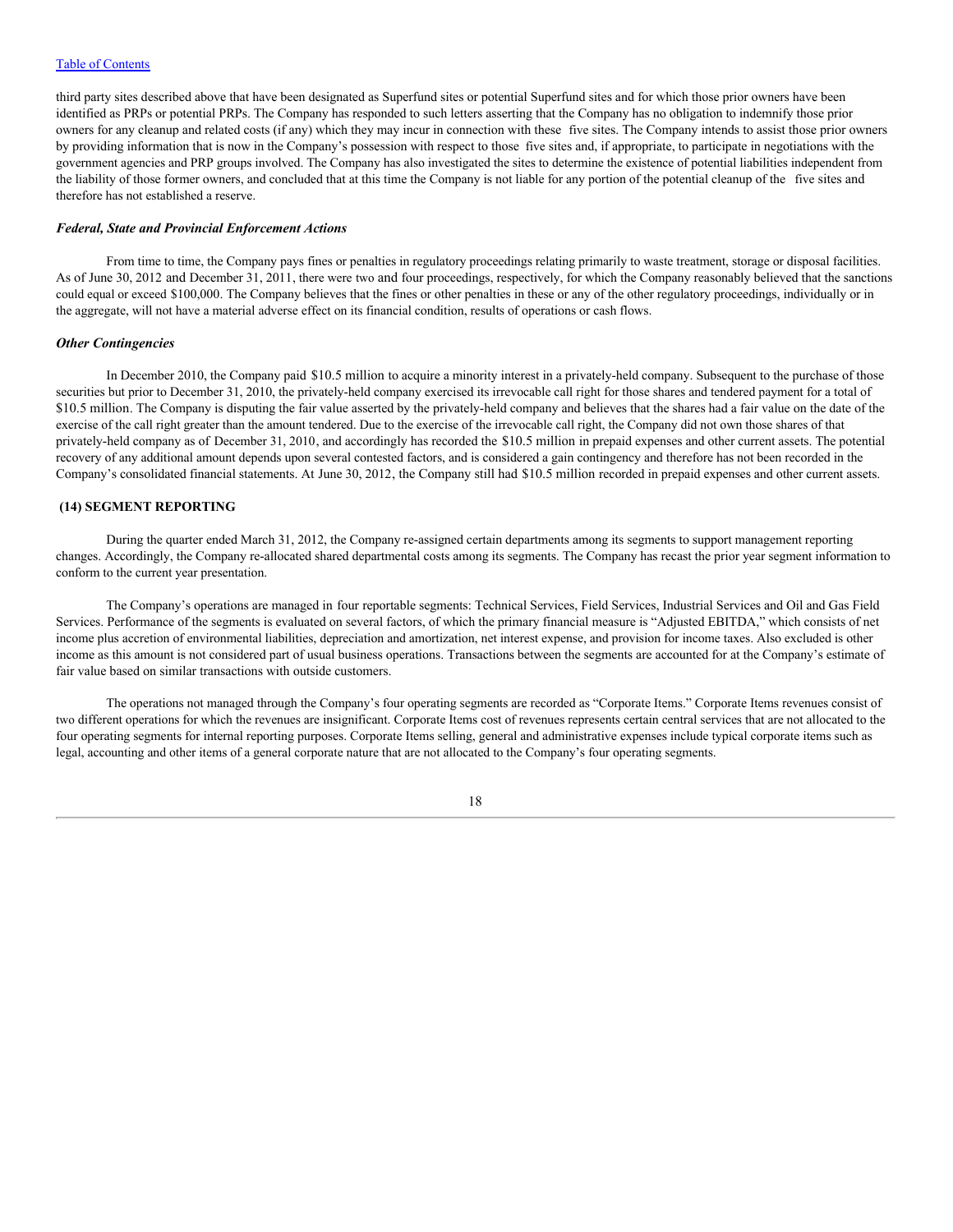### [Table of Contents](#page-0-0)

The following table reconciles third party revenues to direct revenues for the three- and six-month periods ended June 30, 2012 and 2011 (in thousands). Third party revenue is revenue billed to outside customers by a particular segment. Direct revenue is the revenue allocated to the segment performing the provided service. The Company analyzes results of operations based on direct revenues because the Company believes that these revenues and related expenses best reflect the manner in which operations are managed.

|                            | For the Three Months Ended June 30, 2012 |  |                 |                               |          |  |                          |   |                    |  |               |  |
|----------------------------|------------------------------------------|--|-----------------|-------------------------------|----------|--|--------------------------|---|--------------------|--|---------------|--|
|                            | Oil and Gas                              |  |                 |                               |          |  |                          |   |                    |  |               |  |
|                            | Technical<br>Field<br><b>Services</b>    |  | <b>Services</b> | Industrial<br><b>Services</b> |          |  | Field<br><b>Services</b> |   | Corporate<br>Items |  | <b>Totals</b> |  |
| Third party revenues       | 229,502                                  |  | 62.553          |                               | 149.642  |  | 81,091                   |   | 330                |  | 523,118       |  |
| Intersegment revenues, net | 7.724                                    |  | (3.485)         |                               | (7, 835) |  | 4.118                    |   | (522)              |  |               |  |
| Direct revenues            | 237,226                                  |  | 59,068          |                               | 141,807  |  | 85,209                   | S | (192)              |  | 523.118       |  |

|                            | For the Three Months Ended June 30, 2011 |             |                          |  |                               |  |                          |                    |       |  |               |  |  |
|----------------------------|------------------------------------------|-------------|--------------------------|--|-------------------------------|--|--------------------------|--------------------|-------|--|---------------|--|--|
|                            |                                          | Oil and Gas |                          |  |                               |  |                          |                    |       |  |               |  |  |
|                            | Technical<br><b>Services</b>             |             | Field<br><b>Services</b> |  | Industrial<br><b>Services</b> |  | Field<br><b>Services</b> | Corporate<br>Items |       |  | <b>Totals</b> |  |  |
| Third party revenues       | 215,747                                  |             | 59.505                   |  | 115.013                       |  | 56,673                   |                    | 297   |  | 447,235       |  |  |
| Intersegment revenues, net | 6.901                                    |             | (5, 461)                 |  | (3,567)                       |  | 2.591                    |                    | (464) |  |               |  |  |
| Direct revenues            | 222,648                                  |             | 54,044                   |  | 111.446                       |  | 59,264                   | S                  | (167) |  | 447,235       |  |  |

|                            |                              | For the Six Months Ended June 30, 2012 |                          |          |                               |           |                          |         |  |       |  |           |           |  |               |
|----------------------------|------------------------------|----------------------------------------|--------------------------|----------|-------------------------------|-----------|--------------------------|---------|--|-------|--|-----------|-----------|--|---------------|
|                            |                              | Oil and Gas                            |                          |          |                               |           |                          |         |  |       |  |           |           |  |               |
|                            | Technical<br><b>Services</b> |                                        | Field<br><b>Services</b> |          | Industrial<br><b>Services</b> |           | Field<br><b>Services</b> |         |  | Items |  |           | Corporate |  | <b>Totals</b> |
| Third party revenues       |                              | 439,469                                |                          | 114.363  |                               | 309,738   |                          | 230,539 |  | 1,031 |  | 1,095,140 |           |  |               |
| Intersegment revenues, net |                              | 17.278                                 |                          | (7, 778) |                               | (15, 371) |                          | 6.666   |  | (795) |  |           |           |  |               |
| Direct revenues            |                              | 456,747                                |                          | 106,585  |                               | 294.367   |                          | 237,205 |  | 236   |  | .095.140  |           |  |               |

|                            | For the Six Months Ended June 30, 2011 |  |                 |                 |         |                 |         |       |           |  |               |  |
|----------------------------|----------------------------------------|--|-----------------|-----------------|---------|-----------------|---------|-------|-----------|--|---------------|--|
|                            | Oil and Gas                            |  |                 |                 |         |                 |         |       |           |  |               |  |
|                            | Technical<br>Field                     |  |                 | Industrial      |         |                 | Field   |       | Corporate |  |               |  |
|                            | <b>Services</b>                        |  | <b>Services</b> | <b>Services</b> |         | <b>Services</b> |         | Items |           |  | <b>Totals</b> |  |
| Third party revenues       | 411.763                                |  | 111.196         |                 | 227,895 |                 | 131,007 |       | 336       |  | 882,197       |  |
| Intersegment revenues, net | 10.247                                 |  | (7,618)         |                 | (7.046) |                 | 5.391   |       | (974)     |  |               |  |
| Direct revenues            | 422,010                                |  | 103,578         |                 | 220,849 |                 | 136,398 |       | (638)     |  | 882,197       |  |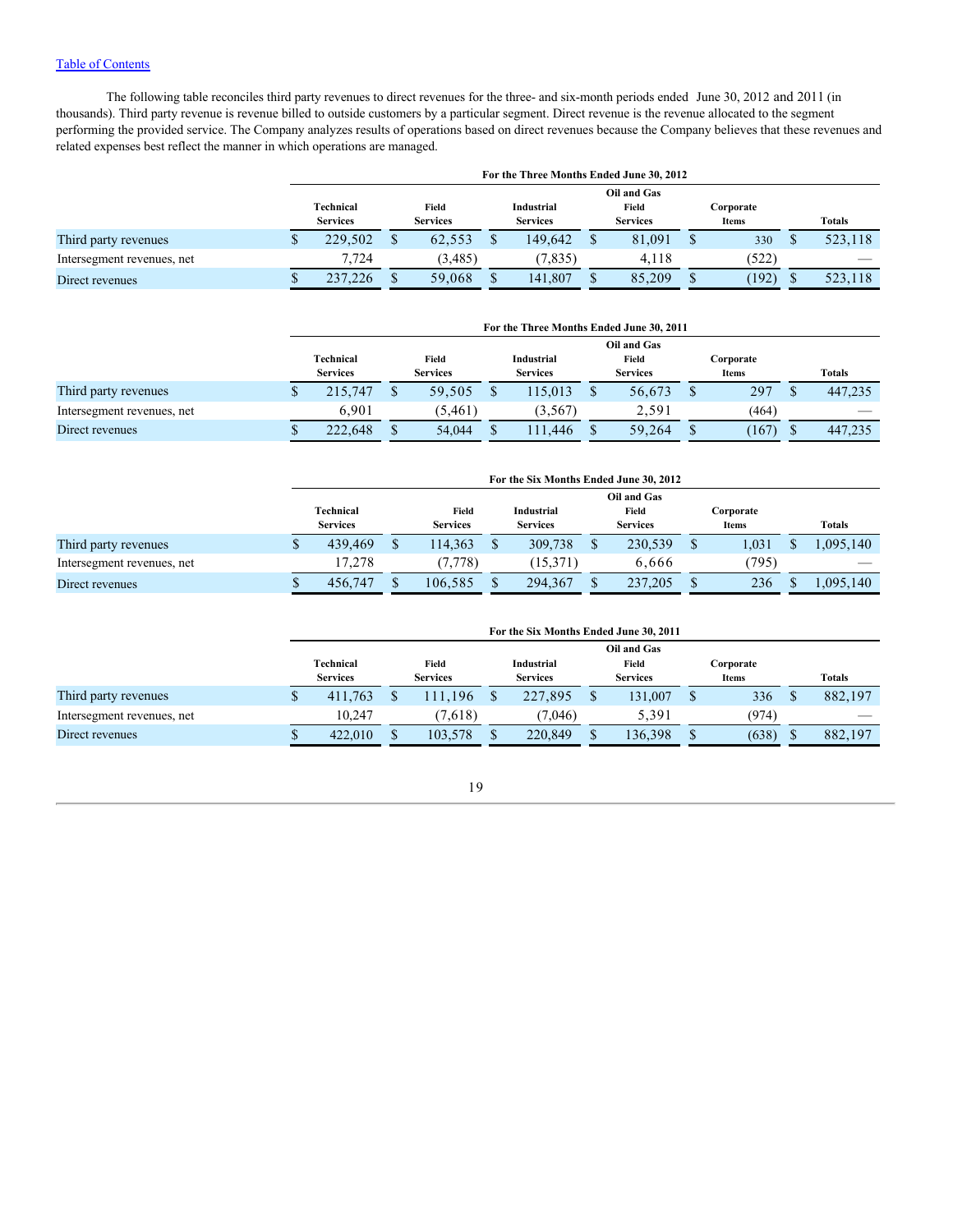# [Table of Contents](#page-0-0)

The following table presents information used by management by reported segment (in thousands). The Company does not allocate interest expense, income taxes, depreciation, amortization, accretion of environmental liabilities, and other income to its segments.

|                                                      |    | <b>For the Three Months Ended</b> |                 |           | <b>For the Six Months Ended</b> |              |                 |          |  |  |
|------------------------------------------------------|----|-----------------------------------|-----------------|-----------|---------------------------------|--------------|-----------------|----------|--|--|
|                                                      |    |                                   | <b>June 30,</b> |           |                                 |              | <b>June 30,</b> |          |  |  |
|                                                      |    | 2012                              |                 | 2011      |                                 | 2012         |                 | 2011     |  |  |
| Adjusted EBITDA:                                     |    |                                   |                 |           |                                 |              |                 |          |  |  |
| <b>Technical Services</b>                            | \$ | 66,717                            | -S              | 63,823    | -S                              | $117,542$ \$ |                 | 111,502  |  |  |
| <b>Field Services</b>                                |    | 7,588                             |                 | 8,220     |                                 | 9,892        |                 | 12,209   |  |  |
| <b>Industrial Services</b>                           |    | 34,935                            |                 | 27,401    |                                 | 69,592       |                 | 51,697   |  |  |
| Oil and Gas Field Services                           |    | 7,810                             |                 | 6,974     |                                 | 46,209       |                 | 20,686   |  |  |
| Corporate Items                                      |    | (28, 349)                         |                 | (25, 191) |                                 | (53, 586)    |                 | (47,276) |  |  |
| Total                                                | \$ | 88,701                            | \$              | 81,227    | \$.                             | 189,649      | S               | 148,818  |  |  |
|                                                      |    |                                   |                 |           |                                 |              |                 |          |  |  |
| Reconciliation to Consolidated Statements of Income: |    |                                   |                 |           |                                 |              |                 |          |  |  |
| Accretion of environmental liabilities               | \$ | 2,505                             | -S              | 2,407     | $\mathcal{S}$                   | 4,921        | -S              | 4,796    |  |  |
| Depreciation and amortization                        |    | 38,663                            |                 | 26,936    |                                 | 75,494       |                 | 52,396   |  |  |
| Income from operations                               |    | 47,533                            |                 | 51,884    |                                 | 109,234      |                 | 91,626   |  |  |
| Other expense (income)                               |    | 75                                |                 | (2,868)   |                                 | 374          |                 | (5,767)  |  |  |
| Interest expense, net of interest income             |    | 10,968                            |                 | 10,642    |                                 | 22,240       |                 | 17,120   |  |  |
| Income before provision for income taxes             | S  | 36,490                            | <b>S</b>        | 44,110    | <b>S</b>                        | 86,620       | \$.             | 80,273   |  |  |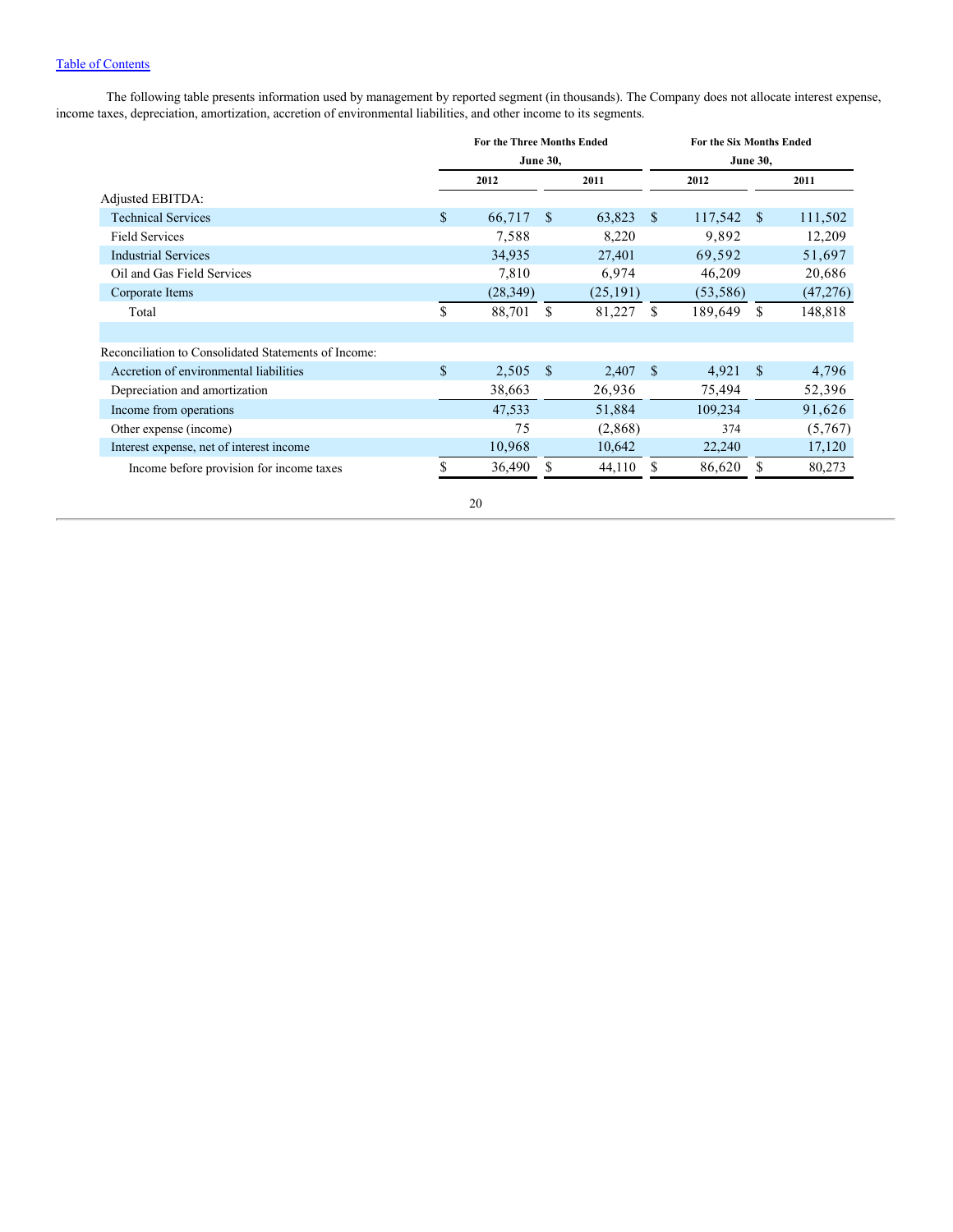The following table presents assets by reported segment and in the aggregate (in thousands):

|                                          | <b>June 30,</b><br>2012 |               | December 31,<br>2011 |
|------------------------------------------|-------------------------|---------------|----------------------|
| Property, plant and equipment, net       |                         |               |                      |
| <b>Technical Services</b>                | \$<br>311,447           | \$            | 308,118              |
| <b>Field Services</b>                    | 34,643                  |               | 30,296               |
| <b>Industrial Services</b>               | 284,960                 |               | 254,469              |
| Oil and Gas Field Services               | 266,709                 |               | 267,987              |
| Corporate Items                          | 57,281                  |               | 43,077               |
| Total property, plant and equipment, net | \$<br>955,040           | $\mathbb{S}$  | 903,947              |
| Intangible assets:                       |                         |               |                      |
| <b>Technical Services</b>                |                         |               |                      |
| Goodwill                                 | \$<br>45,577            | <sup>\$</sup> | 44,410               |
| Permits and other intangibles, net       | 80,168                  |               | 81,605               |
| <b>Total Technical Services</b>          | 125,745                 |               | 126,015              |
| <b>Field Services</b>                    |                         |               |                      |
| Goodwill                                 | 2,232                   |               | 2,232                |
| Permits and other intangibles, net       | 1,127                   |               | 1,204                |
| <b>Total Field Services</b>              | 3,359                   |               | 3,436                |
| <b>Industrial Services</b>               |                         |               |                      |
| Goodwill                                 | 51,976                  |               | 45,444               |
| Permits and other intangibles, net       | 24,296                  |               | 19,701               |
| <b>Total Industrial Services</b>         | 76,272                  |               | 65,145               |
| Oil and Gas Field Services               |                         |               |                      |
| Goodwill                                 | 36,177                  |               | 30,306               |
| Permits and other intangibles, net       | 33,031                  |               | 37,134               |
| Total Oil and Gas Field Services         | 69,208                  |               | 67,440               |
| Total                                    | \$<br>274,584           | \$            | 262,036              |

The following table presents the total assets by reported segment (in thousands):

|                            |   | <b>June 30,</b><br>2012 |   | December 31,<br>2011 |
|----------------------------|---|-------------------------|---|----------------------|
| <b>Technical Services</b>  | S | 604,781                 | S | 604,904              |
| <b>Field Services</b>      |   | 43,442                  |   | 37,850               |
| <b>Industrial Services</b> |   | 394,180                 |   | 345,202              |
| Oil and Gas Field Services |   | 371,338                 |   | 429,938              |
| Corporate Items            |   | 708,473                 |   | 667,909              |
| Total                      |   | 2,122,214               |   | 2,085,803            |

The following table presents the total assets by geographical area (in thousands):

|                      | <b>June 30,</b><br>2012  | December 31,<br>2011 |
|----------------------|--------------------------|----------------------|
| <b>United States</b> | \$<br>1,144,546          | 1,119,491            |
| Canada               | 977,668                  | 961,936              |
| Other foreign        | $\overline{\phantom{a}}$ | 4,376                |
| Total                | 2,122,214                | 2,085,803            |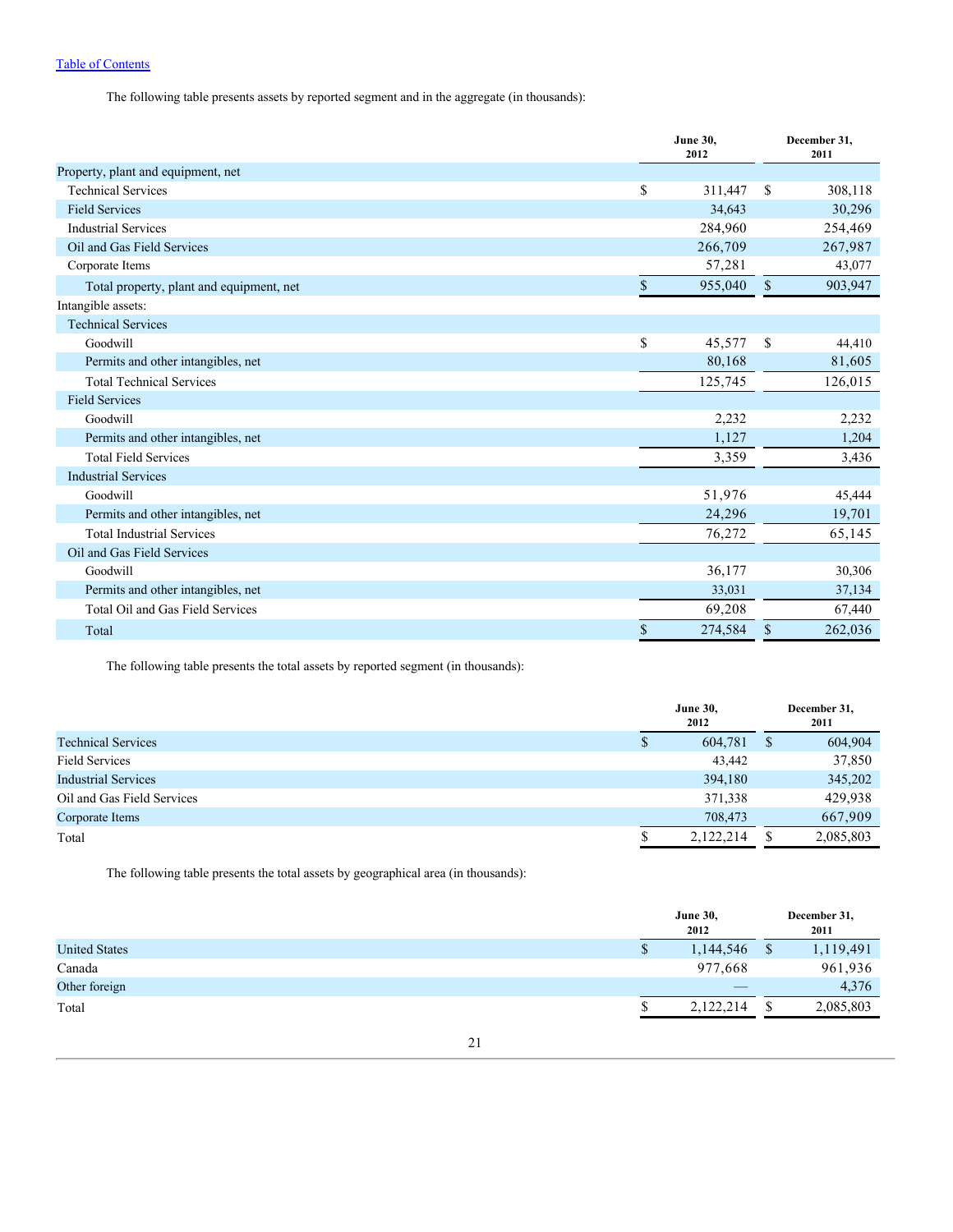# **(15) GUARANTOR AND NON-GUARANTOR SUBSIDIARIES FINANCIAL INFORMATION**

As of June 30, 2012, the Company had outstanding \$520.0 million aggregate principal amount of 7.625% senior secured notes due 2016 issued by the parent company, Clean Harbors, Inc. The 2016 notes were guaranteed by substantially all of the parent's subsidiaries organized in the United States. Each guarantor is a wholly-owned subsidiary of the Company and its guarantee was both full and unconditional and joint and several. The 2016 notes were not guaranteed by the Company's Canadian or other foreign subsidiaries. There will no impact on this footnote as a result of the issuance of the new notes discussed further in Note 9, "Financing Arrangements." The following presents supplemental condensed consolidating financial information for the parent company, the guarantor subsidiaries and the non-guarantor subsidiaries, respectively.

Following is the condensed consolidating balance sheet at June 30, 2012 (in thousands):

|                                                        |     | Foreign                |              |                                              |              |                                             |               |                                     |               |           |
|--------------------------------------------------------|-----|------------------------|--------------|----------------------------------------------|--------------|---------------------------------------------|---------------|-------------------------------------|---------------|-----------|
|                                                        |     | Clean<br>Harbors, Inc. |              | <b>U.S. Guarantor</b><br><b>Subsidiaries</b> |              | <b>Non-Guarantor</b><br><b>Subsidiaries</b> |               | Consolidating<br><b>Adjustments</b> |               | Total     |
| <b>Assets:</b>                                         |     |                        |              |                                              |              |                                             |               |                                     |               |           |
| Cash and cash equivalents                              | S   | 94,960                 | \$.          | 138,482                                      | \$.          | 63,316                                      | <sup>\$</sup> |                                     | \$            | 296,758   |
| Intercompany receivables                               |     | 324,405                |              |                                              |              | 122,618                                     |               | (447, 023)                          |               |           |
| Other current assets                                   |     | 26,294                 |              | 332,701                                      |              | 209,755                                     |               |                                     |               | 568,750   |
| Property, plant and equipment, net                     |     |                        |              | 417,583                                      |              | 537,457                                     |               |                                     |               | 955,040   |
| Investments in subsidiaries                            |     | 1,138,424              |              | 473,506                                      |              | 91,751                                      |               | (1,703,681)                         |               |           |
| Intercompany debt receivable                           |     |                        |              | 472,279                                      |              | 3,701                                       |               | (475,980)                           |               |           |
| Other long-term assets                                 |     | 12,328                 |              | 111,993                                      |              | 177,345                                     |               |                                     |               | 301,666   |
| Total assets                                           | \$  | 1,596,411              | \$           | 1,946,544                                    | \$           | 1,205,943                                   | \$            | (2,626,684)                         | <sup>\$</sup> | 2,122,214 |
| <b>Liabilities and Stockholders'</b>                   |     |                        |              |                                              |              |                                             |               |                                     |               |           |
| <b>Equity:</b>                                         |     |                        |              |                                              |              |                                             |               |                                     |               |           |
| <b>Current liabilities</b>                             | \$. | 18,580                 | $\mathbb{S}$ | 227,821                                      | $\mathbb{S}$ | 114,920                                     | $\mathbb{S}$  |                                     | \$            | 361,321   |
| Intercompany payables                                  |     |                        |              | 447,023                                      |              |                                             |               | (447, 023)                          |               |           |
| Closure, post-closure and<br>remedial liabilities, net |     |                        |              | 126,245                                      |              | 21,458                                      |               |                                     |               | 147,703   |
| Long-term obligations                                  |     | 523,481                |              |                                              |              |                                             |               |                                     |               | 523,481   |
| Capital lease obligations, net                         |     |                        |              | 357                                          |              | 4,125                                       |               |                                     |               | 4,482     |
| Intercompany debt payable                              |     | 3,701                  |              |                                              |              | 472,279                                     |               | (475,980)                           |               |           |
| Other long-term liabilities                            |     | 89,749                 |              | 7,727                                        |              | 26,851                                      |               |                                     |               | 124,327   |
| <b>Total liabilities</b>                               |     | 635,511                |              | 809,173                                      |              | 639,633                                     |               | (923,003)                           |               | 1,161,314 |
| Stockholders' equity                                   |     | 960,900                |              | 1,137,371                                    |              | 566,310                                     |               | (1,703,681)                         |               | 960,900   |
| Total liabilities and<br>stockholders' equity          |     | 1,596,411              | S            | 1,946,544                                    | S.           | 1,205,943                                   | \$.           | (2,626,684)                         |               | 2,122,214 |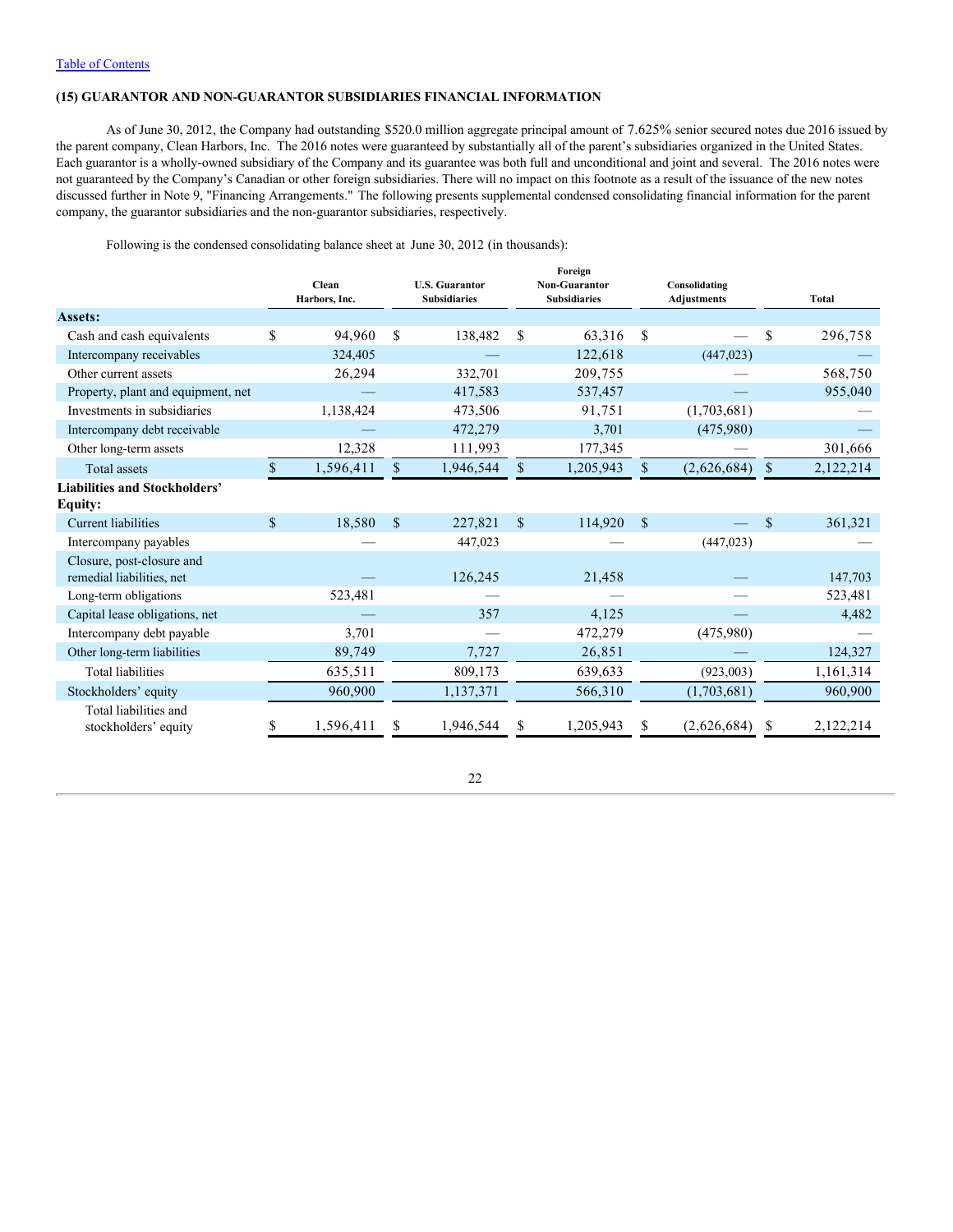# [Table of Contents](#page-0-0)

Following is the condensed consolidating balance sheet at December 31, 2011 (in thousands):

|                                                        |              | Clean<br>Harbors, Inc. | <b>U.S. Guarantor</b><br><b>Subsidiaries</b> |           | Foreign<br><b>Non-Guarantor</b><br><b>Subsidiaries</b> |           | Consolidating<br><b>Adjustments</b> |             |              | Total     |
|--------------------------------------------------------|--------------|------------------------|----------------------------------------------|-----------|--------------------------------------------------------|-----------|-------------------------------------|-------------|--------------|-----------|
| Assets:                                                |              |                        |                                              |           |                                                        |           |                                     |             |              |           |
| Cash and cash equivalents                              | \$           | 91,581                 | <sup>\$</sup>                                | 128,071   | S                                                      | 41.071    | \$                                  |             | \$           | 260,723   |
| Intercompany receivables                               |              | 319,444                |                                              |           |                                                        | 126,823   |                                     | (446, 267)  |              |           |
| Other current assets                                   |              | 43,687                 |                                              | 324,607   |                                                        | 262,851   |                                     |             |              | 631,145   |
| Property, plant and equipment, net                     |              |                        |                                              | 392,566   |                                                        | 511,381   |                                     |             |              | 903,947   |
| Investments in subsidiaries                            |              | 1,064,966              |                                              | 421,648   |                                                        | 91,654    |                                     | (1,578,268) |              |           |
| Intercompany debt receivable                           |              |                        |                                              | 472,929   |                                                        | 3,701     |                                     | (476, 630)  |              |           |
| Other long-term assets                                 |              | 13,228                 |                                              | 111,104   |                                                        | 165,656   |                                     |             |              | 289,988   |
| <b>Total</b> assets                                    |              | 1,532,906              |                                              | 1,850,925 | <sup>S</sup>                                           | 1,203,137 | \$                                  | (2,501,165) | <sup>S</sup> | 2,085,803 |
| <b>Liabilities and Stockholders'</b><br>Equity:        |              |                        |                                              |           |                                                        |           |                                     |             |              |           |
| <b>Current liabilities</b>                             | $\mathbf{s}$ | 15,612                 | <sup>\$</sup>                                | 220,968   | $\mathbb{S}$                                           | 145,162   | $\mathbb{S}$                        |             | $\mathbb{S}$ | 381,742   |
| Intercompany payables                                  |              |                        |                                              | 446,267   |                                                        |           |                                     | (446, 267)  |              |           |
| Closure, post-closure and remedial<br>liabilities, net |              |                        |                                              | 133,773   |                                                        | 21,369    |                                     |             |              | 155,142   |
| Long-term obligations                                  |              | 524,203                |                                              |           |                                                        |           |                                     |             |              | 524,203   |
| Capital lease obligations, net                         |              |                        |                                              | 475       |                                                        | 5,900     |                                     |             |              | 6,375     |
| Intercompany debt payable                              |              | 3,701                  |                                              |           |                                                        | 472,929   |                                     | (476, 630)  |              |           |
| Other long-term liabilities                            |              | 88,403                 |                                              | 7,588     |                                                        | 21,363    |                                     |             |              | 117,354   |
| <b>Total liabilities</b>                               |              | 631,919                |                                              | 809,071   |                                                        | 666,723   |                                     | (922, 897)  |              | 1,184,816 |
| Stockholders' equity                                   |              | 900,987                |                                              | 1,041,854 |                                                        | 536,414   |                                     | (1,578,268) |              | 900,987   |
| Total liabilities and<br>stockholders' equity          |              | 1,532,906              |                                              | 1,850,925 | \$                                                     | 1,203,137 | S                                   | (2,501,165) |              | 2,085,803 |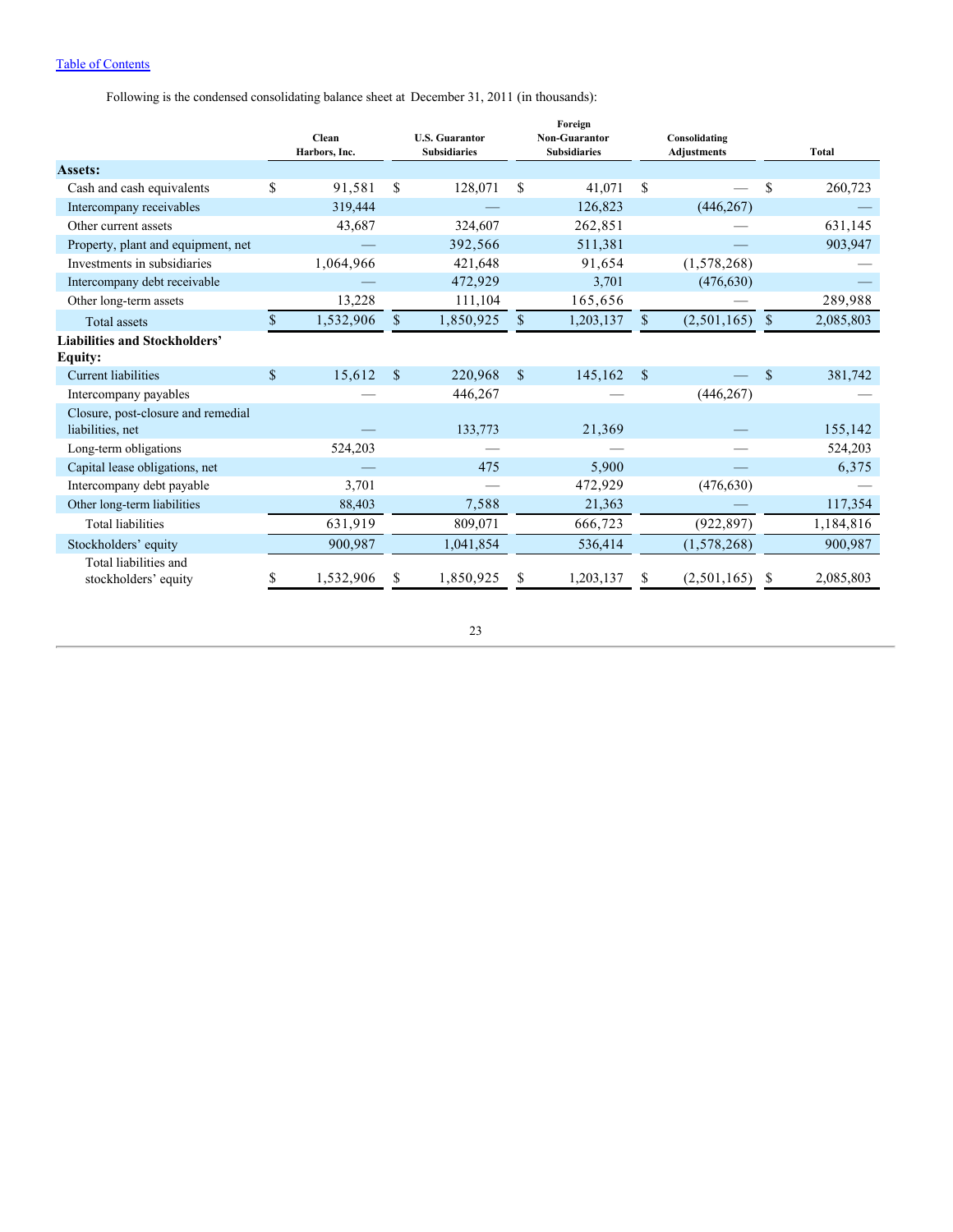Following is the consolidating statement of income for the three months ended June 30, 2012 (in thousands):

|                                                                 | Clean<br>Harbors, Inc. |           | <b>U.S. Guarantor</b><br><b>Subsidiaries</b> |           |              | Foreign<br><b>Non-Guarantor</b><br><b>Subsidiaries</b> | Consolidating<br><b>Adjustments</b> |    | Total     |  |
|-----------------------------------------------------------------|------------------------|-----------|----------------------------------------------|-----------|--------------|--------------------------------------------------------|-------------------------------------|----|-----------|--|
|                                                                 |                        |           |                                              |           |              |                                                        |                                     |    |           |  |
| Revenues                                                        | $\mathbb{S}$           |           | \$                                           | 313,742   | $\mathbb{S}$ | 214,821                                                | \$<br>(5, 445)                      | -S | 523,118   |  |
| Cost of revenues (exclusive of items<br>shown separately below) |                        |           |                                              | 210,755   |              | 162,313                                                | (5, 445)                            |    | 367,623   |  |
| Selling, general and administrative                             |                        |           |                                              |           |              |                                                        |                                     |    |           |  |
| expenses                                                        |                        | (62)      |                                              | 41,445    |              | 25,411                                                 |                                     |    | 66,794    |  |
| Accretion of environmental liabilities                          |                        |           |                                              | 2,184     |              | 321                                                    |                                     |    | 2,505     |  |
| Depreciation and amortization                                   |                        |           |                                              | 19,154    |              | 19,509                                                 |                                     |    | 38,663    |  |
| Income from operations                                          |                        | 62        |                                              | 40,204    |              | 7,267                                                  |                                     |    | 47,533    |  |
| Other (expense) income                                          |                        |           |                                              | 125       |              | (200)                                                  |                                     |    | (75)      |  |
| Interest (expense) income                                       |                        | (10, 726) |                                              | 21        |              | (263)                                                  |                                     |    | (10,968)  |  |
| Equity in earnings of subsidiaries                              |                        | 38,461    |                                              | 7,371     |              |                                                        | (45, 832)                           |    |           |  |
| Intercompany dividend income<br>(expense)                       |                        |           |                                              |           |              | 3,389                                                  | (3,389)                             |    |           |  |
| Intercompany interest income                                    |                        |           |                                              |           |              |                                                        |                                     |    |           |  |
| (expense)                                                       |                        |           |                                              | 10,259    |              | (10,259)                                               |                                     |    |           |  |
| Income before provision for income                              |                        |           |                                              |           |              |                                                        |                                     |    |           |  |
| taxes                                                           |                        | 27,797    |                                              | 57,980    |              | (66)                                                   | (49,221)                            |    | 36,490    |  |
| Provision (benefit) for income taxes                            |                        | 4,371     |                                              | 9,920     |              | (1,227)                                                |                                     |    | 13,064    |  |
| Net income                                                      |                        | 23,426    |                                              | 48,060    |              | 1,161                                                  | (49, 221)                           |    | 23,426    |  |
| Other comprehensive (loss) income                               |                        | (17, 457) |                                              | (17, 457) |              | (7,956)                                                | 25,413                              |    | (17, 457) |  |
| Comprehensive income (loss)                                     | \$                     | 5,969     |                                              | 30,603    | \$           | (6, 795)                                               | \$<br>(23, 808)                     | S  | 5,969     |  |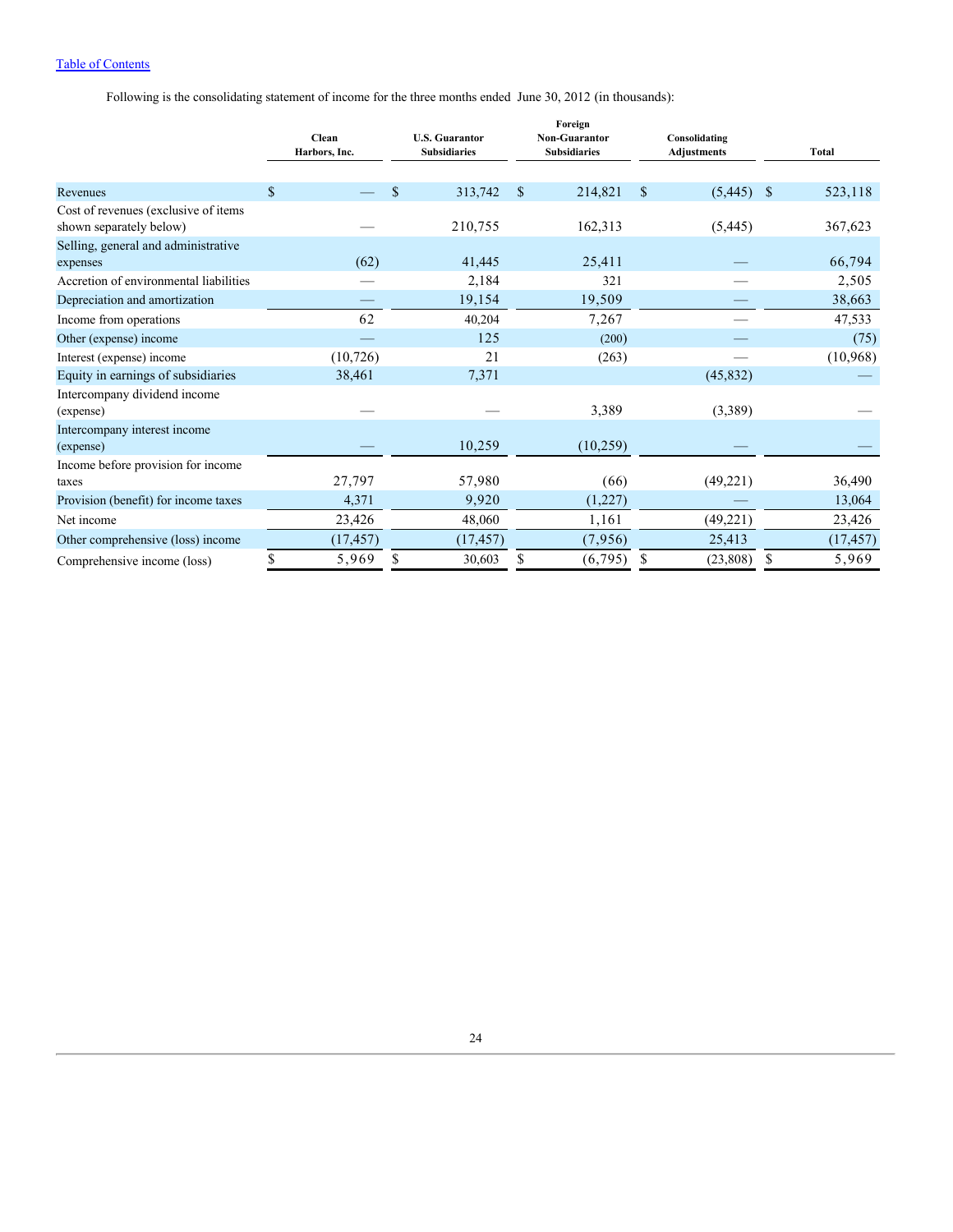Following is the consolidating statement of income for the three months ended June 30, 2011 (in thousands):

|                                                                 |              | Clean<br>Harbors, Inc. |              | <b>U.S. Guarantor</b><br><b>Subsidiaries</b> |               | Foreign<br><b>Non-Guarantor</b><br><b>Subsidiaries</b> |              | Consolidating<br><b>Adjustments</b> |   | <b>Total</b> |
|-----------------------------------------------------------------|--------------|------------------------|--------------|----------------------------------------------|---------------|--------------------------------------------------------|--------------|-------------------------------------|---|--------------|
|                                                                 |              |                        |              |                                              |               |                                                        |              |                                     |   |              |
| Revenues                                                        | $\mathbb{S}$ |                        | $\mathbb{S}$ | 263,194                                      | <sup>\$</sup> | 189,238                                                | $\mathbb{S}$ | $(5,197)$ \$                        |   | 447,235      |
| Cost of revenues (exclusive of items<br>shown separately below) |              |                        |              | 178,057                                      |               | 134,894                                                |              | (5,197)                             |   | 307,754      |
| Selling, general and administrative<br>expenses                 |              | 8                      |              | 38,621                                       |               | 19,625                                                 |              |                                     |   | 58,254       |
| Accretion of environmental liabilities                          |              |                        |              | 2,090                                        |               | 317                                                    |              |                                     |   | 2,407        |
| Depreciation and amortization                                   |              |                        |              | 12,693                                       |               | 14,243                                                 |              |                                     |   | 26,936       |
| Income from operations                                          |              | (8)                    |              | 31,733                                       |               | 20,159                                                 |              |                                     |   | 51,884       |
| Other income                                                    |              |                        |              | 394                                          |               | 2,474                                                  |              |                                     |   | 2,868        |
| Interest (expense) income                                       |              | (10,630)               |              | 5                                            |               | (17)                                                   |              |                                     |   | (10, 642)    |
| Equity in earnings of subsidiaries                              |              | 43,534                 |              | 24,411                                       |               |                                                        |              | (67, 945)                           |   |              |
| Intercompany dividend income<br>(expense)                       |              |                        |              |                                              |               | 3,537                                                  |              | (3,537)                             |   |              |
| Intercompany interest income<br>(expense)                       |              |                        |              | 8,970                                        |               | (8,970)                                                |              |                                     |   |              |
| Income before provision for income<br>taxes                     |              | 32,896                 |              | 65,513                                       |               | 17,183                                                 |              | (71, 482)                           |   | 44,110       |
| Provision for income taxes                                      |              | 3,740                  |              | 6,849                                        |               | 4,365                                                  |              |                                     |   | 14,954       |
| Net income                                                      |              | 29,156                 |              | 58,664                                       |               | 12,818                                                 |              | (71, 482)                           |   | 29,156       |
| Other comprehensive income (loss)                               |              | 3,126                  |              | 3,126                                        |               | 90                                                     |              | (3,216)                             |   | 3,126        |
| Comprehensive income (loss)                                     | \$           | 32,282                 | \$           | 61,790                                       | \$            | 12,908                                                 | \$           | (74, 698)                           | S | 32,282       |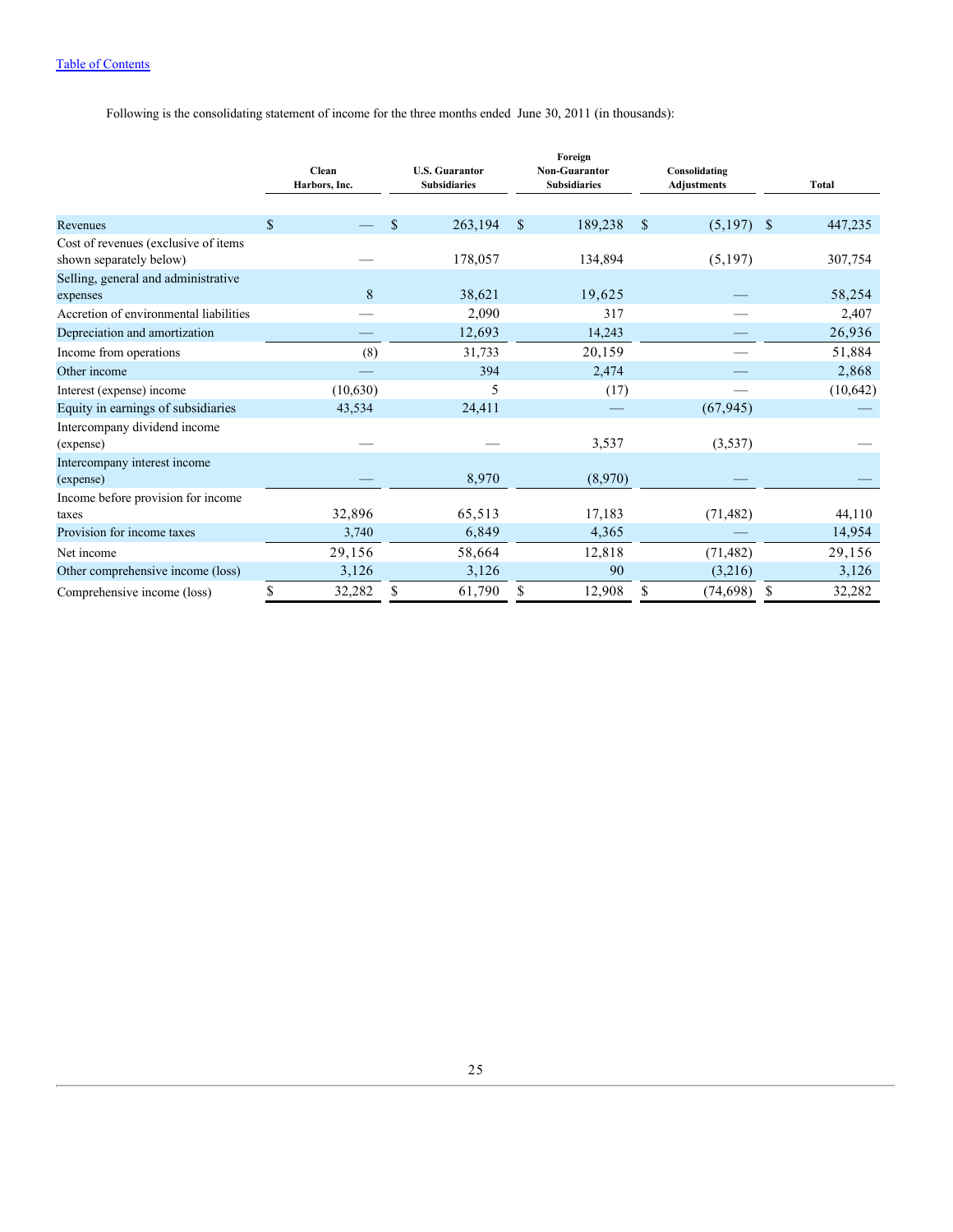Following is the consolidating statement of income for the six months ended June 30, 2012 (in thousands):

|                                                                 |              | Clean<br>Harbors, Inc. |              | <b>U.S. Guarantor</b><br><b>Subsidiaries</b> |              | Foreign<br><b>Non-Guarantor</b><br><b>Subsidiaries</b> |               | Consolidating<br><b>Adjustments</b> |    | Total     |
|-----------------------------------------------------------------|--------------|------------------------|--------------|----------------------------------------------|--------------|--------------------------------------------------------|---------------|-------------------------------------|----|-----------|
| Revenues                                                        | $\mathbb{S}$ |                        | $\mathbb{S}$ | 605,279                                      | $\mathbb{S}$ | 500,550                                                | <sup>\$</sup> | (10,689)                            | -S | 1,095,140 |
| Cost of revenues (exclusive of items<br>shown separately below) |              |                        |              | 411,955                                      |              | 366,672                                                |               | (10,689)                            |    | 767,938   |
| Selling, general and administrative<br>expenses                 |              | 18                     |              | 86,357                                       |              | 51,178                                                 |               |                                     |    | 137,553   |
| Accretion of environmental liabilities                          |              |                        |              | 4,280                                        |              | 641                                                    |               |                                     |    | 4,921     |
| Depreciation and amortization                                   |              |                        |              | 35,790                                       |              | 39,704                                                 |               |                                     |    | 75,494    |
| Income from operations                                          |              | (18)                   |              | 66,897                                       |              | 42,355                                                 |               |                                     |    | 109,234   |
| Other expense                                                   |              |                        |              | (325)                                        |              | (49)                                                   |               |                                     |    | (374)     |
| Interest (expense) income                                       |              | (21, 432)              |              | (180)                                        |              | (628)                                                  |               |                                     |    | (22, 240) |
| Equity in earnings of subsidiaries                              |              | 74,926                 |              | 33,367                                       |              |                                                        |               | (108, 293)                          |    |           |
| Intercompany dividend income<br>(expense)                       |              | 10,010                 |              |                                              |              | 6,915                                                  |               | (16, 925)                           |    |           |
| Intercompany interest income<br>(expense)                       |              |                        |              | 20,604                                       |              | (20,604)                                               |               |                                     |    |           |
| Income before provision for income<br>taxes                     |              | 63,486                 |              | 120,363                                      |              | 27,989                                                 |               | (125, 218)                          |    | 86,620    |
| Provision for income taxes                                      |              | 8,045                  |              | 15,642                                       |              | 7,492                                                  |               |                                     |    | 31,179    |
| Net income                                                      |              | 55,441                 |              | 104,721                                      |              | 20,497                                                 |               | (125, 218)                          |    | 55,441    |
| Other comprehensive (loss) income                               |              | (2,277)                |              | (2,277)                                      |              | (1,672)                                                |               | 3,949                               |    | (2,277)   |
| Comprehensive income (loss)                                     | \$           | 53,164                 | \$           | 102,444                                      | \$           | 18,825                                                 | \$            | (121, 269)                          | S  | 53,164    |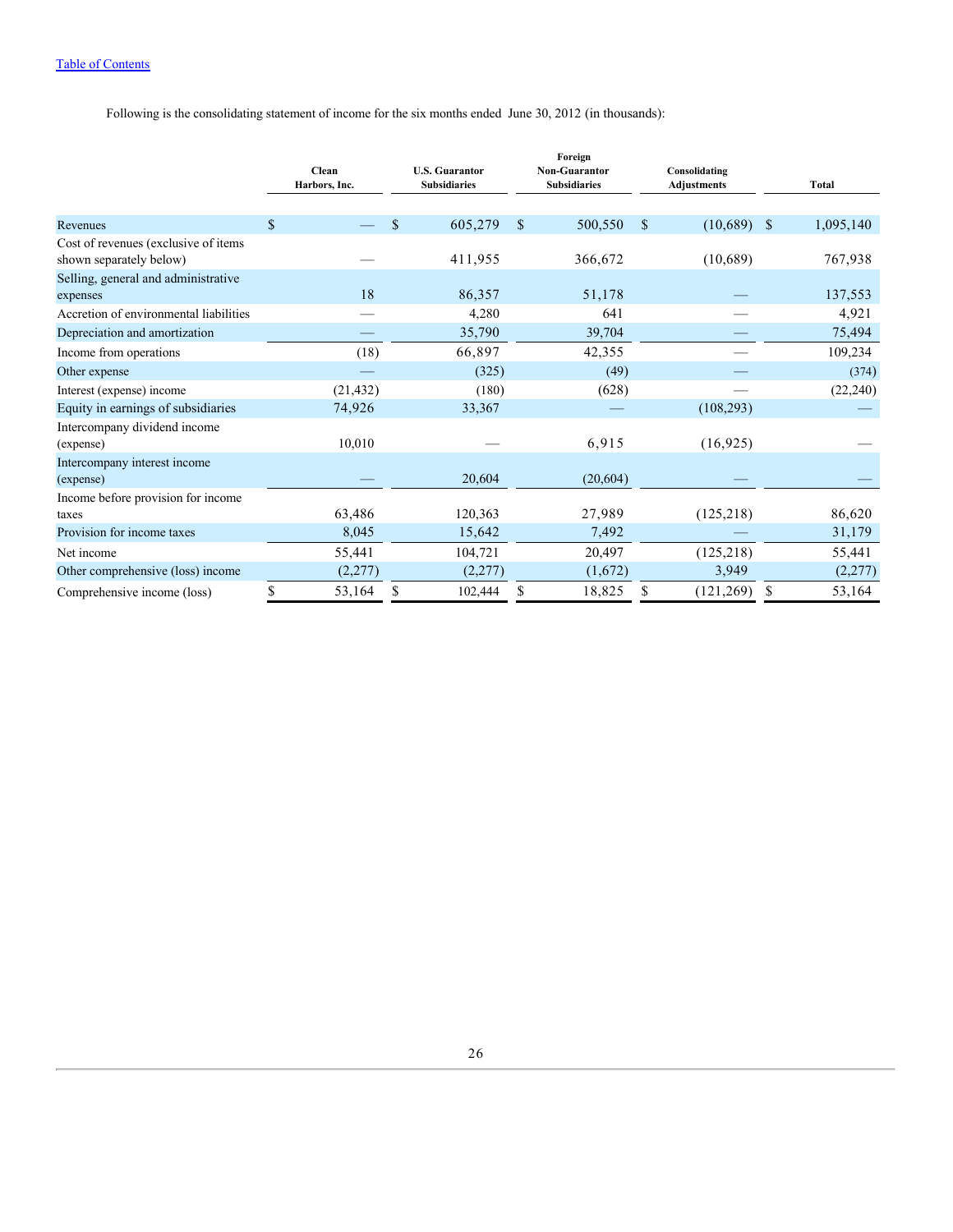Following is the consolidating statement of income for the six months ended June 30, 2011 (in thousands):

|                                                                 |              |                        |                                              |              | Foreign                                     |              |                                     |               |           |
|-----------------------------------------------------------------|--------------|------------------------|----------------------------------------------|--------------|---------------------------------------------|--------------|-------------------------------------|---------------|-----------|
|                                                                 |              | Clean<br>Harbors, Inc. | <b>U.S. Guarantor</b><br><b>Subsidiaries</b> |              | <b>Non-Guarantor</b><br><b>Subsidiaries</b> |              | Consolidating<br><b>Adjustments</b> |               | Total     |
|                                                                 |              |                        |                                              |              |                                             |              |                                     |               |           |
| Revenues                                                        | $\mathbb{S}$ |                        | \$<br>511,561                                | <sup>S</sup> | 382,026                                     | $\mathbb{S}$ | $(11,390)$ \$                       |               | 882,197   |
| Cost of revenues (exclusive of items<br>shown separately below) |              |                        | 353,495                                      |              | 278,226                                     |              | (11,390)                            |               | 620,331   |
| Selling, general and administrative                             |              |                        |                                              |              |                                             |              |                                     |               |           |
| expenses                                                        |              | 50                     | 74,732                                       |              | 38,266                                      |              |                                     |               | 113,048   |
| Accretion of environmental liabilities                          |              |                        | 4,177                                        |              | 619                                         |              |                                     |               | 4,796     |
| Depreciation and amortization                                   |              |                        | 25,691                                       |              | 26,705                                      |              |                                     |               | 52,396    |
| Income from operations                                          |              | (50)                   | 53,466                                       |              | 38,210                                      |              |                                     |               | 91,626    |
| Other income                                                    |              |                        | 3,730                                        |              | 2,037                                       |              |                                     |               | 5,767     |
| Interest (expense) income                                       |              | (17,306)               | 173                                          |              | 13                                          |              |                                     |               | (17, 120) |
| Equity in earnings of subsidiaries                              |              | 76,865                 | 31,712                                       |              |                                             |              | (108, 577)                          |               |           |
| Intercompany dividend income<br>(expense)                       |              |                        |                                              |              | 6,993                                       |              | (6,993)                             |               |           |
| Intercompany interest income                                    |              |                        |                                              |              |                                             |              |                                     |               |           |
| (expense)                                                       |              |                        | 17,700                                       |              | (17,700)                                    |              |                                     |               |           |
| Income before provision for income<br>taxes                     |              | 59,509                 | 106,781                                      |              | 29,553                                      |              | (115,570)                           |               | 80,273    |
| Provision for income taxes                                      |              | 7,623                  | 13,176                                       |              | 7,588                                       |              |                                     |               | 28,387    |
| Net income                                                      |              | 51,886                 | 93,605                                       |              | 21,965                                      |              | (115,570)                           |               | 51,886    |
| Other comprehensive income (loss)                               |              | 19,607                 | 19,607                                       |              | 5,795                                       |              | (25, 402)                           |               | 19,607    |
| Comprehensive income (loss)                                     | \$           | 71,493                 | \$<br>113,212                                | \$           | 27,760                                      | \$           | (140, 972)                          | <sup>\$</sup> | 71,493    |
|                                                                 |              |                        |                                              |              |                                             |              |                                     |               |           |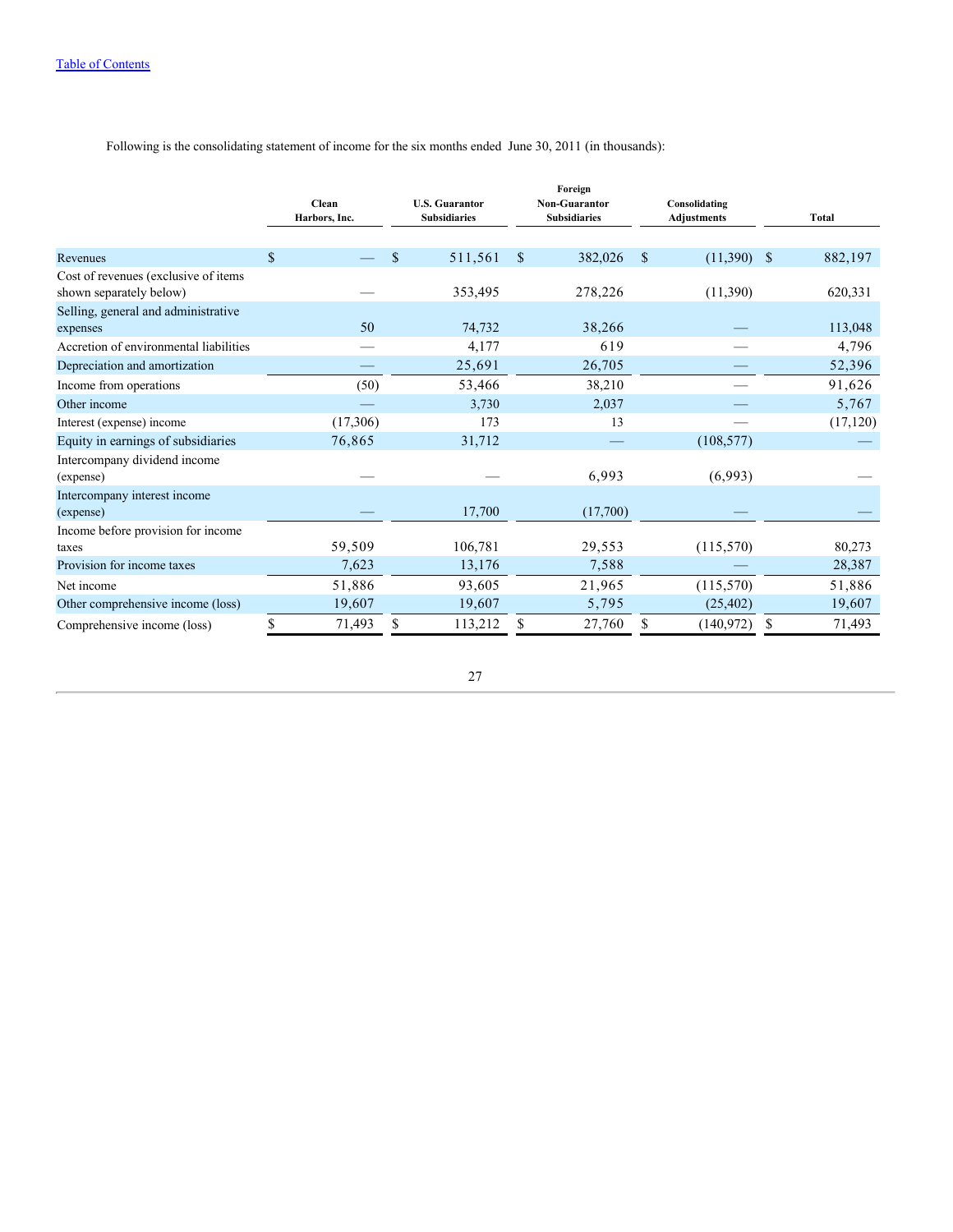Following is the condensed consolidating statement of cash flows for the six months ended June 30, 2012 (in thousands):

|                                                            | Clean<br>Harbors, Inc.        | <b>U.S. Guarantor</b><br><b>Subsidiaries</b> | Foreign<br>Non-Guarantor<br><b>Subsidiaries</b> | Total                    |
|------------------------------------------------------------|-------------------------------|----------------------------------------------|-------------------------------------------------|--------------------------|
| Net cash from operating activities                         | <sup>\$</sup><br>$(9,706)$ \$ | 48,387                                       | 137,093<br>$\mathbb{S}$                         | <sup>\$</sup><br>175,774 |
| Cash flows from investing activities:                      |                               |                                              |                                                 |                          |
| Additions to property, plant and equipment                 |                               | (47,808)                                     | (35, 163)                                       | (82,971)                 |
| Proceeds from sales of fixed assets                        |                               | 3,344                                        | 542                                             | 3,886                    |
| Acquisitions, net of cash acquired                         |                               | (2,276)                                      | (40, 763)                                       | (43,039)                 |
| Costs to obtain or renew permits                           |                               | (262)                                        | (691)                                           | (953)                    |
| Purchase of marketable securities                          |                               |                                              | (10,517)                                        | (10, 517)                |
| Other                                                      |                               | 603                                          | 4,517                                           | 5,120                    |
| Net cash from investing activities                         |                               | (46, 399)                                    | (82,075)                                        | (128, 474)               |
| Cash flows from financing activities:                      |                               |                                              |                                                 |                          |
| Change in uncashed checks                                  |                               | (4,167)                                      | (5,329)                                         | (9, 496)                 |
| Proceeds from exercise of stock options                    | 98                            |                                              |                                                 | 98                       |
| Proceeds from employee stock purchase plan                 | 3,130                         |                                              |                                                 | 3,130                    |
| Remittance of shares, net                                  | (1,216)                       |                                              |                                                 | (1,216)                  |
| Excess tax benefit of stock-based compensation             | 1,122                         |                                              |                                                 | 1,122                    |
| Deferred financing costs paid                              | (21)                          |                                              |                                                 | (21)                     |
| Payments on capital leases                                 |                               | (573)                                        | (3,260)                                         | (3,833)                  |
| Distribution of cash earned on employee participation plan | (38)                          |                                              |                                                 | (38)                     |
| Dividends (paid) / received                                | 10,010                        | (23, 622)                                    | 13,612                                          |                          |
| Interest (payments) / received                             |                               | 36,785                                       | (36, 785)                                       |                          |
| Net cash from financing activities                         | 13,085                        | 8,423                                        | (31,762)                                        | (10, 254)                |
| Effect of exchange rate change on cash                     |                               |                                              | (1,011)                                         | (1,011)                  |
| Increase in cash and cash equivalents                      | 3,379                         | 10,411                                       | 22,245                                          | 36,035                   |
| Cash and cash equivalents, beginning of period             | 91,581                        | 128,071                                      | 41,071                                          | 260,723                  |
| Cash and cash equivalents, end of period                   | \$<br>94,960                  | \$<br>138,482                                | \$<br>63,316                                    | \$<br>296,758            |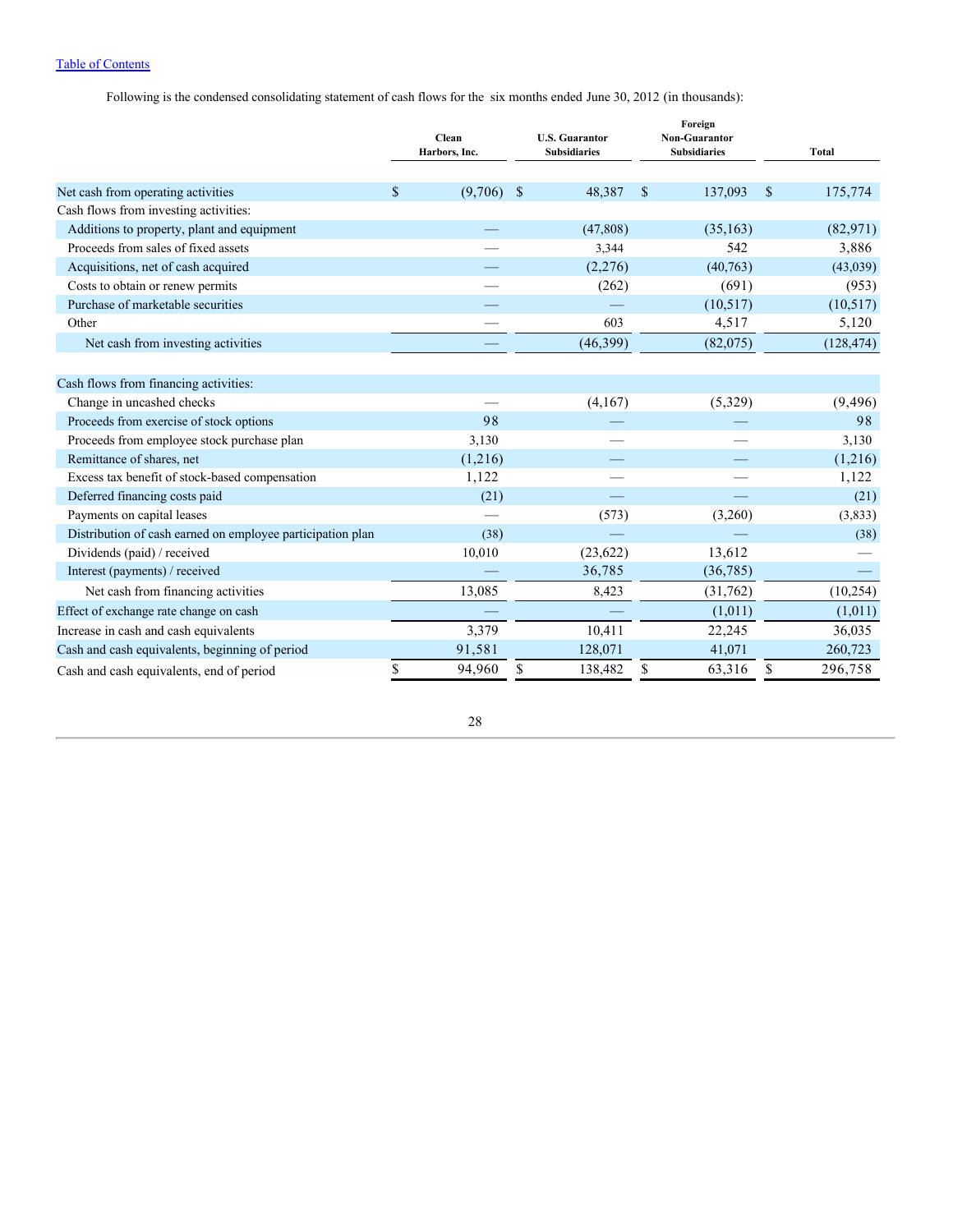Following is the condensed consolidating statement of cash flows for the six months ended June 30, 2011 (in thousands):

<span id="page-31-0"></span>

|                                                                               |               | Clean<br>Harbors, Inc. |             | <b>U.S. Guarantor</b><br><b>Subsidiaries</b> |               | Foreign<br>Non-Guarantor<br><b>Subsidiaries</b> | <b>Total</b>  |
|-------------------------------------------------------------------------------|---------------|------------------------|-------------|----------------------------------------------|---------------|-------------------------------------------------|---------------|
| Net cash from operating activities                                            | <sup>\$</sup> | 4,474                  | $\mathbf S$ | 28,763                                       | $\mathcal{S}$ | 42,392                                          | \$<br>75,629  |
| Cash flows from investing activities:                                         |               |                        |             |                                              |               |                                                 |               |
| Additions to property, plant and equipment                                    |               |                        |             | (40,991)                                     |               | (24, 469)                                       | (65, 460)     |
| Proceeds from sale of fixed assets                                            |               |                        |             | 361                                          |               | 4,530                                           | 4,891         |
| Acquisitions, net of cash acquired                                            |               |                        |             |                                              |               | (205, 922)                                      | (205, 922)    |
| Additions to intangible assets, including costs to obtain or<br>renew permits |               |                        |             | (298)                                        |               | (768)                                           | (1,066)       |
| Proceeds from sale of marketable securities                                   |               |                        |             |                                              |               | 388                                             | 388           |
| Investment in subsidiaries                                                    |               | (173, 540)             |             | 115,784                                      |               | 57,756                                          |               |
| Net cash from investing activities                                            |               | (173, 540)             |             | 74,856                                       |               | (168, 485)                                      | (267, 169)    |
| Cash flows from financing activities:                                         |               |                        |             |                                              |               |                                                 |               |
| Change in uncashed checks                                                     |               |                        |             | 11,329                                       |               | 2,417                                           | 13,746        |
| Proceeds from exercise of stock options                                       |               | 783                    |             |                                              |               |                                                 | 783           |
| Proceeds from employee stock purchase plan                                    |               | 1,556                  |             |                                              |               |                                                 | 1,556         |
| Remittance of shares, net                                                     |               | (1,807)                |             |                                              |               |                                                 | (1,807)       |
| Excess tax benefit of stock-based compensation                                |               | 1,617                  |             |                                              |               |                                                 | 1,617         |
| Deferred financing costs paid                                                 |               | (8,099)                |             |                                              |               |                                                 | (8,099)       |
| Payments of capital leases                                                    |               |                        |             | (318)                                        |               | (2,998)                                         | (3,316)       |
| Distribution of cash earned on employee participation plan                    |               |                        |             |                                              |               | (189)                                           | (189)         |
| Issuance of senior secured notes, including premium                           |               | 261,250                |             |                                              |               |                                                 | 261,250       |
| Dividends (paid) / received                                                   |               | 10,186                 |             | (24, 306)                                    |               | 14,120                                          |               |
| Interest (payments) / received                                                |               |                        |             | 24,132                                       |               | (24, 132)                                       |               |
| Intercompany debt                                                             |               |                        |             | (120, 475)                                   |               | 120,475                                         |               |
| Net cash from financing activities                                            |               | 265,486                |             | (109, 638)                                   |               | 109,693                                         | 265,541       |
| Effect of exchange rate change on cash                                        |               |                        |             |                                              |               | 1,365                                           | 1,365         |
| Increase (decrease) in cash and cash equivalents                              |               | 96,420                 |             | (6,019)                                      |               | (15,035)                                        | 75,366        |
| Cash and cash equivalents, beginning of period                                |               | 100,476                |             | 124,582                                      |               | 77,152                                          | 302,210       |
| Cash and cash equivalents, end of period                                      | \$            | 196,896                | \$          | 118,563                                      | \$            | 62,117                                          | \$<br>377,576 |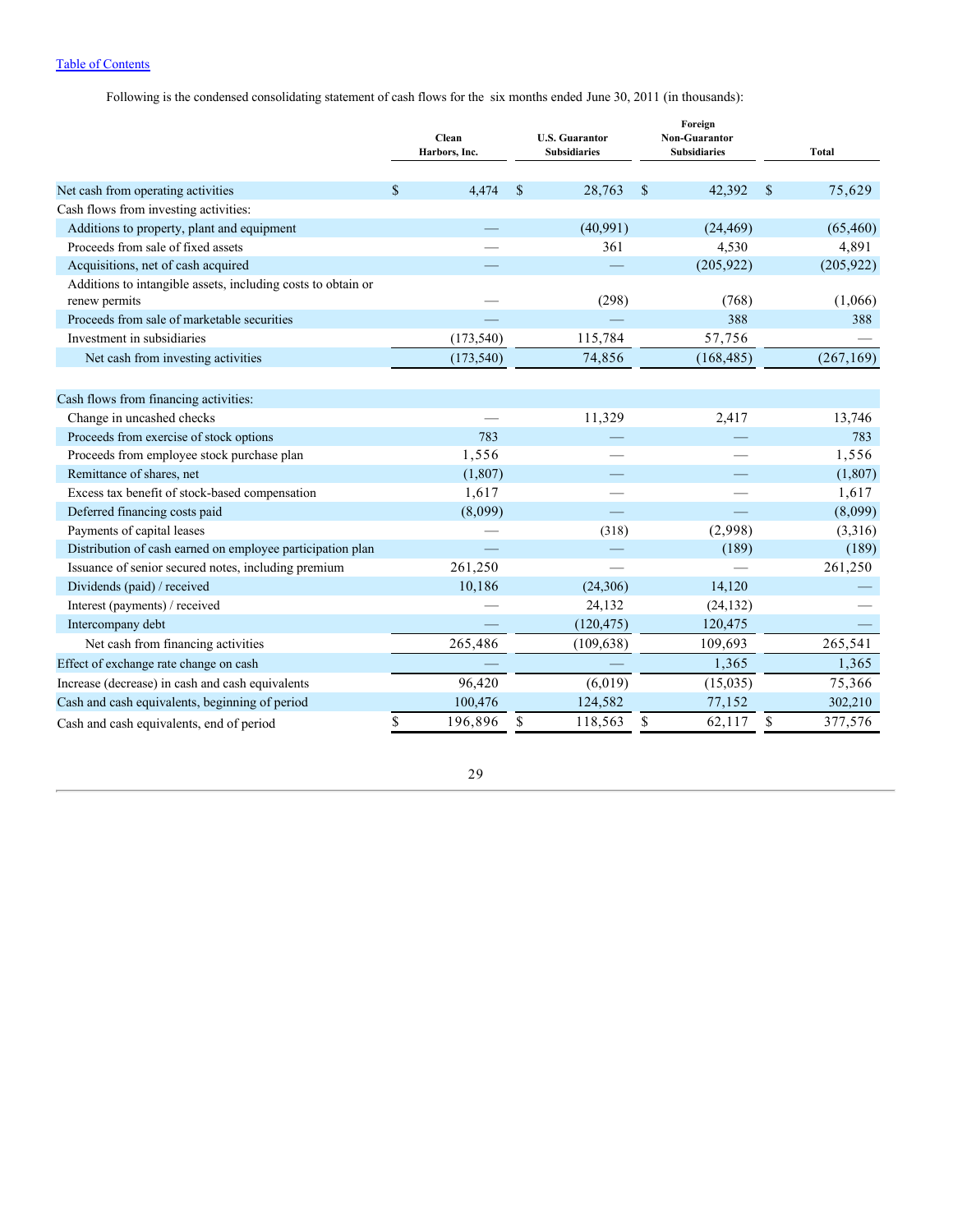### **ITEM 2. MANAGEMENT'S DISCUSSION AND ANALYSIS OF FINANCIAL CONDITION AND RESULTS OF OPERATIONS**

#### *Forward-Looking Statements*

In addition to historical information, this quarterly report contains forward-looking statements, which are generally identifiable by use of the words "believes," "expects," "intends," "anticipates," "plans to," "estimates," "projects," or similar expressions. These forward-looking statements are subject to certain risks and uncertainties that could cause actual results to differ materially from those reflected in these forward-looking statements. Factors that might cause such a difference include, but are not limited to, those discussed under Item 1A, "Risk Factors," in our Annual Report on Form 10-K filed with the Securities and Exchange Commission on February 29, 2012, under Item 1A, "Risk Factors," included in Part II—Other Information in this report, and in other documents we file from time to time with the Securities and Exchange Commission. Readers are cautioned not to place undue reliance on these forwardlooking statements, which reflect management's opinions only as of the date hereof. We undertake no obligation to revise or publicly release the results of any revision to these forward-looking statements.

#### *General*

We are a leading provider of environmental, energy and industrial services throughout North America. We serve over 60,000 customers, including a majority of Fortune 500 companies, thousands of smaller private entities and numerous federal, state, provincial and local governmental agencies. We have more than 200 locations, including over 50 waste management facilities, throughout North America in 37 U.S. states, seven Canadian provinces, Mexico and Puerto Rico.

During the quarter ended March 31, 2012, we re-assigned certain departments among the segments to support management reporting changes. Accordingly, we re-allocated shared departmental costs among our segments. We have recast the prior year segment information to conform to the current year presentation.

We report our business in four operating segments, consisting of:

- Technical Services provide a broad range of hazardous material management services including the packaging, collection, transportation, treatment and disposal of hazardous and non-hazardous waste at Company owned incineration, landfill, wastewater, and other treatment facilities.
- Field Services provide a wide variety of environmental cleanup services on customer sites or other locations on a scheduled or emergency response basis including tank cleaning, decontamination, remediation, and spill cleanup.
- Industrial Services provides industrial and specialty services, such as high-pressure and chemical cleaning, catalyst handling, decoking, material processing, surface rentals and industrial lodging services to refineries, chemical plants, oil sands facilities, pulp and paper mills, and other industrial facilities.
- Oil and Gas Field Services provides fluid handling, fluid hauling, down hole servicing, exploration, mapping and directional boring services to the energy sector serving oil and gas exploration, production, and power generation.

Technical Services and Field Services are included as part of Clean Harbors Environmental Services, and Industrial Services and Oil and Gas Field Services are included as part of Clean Harbors Energy and Industrial Services.

#### *Overview*

During the three months ended June 30, 2012, our revenues were \$523.1 million, compared with \$447.2 million during the three months ended June 30, 2011. The year-over-year revenue growth was driven by growth across the majority of our segments.

Our Technical Services revenues accounted for 46% of our total revenues for the three months ended June 30, 2012. The year-over-year increase in revenues of 7% was primarily due to revenue growth at our incinerators and landfills. The utilization rate at our incinerators was 90.3% for the three months ended June 30, 2012, compared with 92.2% in the comparable period of 2011, and our landfill volumes increased more than 60% year-over-year.

Our Field Services revenues accounted for 11% of our total revenues for the three months ended June 30, 2012. The year-over-year increase in revenue of 9% resulted primarily from a steady stream of ongoing maintenance and project work in the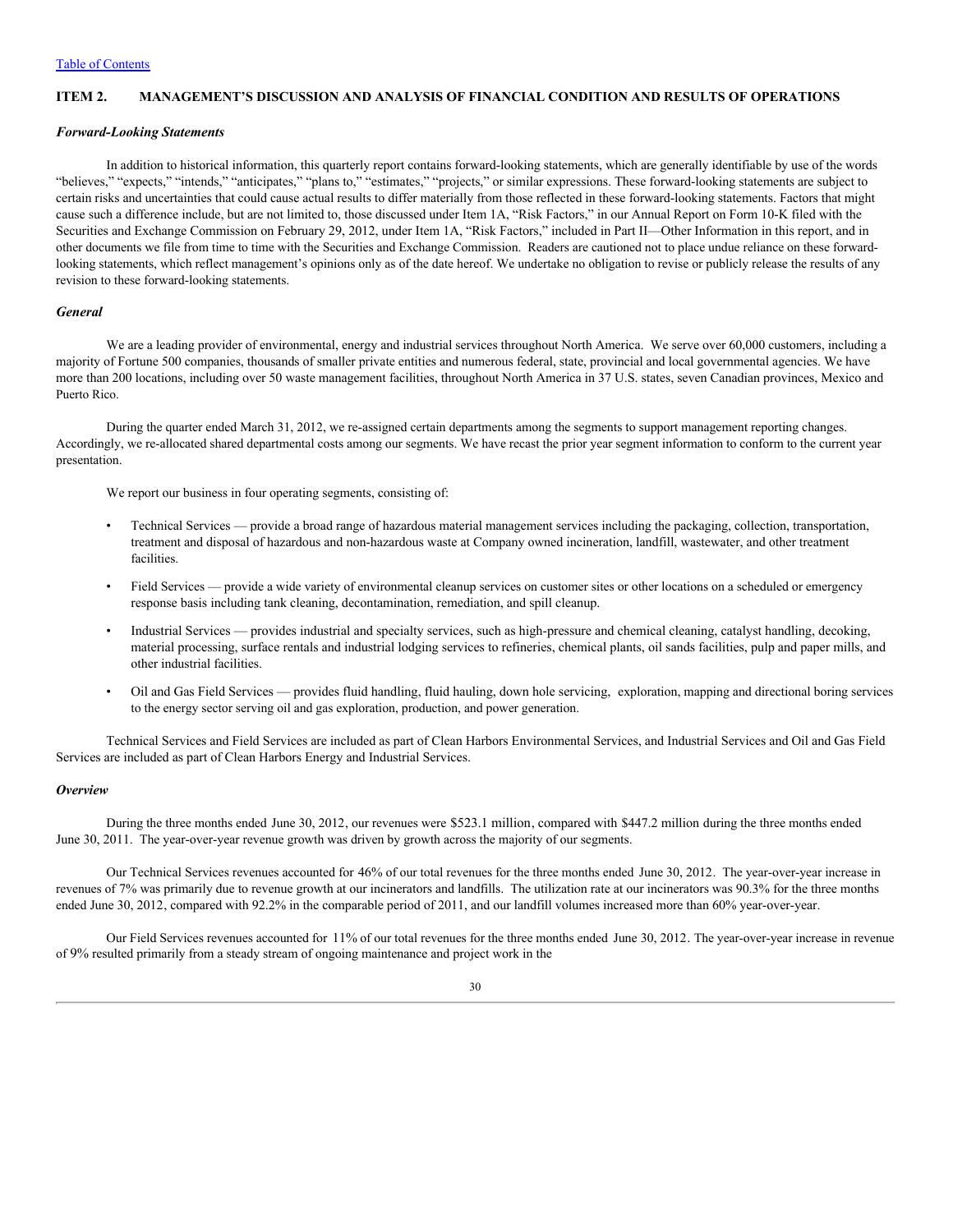quarter.

Our Industrial Services revenues accounted for 27% of our total revenues for the three months ended June 30, 2012. The year-over-year increase in revenue of 27% was primarily due to increased activity in the oil sands region of Canada, continued demand for our broad array of specialty services, revenues associated with the acquisitions including Peak Energy Services Ltd. ("Peak"), and high utilization rates at the camps in our lodging business.

Our Oil and Gas Field Services revenues accounted for 16% of our total revenues for the three months ended June 30, 2012. The year-over-year increase of 44% was primarily due to contributions from cross-selling opportunities related to the Peak acquisition and other acquisitions we completed in 2011 and continued investments in U.S. gas and oil production resulting in increased demand for our services.

Our cost of revenues increased from \$307.8 million in the second quarter of 2011 to \$367.6 million in the second quarter of 2012. Our cost of revenues increased primarily due to costs associated with our recent acquisitions and because of our increased revenues. Our gross profit margin was 29.7% for the three months ended June 30, 2012, compared to 31.2% in the same period last year. The year-over-year decrease in gross margin was primarily due to the mix of business and the underutilized assets in our Oil & Gas Field Services segment.

During the three months ended June 30, 2012, our effective tax rate was 35.8%, compared with 33.9% for the same period last year. The increase in the effective tax rate for the three months ended June 30, 2012 was primarily attributable to the recording of the solar tax credit during the second quarter of 2011.

### *Environmental Liabilities*

We have accrued environmental liabilities as of June 30, 2012, of approximately \$167.5 million, substantially all of which we assumed as part of our acquisitions of the Chemical Services Division, or "CSD," of Safety-Kleen Corp. in 2002, Teris LLC in 2006, and one of the two solvent recycling facilities we purchased from Safety-Kleen Systems, Inc. in 2008. We anticipate such liabilities will be payable over many years and that cash flows generated from operations will be sufficient to fund the payment of such liabilities when required. However, events not now anticipated (such as future changes in environmental laws and regulations) could require that such payments be made earlier or in greater amounts than currently anticipated.

We realized a net benefit in the six months ended June 30, 2012 of \$3.1 million related to changes in our environmental liability estimates. Changes in environmental liability estimates include changes in landfill retirement liability estimates, which are recorded in cost of revenues, and changes in non-landfill retirement and remedial liability estimates, which are recorded in selling, general and administrative costs. During the six months ended June 30, 2012, a benefit of approximately \$3.1 million was recorded in selling, general and administrative expenses. See further detail discussed in Note 7, "Closure and Post-Closure Liabilities," and Note 8, "Remedial Liabilities," to our consolidated financial statements included in Item 1 of this report.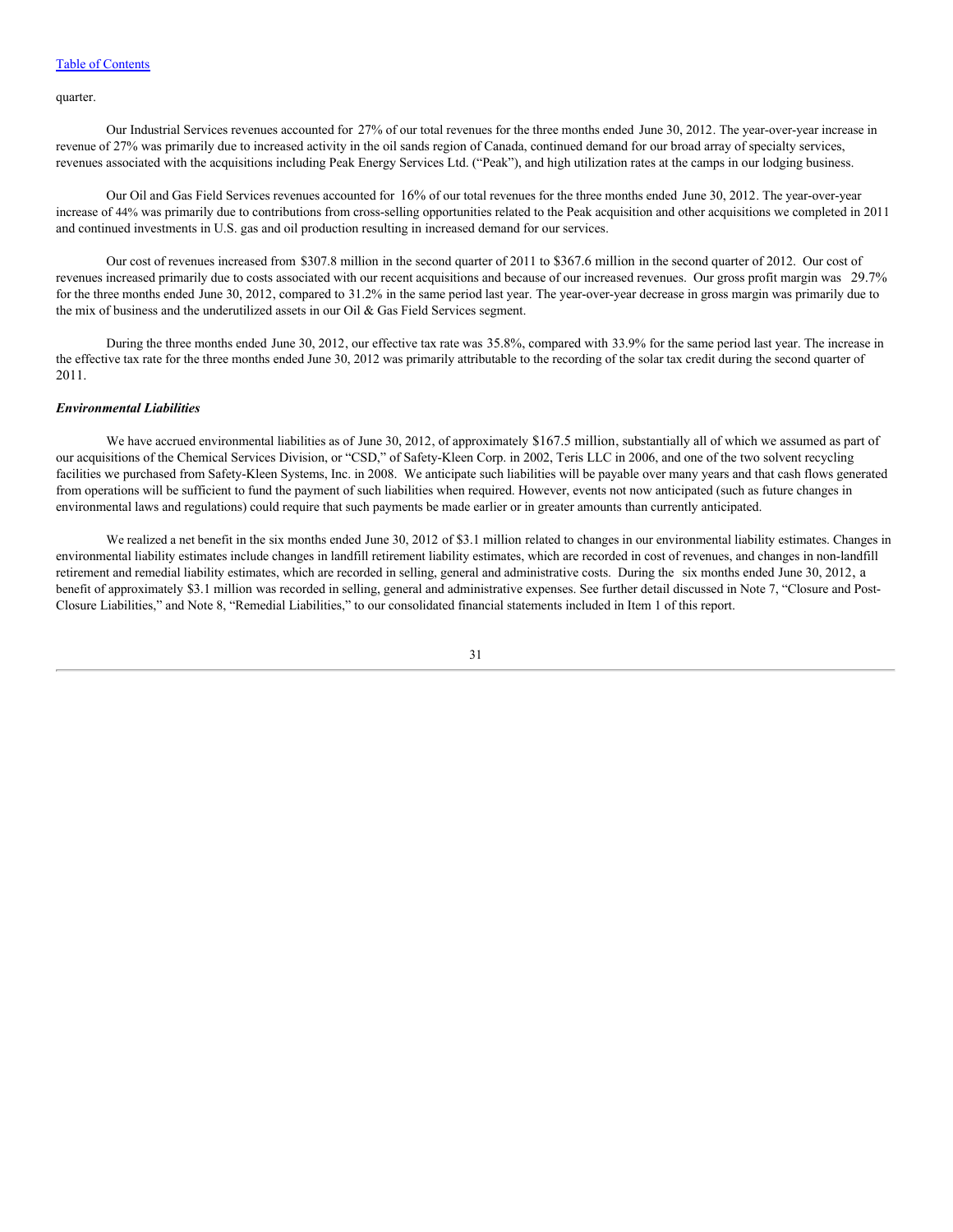#### *Results of Operations*

The following table sets forth for the periods indicated certain operating data associated with our results of operations. This table and subsequent discussions should be read in conjunction with Item 6, "Selected Financial Data," and Item 8, "Financial Statements and Supplementary Data," of our Annual Report on Form 10-K for the year ended December 31, 2011, and Item 1, "Financial Statements," in this report.

|                                                                 |                                                      | <b>Percentage of Total Revenues</b> |                                                    |           |  |  |  |  |  |  |  |
|-----------------------------------------------------------------|------------------------------------------------------|-------------------------------------|----------------------------------------------------|-----------|--|--|--|--|--|--|--|
|                                                                 | <b>For the Three Months Ended</b><br><b>June 30,</b> |                                     | <b>For the Six Months Ended</b><br><b>June 30,</b> |           |  |  |  |  |  |  |  |
|                                                                 | 2012                                                 | 2011                                | 2012                                               | 2011      |  |  |  |  |  |  |  |
| Revenues                                                        | $100.0\%$                                            | $100.0\%$                           | $100.0\%$                                          | $100.0\%$ |  |  |  |  |  |  |  |
| Cost of revenues (exclusive of items shown<br>separately below) | 70.3                                                 | 68.8                                | 70.1                                               | 70.3      |  |  |  |  |  |  |  |
| Selling, general and administrative expenses                    | 12.8                                                 | 13.1                                | 12.6                                               | 12.8      |  |  |  |  |  |  |  |
| Accretion of environmental liabilities                          | 0.5                                                  | 0.5                                 | 0.5                                                | 0.6       |  |  |  |  |  |  |  |
| Depreciation and amortization                                   | 7.4                                                  | 6.0                                 | 6.9                                                | 5.9       |  |  |  |  |  |  |  |
| Income from operations                                          | 9.0                                                  | 11.6                                | 9.9                                                | 10.4      |  |  |  |  |  |  |  |
| Other (expense) income                                          |                                                      | 0.6                                 |                                                    | 0.6       |  |  |  |  |  |  |  |
| Interest expense, net of interest income                        | (2.1)                                                | (2.4)                               | (2.0)                                              | (1.9)     |  |  |  |  |  |  |  |
| Income before provision for income taxes                        | 6.9                                                  | 9.8                                 | 7.9                                                | 9.1       |  |  |  |  |  |  |  |
| Provision for income taxes                                      | 2.5                                                  | 3.3                                 | 2.8                                                | 3.2       |  |  |  |  |  |  |  |
| Net Income                                                      | 4.4 $\%$                                             | $6.5\%$                             | 5.1 $%$                                            | $5.9\%$   |  |  |  |  |  |  |  |

### *Earnings Before Interest, Taxes, Depreciation and Amortization ("Adjusted EBITDA")*

We define Adjusted EBITDA (a measure not defined under generally accepted accounting principles) as net income plus accretion of environmental liabilities, depreciation and amortization, net interest expense and provision for income taxes, less other income and income from discontinued operations, net of tax. Our management considers Adjusted EBITDA to be a measurement of performance which provides useful information to both management and investors. Adjusted EBITDA should not be considered an alternative to net income or other measurements under generally accepted accounting principles in the United States ("GAAP"). Because Adjusted EBITDA is not calculated identically by all companies, our measurements of Adjusted EBITDA may not be comparable to similarly titled measures reported by other companies.

We use Adjusted EBITDA to enhance our understanding of our core operating performance, which represents our views concerning our performance in the ordinary, ongoing and customary course of our operations. We historically have found it helpful, and believe that investors have found it helpful, to consider an operating measure that excludes expenses such as debt extinguishment and related costs relating to transactions not reflective of our core operations.

The information about our core operating performance provided by this financial measure is used by our management for a variety of purposes. We regularly communicate Adjusted EBITDA results to our board of directors and discuss with the board our interpretation of such results. We also compare our Adjusted EBITDA performance against internal targets as a key factor in determining cash bonus compensation for executives and other employees, largely because we believe that this measure is indicative of how the fundamental business is performing and is being managed.

We also provide information relating to our Adjusted EBITDA so that analysts, investors and other interested persons have the same data that we use to assess our core operating performance. We believe that Adjusted EBITDA should be viewed only as a supplement to the GAAP financial information. We also believe, however, that providing this information in addition to, and together with, GAAP financial information permits the foregoing persons to obtain a better understanding of our core operating performance and to evaluate the efficacy of the methodology and information used by management to evaluate and measure such performance on a standalone and a comparative basis.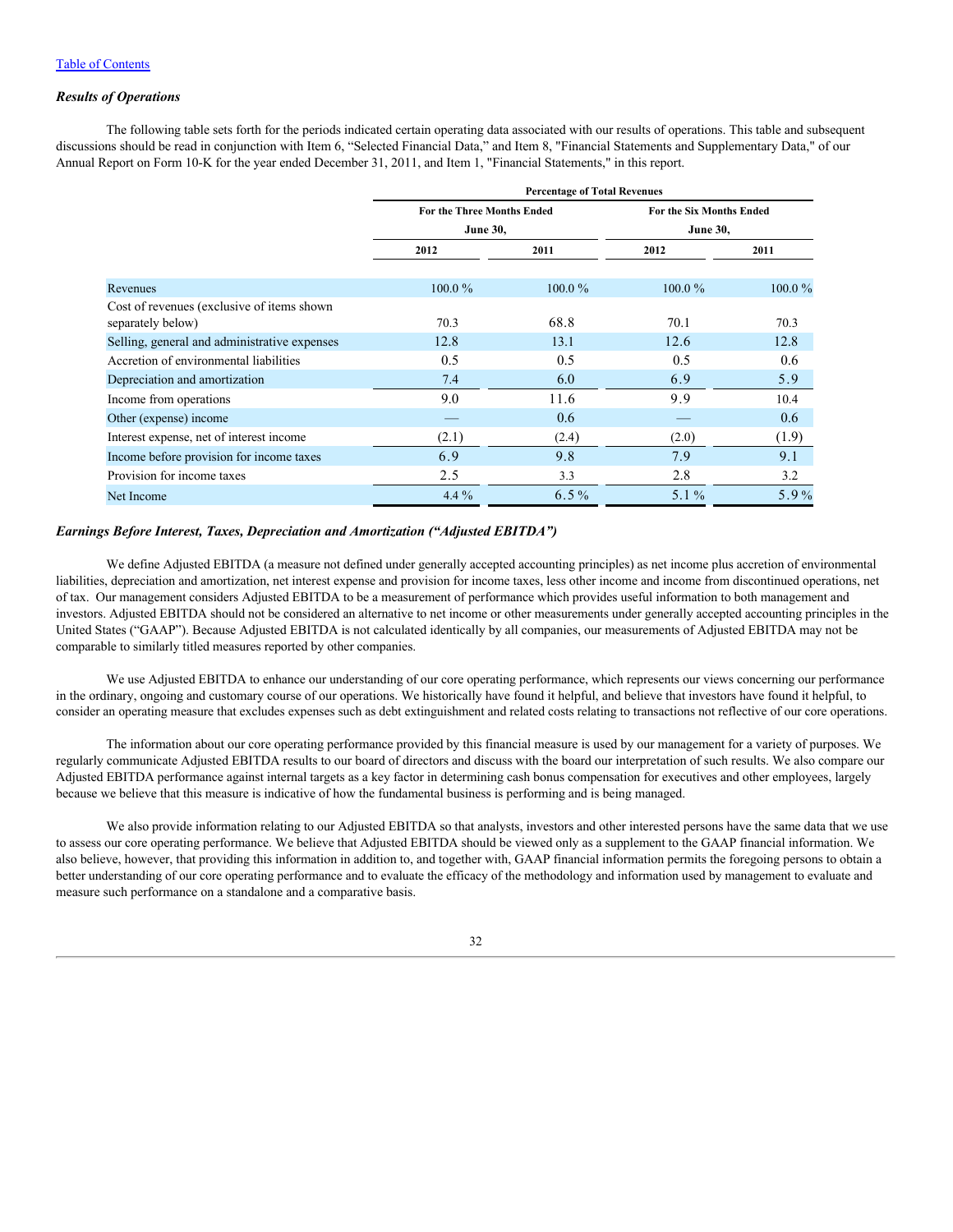The following is a reconciliation of net income to Adjusted EBITDA (in thousands):

|                                        |   | <b>For the Three Months Ended</b> |                 |         |          | <b>For the Six Months Ended</b> |                 |         |
|----------------------------------------|---|-----------------------------------|-----------------|---------|----------|---------------------------------|-----------------|---------|
|                                        |   |                                   | <b>June 30,</b> |         |          |                                 | <b>June 30,</b> |         |
|                                        |   | 2012                              |                 | 2011    |          | 2012                            |                 | 2011    |
| Net income                             | S | 23,426                            | S               | 29,156  | -S       | 55,441                          | -S              | 51,886  |
| Accretion of environmental liabilities |   | 2,505                             |                 | 2,407   |          | 4,921                           |                 | 4,796   |
| Depreciation and amortization          |   | 38,663                            |                 | 26,936  |          | 75,494                          |                 | 52,396  |
| Other expense (income)                 |   | 75                                |                 | (2,868) |          | 374                             |                 | (5,767) |
| Interest expense, net                  |   | 10,968                            |                 | 10,642  |          | 22,240                          |                 | 17,120  |
| Provision for income taxes             |   | 13,064                            |                 | 14,954  |          | 31,179                          |                 | 28,387  |
| <b>Adjusted EBITDA</b>                 |   | 88,701                            | <b>S</b>        | 81,227  | <b>S</b> | 189.649                         | <sup>\$</sup>   | 148.818 |

The following reconciles Adjusted EBITDA to cash from operations (in thousands):

|                                                            | <b>For the Six Months Ended</b> |           |
|------------------------------------------------------------|---------------------------------|-----------|
|                                                            | <b>June 30,</b>                 |           |
|                                                            | 2012                            | 2011      |
| Adjusted EBITDA                                            | \$<br>189,649 \$                | 148,818   |
| Interest expense, net                                      | (22, 240)                       | (17, 120) |
| Provision for income taxes                                 | (31, 179)                       | (28, 387) |
| Allowance for doubtful accounts                            | 405                             | 402       |
| Amortization of deferred financing costs and debt discount | 753                             | 898       |
| Change in environmental liability estimates                | (3,095)                         | (773)     |
| Deferred income taxes                                      | (510)                           | 819       |
| Stock-based compensation                                   | 3,616                           | 2,880     |
| Excess tax benefit of stock-based compensation             | (1,122)                         | (1,617)   |
| Income tax benefits related to stock option exercises      | 1,121                           | 1,617     |
| Eminent domain compensation                                |                                 | 3,354     |
| Environmental expenditures                                 | (3,787)                         | (5, 564)  |
| Changes in assets and liabilities, net of acquisitions:    |                                 |           |
| Accounts receivable                                        | 54,117                          | 18,063    |
| Other current assets                                       | 15,657                          | (5,252)   |
| Accounts payable                                           | (16,904)                        | (33, 024) |
| Other current and long-term liabilities                    | (10,707)                        | (9, 485)  |
| Net cash from operating activities                         | \$<br><sup>\$</sup><br>175,774  | 75,629    |

### *Segment data*

Performance of our segments is evaluated on several factors of which the primary financial measure is Adjusted EBITDA. The following tables set forth certain operating data associated with our results of operations and summarizes Adjusted EBITDA contribution by operating segment for the three months ended June 30, 2012 and 2011 (in thousands). We consider the Adjusted EBITDA contribution from each operating segment to include revenue attributable to each segment less operating expenses, which include cost of revenues and selling, general and administrative expenses. Revenue attributable to each segment is generally external or direct revenue from third party customers. Certain income or expenses of a non-recurring or unusual nature are not included in the operating segment Adjusted EBITDA contribution. Amounts presented have been recast to reflect the changes made to our segment presentation as a result of the changes made in the first quarter of 2012 in how we manage our business. This table and subsequent discussions should be read in conjunction with Item 6, "Selected Financial Data" and Item 8, "Financial Statements and Supplementary Data" included in our Annual Report on Form 10-K for the year ended December 31, 2011, Item 8, "Financial Statements and Supplementary Data" and in particular Note 16 "Segment Reporting," included in our Current Report on Form 8-K filed on July 16, 2012 and Item 1, "Unaudited Financial Statements" and in particular Note 14, "Segment Reporting," in this report.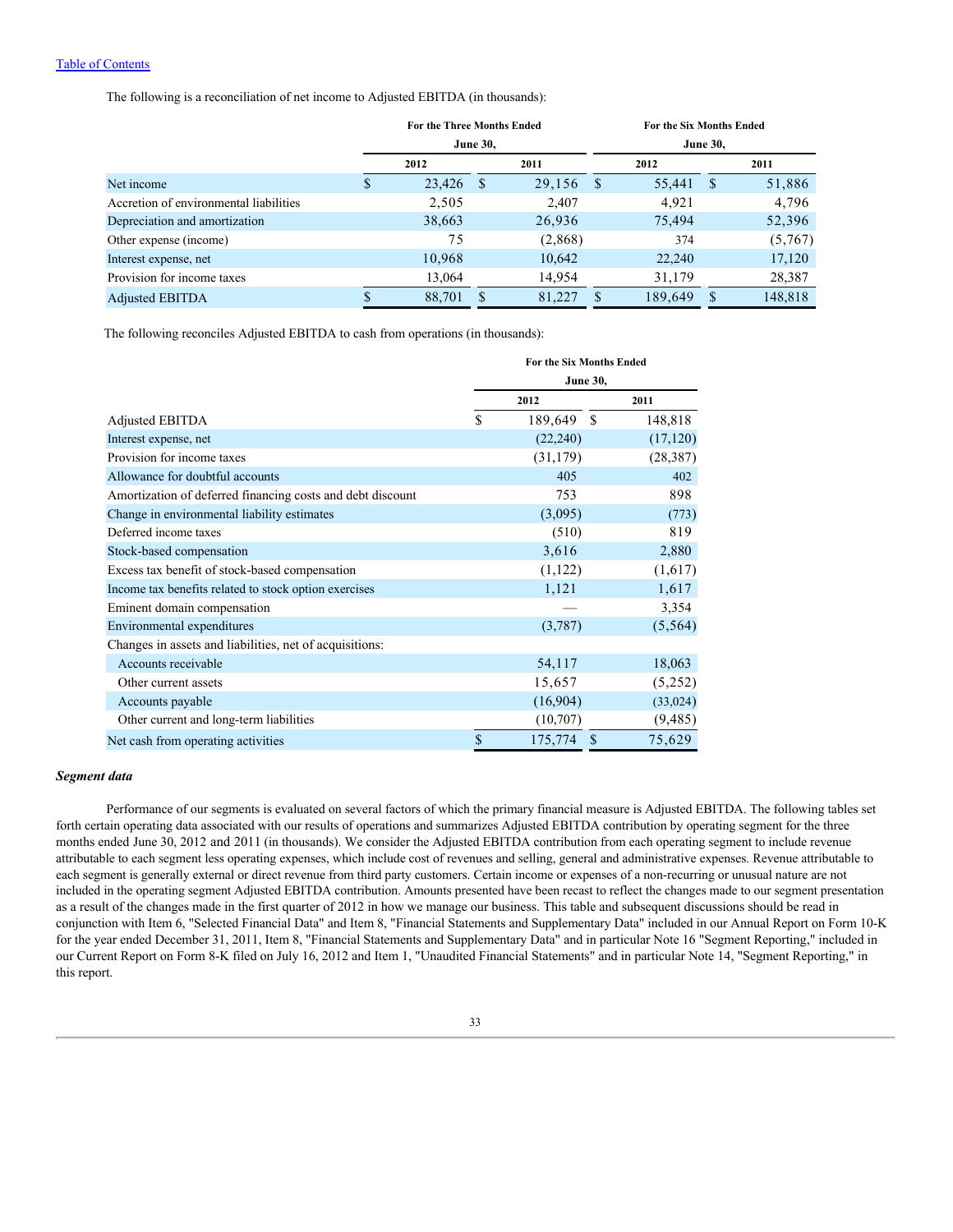### *Three months ended June 30, 2012 versus the three months ended June 30, 2011*

|                                                                |                           |           |                             | <b>Summary of Operations (in thousands)</b> |                         |
|----------------------------------------------------------------|---------------------------|-----------|-----------------------------|---------------------------------------------|-------------------------|
|                                                                |                           |           |                             | For the Three Months Ended June 30,         |                         |
|                                                                |                           | 2012      | 2011                        | $\mathbf{s}$<br>Change                      | $\frac{0}{0}$<br>Change |
|                                                                |                           |           |                             |                                             |                         |
| <b>Direct Revenues:</b>                                        |                           |           |                             |                                             |                         |
| <b>Technical Services</b>                                      | $\boldsymbol{\mathsf{S}}$ | 237,226   | $\mathcal{S}$<br>222,648 \$ | 14,578                                      | $6.5\%$                 |
| <b>Field Services</b>                                          |                           | 59,068    | 54,044                      | 5,024                                       | 9.3                     |
| <b>Industrial Services</b>                                     |                           | 141,807   | 111,446                     | 30,361                                      | 27.2                    |
| Oil and Gas Field Services                                     |                           | 85,209    | 59,264                      | 25,945                                      | 43.8                    |
| Corporate Items                                                |                           | (192)     | (167)                       | (25)                                        | 15.0                    |
| Total                                                          |                           | 523,118   | 447,235                     | 75,883                                      | 17.0                    |
|                                                                |                           |           |                             |                                             |                         |
| Cost of Revenues (exclusive of items shown<br>separately) (1): |                           |           |                             |                                             |                         |
| <b>Technical Services</b>                                      |                           | 151,785   | 140,970                     | 10,815                                      | 7.7                     |
| <b>Field Services</b>                                          |                           | 44,244    | 39,281                      | 4,963                                       | 12.6                    |
| <b>Industrial Services</b>                                     |                           | 99,067    | 76,960                      | 22,107                                      | 28.7                    |
| Oil and Gas Field Services                                     |                           | 69,205    | 47,171                      | 22,034                                      | 46.7                    |
| Corporate Items                                                |                           | 3,322     | 3,372                       | (50)                                        | (1.5)                   |
| Total                                                          |                           | 367,623   | 307,754                     | 59,869                                      | 19.5                    |
| Selling, General & Administrative Expenses:                    |                           |           |                             |                                             |                         |
| <b>Technical Services</b>                                      |                           | 18,724    | 17,855                      | 869                                         | 4.9                     |
| <b>Field Services</b>                                          |                           | 7,236     | 6,543                       | 693                                         | 10.6                    |
| <b>Industrial Services</b>                                     |                           | 7,805     | 7,085                       | 720                                         | 10.2                    |
| Oil and Gas Field Services                                     |                           | 8,194     | 5,119                       | 3,075                                       | 60.1                    |
| Corporate Items                                                |                           | 24,835    | 21,652                      | 3,183                                       | 14.7                    |
| Total                                                          |                           | 66,794    | 58,254                      | 8,540                                       | 14.7                    |
|                                                                |                           |           |                             |                                             |                         |
| Adjusted EBITDA:                                               |                           |           |                             |                                             |                         |
| <b>Technical Services</b>                                      |                           | 66,717    | 63,823                      | 2,894                                       | 4.5                     |
| <b>Field Services</b>                                          |                           | 7,588     | 8,220                       | (632)                                       | (7.7)                   |
| <b>Industrial Services</b>                                     |                           | 34,935    | 27,401                      | 7,534                                       | 27.5                    |
| Oil and Gas Field Services                                     |                           | 7,810     | 6,974                       | 836                                         | 12.0                    |
| Corporate Items                                                |                           | (28, 349) | (25, 191)                   | (3,158)                                     | 12.5                    |
| Total                                                          | \$                        | 88,701    | <sup>\$</sup><br>81,227 \$  | 7,474                                       | $9.2\%$                 |

(1) Items shown separately consist of (i) accretion of environmental liabilities and (ii) depreciation and amortization.

### *Revenues*

Technical Services revenues increased 6.5%, or \$14.6 million, in the three months ended June 30, 2012 from the comparable period in 2011 primarily due to a combination of changes in pricing and product mix (\$0.5 million), increases in volumes being processed through our landfills, treatment, storage and disposal facilities, and waste water treatment plants (\$12.6 million), a slight increase due to an acquisition in August 2011, and an increase in our base business. The increase in changes in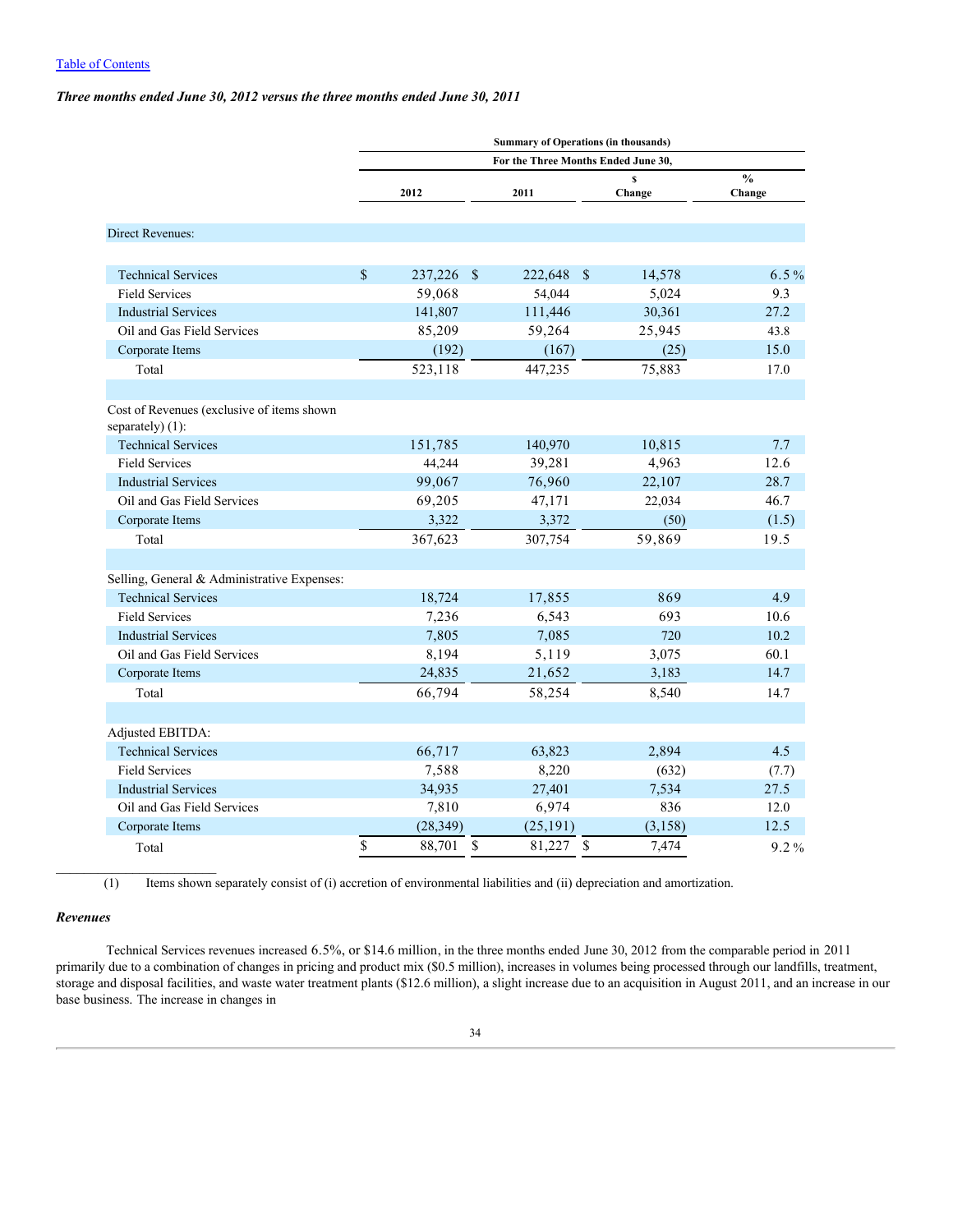pricing and product mix resulted from pricing gains in the incineration business offset partially by the product mix effect from our waste projects and landfill business. These increases were offset partially by reductions in volumes being processed through our incinerators and solvent recycling facilities (\$4.4 million).

Field Services revenues increased 9.3%, or \$5.0 million, in the three months ended June 30, 2012 from the comparable period in 2011 primarily due to growth in oil and gas markets associated with recent drilling activity (\$3.8 million), an increase in large remedial project business (\$2.7 million), and growth in our base business, offset partially by reductions in our large event business (\$2.8 million) and our transformer services business (\$0.9 million).

Industrial Services revenues increased 27.2%, or \$30.4 million, in the three months ended June 30, 2012 from the comparable period in 2011 primarily due to an increase in our lodging business (\$28.0 million), growth in the oil sands region of Canada, and an increase in a broad array of our specialty services. These increases resulted partially from revenues associated with our acquisitions in 2011 including Peak in June 2011.

Oil and Gas Field Services revenues increased 43.8%, or \$25.9 million, in the three months ended June 30, 2012 from the comparable period in 2011 primarily due to fluids handling and surface rentals activity related to the acquisition of Peak in June 2011 (\$16.7 million) and increased exploration activities partially from revenues associated with an acquisition in July 2011 (\$14.4 million), offset partially by a reduction in the energy services business (\$6.9 million).

There are many factors which have impacted, and continue to impact, our revenues. These factors include, but are not limited to: the level of emergency response projects, the general conditions of the oil and gas industries, competitive industry pricing, and the effects of fuel prices on our fuel recovery fees.

### *Cost of Revenues*

Technical Services cost of revenues increased 7.7%, or \$10.8 million, in the three months ended June 30, 2012 from the comparable period in 2011 primarily due to increases in outside disposal and rail costs (\$5.0 million), salary and labor expenses (\$2.6 million), chemicals and consumables expenses (\$1.7 million), turnaround and downtime costs (\$1.0 million), vehicle and equipment repair costs (\$0.7 million), subcontractor fees (\$0.7 million), and materials for reclaim costs (\$0.5 million), offset partially by a reduction in fuel expense (\$0.8 million).

Field Services cost of revenues increased 12.6%, or \$5.0 million, in the three months ended June 30, 2012 from the comparable period in 2011 primarily due to increases in labor and related expenses (\$1.6 million) and materials and supplies costs (\$1.2 million).

Industrial Services cost of revenues increased 28.7%, or \$22.1 million, in the three months ended June 30, 2012 from the comparable period in 2011 primarily due to increased salary and labor expenses (\$9.9 million), material and supplies expenses (\$8.8 million), catering costs associated with the increased lodging services revenues (\$2.7 million), and equipment rental fees (\$1.7 million), offset partially by decreases in lease operator expenses due to expired leases (\$1.0 million). These increases resulted partially from costs associated with recent acquisitions including Peak in June 2011.

Oil and Gas Field Services cost of revenues increased 46.7%, or \$22.0 million, in the three months ended June 30, 2012 from the comparable period in 2011 primarily due to salary and labor expenses (\$11.8 million), travel costs (\$2.7 million), rent expense (\$1.6 million), equipment repair expenses (\$1.5 million), materials and supplies costs (\$1.1 million), vehicle expenses (\$0.9 million), fuel expenses (\$0.7 million), insurance costs (\$0.6 million), and equipment rental fees (\$0.4 million), offset partially by decreases in lease operator expenses due to expired leases (\$1.0 million). These increases resulted partially from costs associated with recent acquisitions including Peak in June 2011.

 We believe that our ability to manage operating costs is important in our ability to remain price competitive. We continue to upgrade the quality and efficiency of our waste treatment services through the development of new technology and continued modifications and upgrades at our facilities, and implementation of strategic sourcing initiatives. We plan to continue to focus on achieving cost savings relating to purchased goods and services through a strategic sourcing initiative. No assurance can be given that our efforts to reduce future operating expenses will be successful.

# *Selling, General and Administrative Expenses*

Technical Services selling, general and administrative expenses increased 4.9%, or \$0.9 million, in the three months ended June 30, 2012 from the comparable period in 2011 primarily due to increased salaries and commissions and bonus expense offset partially by a year-over-year benefit in environmental changes in estimate.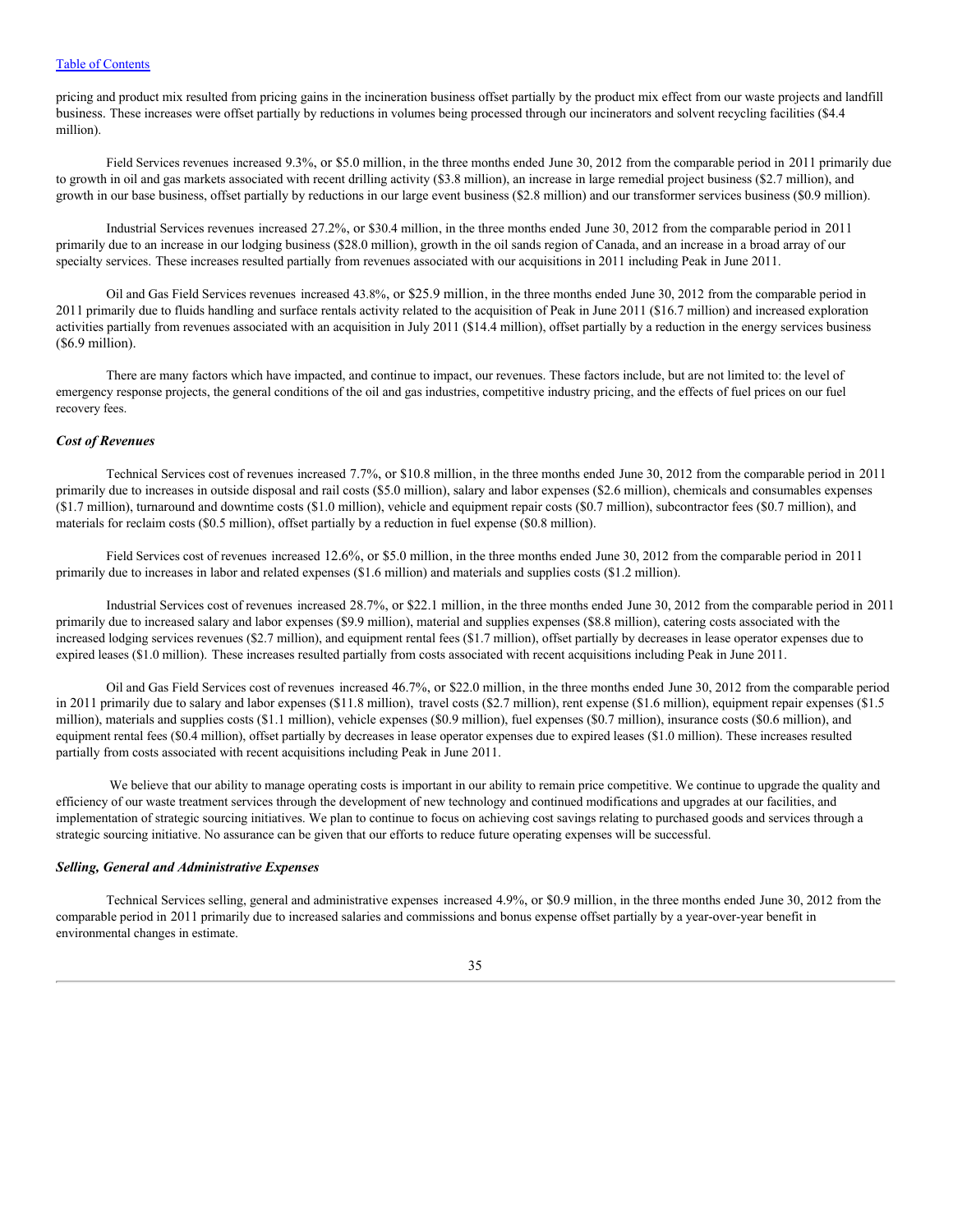Field Services selling, general and administrative expenses increased 10.6%, or \$0.7 million, in the three months ended June 30, 2012 from the comparable period in 2011 primarily due to increased salaries and commissions and bonus expense.

Industrial Services selling, general and administrative expenses increased 10.2%, or \$0.7 million, in the three months ended June 30, 2012 from the comparable period in 2011 primarily due to increased salaries, commissions and bonus expense.

Oil and Gas Field Services selling, general and administrative expenses increased 60.1% or \$3.1 million for the three months ended June 30, 2012, from the comparable period in 2011. The increase was primarily due to the 2011 acquisitions resulting in increases in salaries, commissions and bonus expense, and travel expense.

Corporate Items selling, general and administrative expenses increased 14.7%, or \$3.2 million, for the three months ended June 30, 2012, as compared to the same period in 2011 primarily due to increases in travel costs related primarily to a national sales meeting held in April (\$1.6 million), employee benefits costs (\$0.6 million), and severance costs (\$0.5 million).

### *Depreciation and Amortization*

|                                     |   | Three Months Ended June 30, |        |
|-------------------------------------|---|-----------------------------|--------|
|                                     |   | (in thousands)              |        |
|                                     |   | 2012                        | 2011   |
| Depreciation of fixed assets        | S | $30,913$ \$                 | 21,784 |
| Landfill and other amortization     |   | 7.750                       | 5,152  |
| Total depreciation and amortization | S | 38,663                      | 26,936 |

Depreciation and amortization increased 43.5%, or \$11.7 million, in the first quarter of 2012 compared to the same period in 2011. Depreciation of fixed assets increased primarily due to acquisitions and other increased capital expenditures in recent periods. Landfill and other amortization increased primarily due to the increase in other intangibles resulting from recent acquisitions.

#### *Interest Expense, Net*

|                       |    |                | Three Months Ended June 30, |        |
|-----------------------|----|----------------|-----------------------------|--------|
|                       |    | (in thousands) |                             |        |
|                       |    | 2012           |                             | 2011   |
| Interest expense      | S  | $11,183$ \$    |                             | 10,944 |
| Interest income       |    | (215)          |                             | (302)  |
| Interest expense, net | \$ | 10,968         |                             | 10,642 |

Interest expense, net increased \$0.3 million in the second quarter of 2012 compared to the same period in 2011. The increase in interest expense was primarily due to the amendment of our revolving credit facility in May 2011.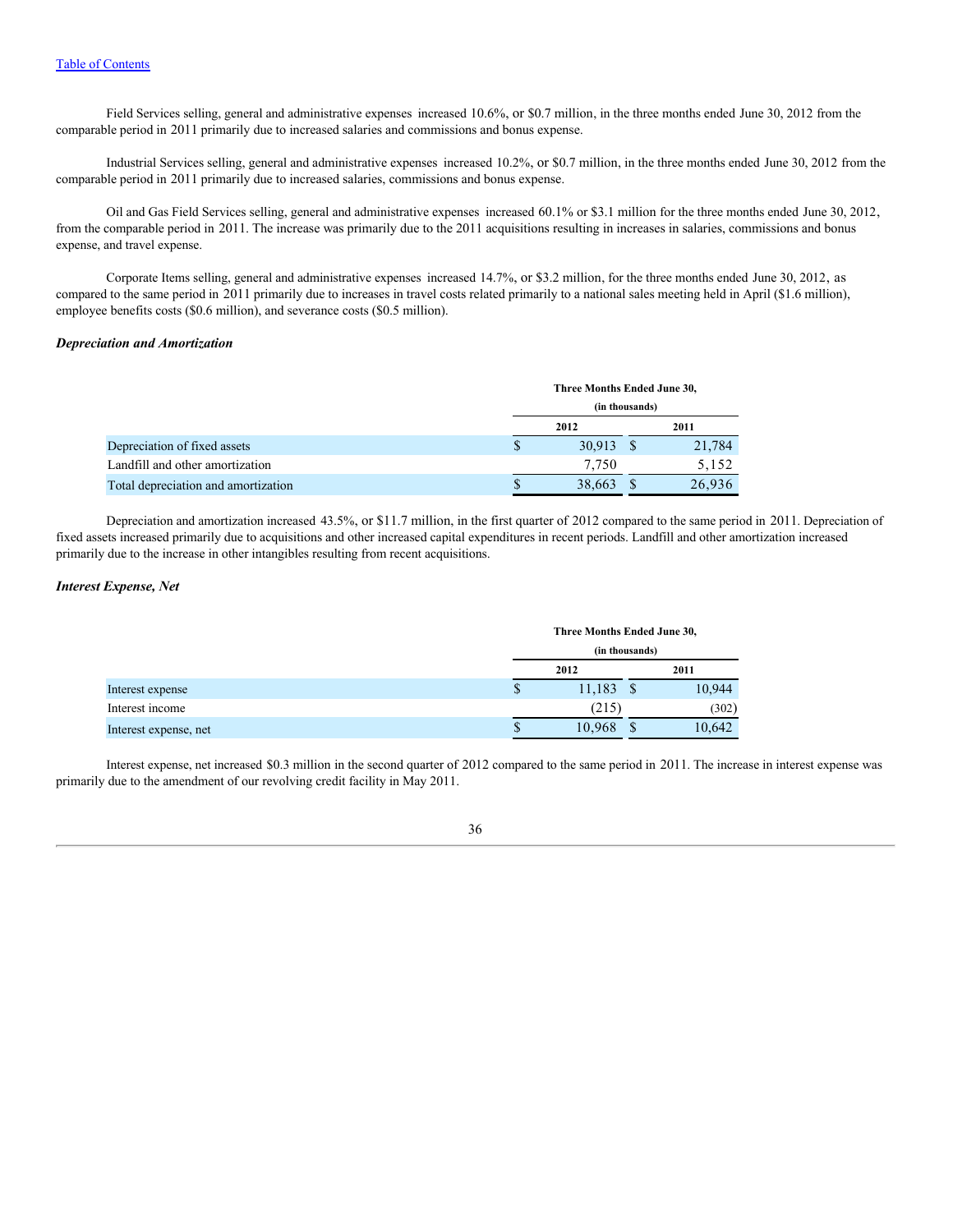#### *Six months ended June 30, 2012 versus the six months ended June 30, 2011*

|                                                                |                           |            |              | <b>Summary of Operations (in thousands)</b><br>For the Six Months Ended June 30. |             |                         |
|----------------------------------------------------------------|---------------------------|------------|--------------|----------------------------------------------------------------------------------|-------------|-------------------------|
|                                                                |                           | 2012       |              | 2011                                                                             | s<br>Change | $\frac{0}{0}$<br>Change |
| <b>Direct Revenues:</b>                                        |                           |            |              |                                                                                  |             |                         |
| <b>Technical Services</b>                                      | $\mathbb{S}$              | 456,747    | <sup>S</sup> | 422,010 \$                                                                       | 34,737      | 8.2%                    |
| <b>Field Services</b>                                          |                           | 106,585    |              | 103,578                                                                          | 3,007       | 2.9                     |
| <b>Industrial Services</b>                                     |                           | 294,367    |              | 220,849                                                                          | 73,518      | 33.3                    |
| Oil and Gas Field Services                                     |                           | 237,205    |              | 136,398                                                                          | 100,807     | 73.9                    |
| Corporate Items                                                |                           | 236        |              | (638)                                                                            | 874         | (137.0)                 |
| Total                                                          |                           | 1,095,140  |              | 882,197                                                                          | 212,943     | 24.1                    |
| Cost of Revenues (exclusive of items shown<br>separately) (1): |                           |            |              |                                                                                  |             |                         |
| <b>Technical Services</b>                                      |                           | 298,734    |              | 275,153                                                                          | 23,581      | 8.6                     |
| <b>Field Services</b>                                          |                           | 82,689     |              | 79,390                                                                           | 3,299       | 4.2                     |
| <b>Industrial Services</b>                                     |                           | 208,466    |              | 154,420                                                                          | 54,046      | 35.0                    |
| Oil and Gas Field Services                                     |                           | 173,059    |              | 105,990                                                                          | 67,069      | 63.3                    |
| Corporate Items                                                |                           | 4,990      |              | 5,378                                                                            | (388)       | (7.2)                   |
| Total                                                          |                           | 767,938    |              | 620,331                                                                          | 147,607     | 23.8                    |
| Selling, General & Administrative Expenses:                    |                           |            |              |                                                                                  |             |                         |
| <b>Technical Services</b>                                      |                           | 40,471     |              | 35,355                                                                           | 5,116       | 14.5                    |
| <b>Field Services</b>                                          |                           | 14,004     |              | 11,979                                                                           | 2,025       | 16.9                    |
| <b>Industrial Services</b>                                     |                           | 16,309     |              | 14,732                                                                           | 1,577       | 10.7                    |
| Oil and Gas Field Services                                     |                           | 17,937     |              | 9,722                                                                            | 8,215       | 84.5                    |
| Corporate Items                                                |                           | 48,832     |              | 41,260                                                                           | 7,572       | 18.4                    |
| Total                                                          |                           | 137,553    |              | 113,048                                                                          | 24,505      | 21.7                    |
| <b>Adjusted EBITDA:</b>                                        |                           |            |              |                                                                                  |             |                         |
| <b>Technical Services</b>                                      |                           | 117,542    |              | 111,502                                                                          | 6.040       | 5.4                     |
| <b>Field Services</b>                                          |                           | 9,892      |              | 12,209                                                                           | (2,317)     | (19.0)                  |
| <b>Industrial Services</b>                                     |                           | 69,592     |              | 51,697                                                                           | 17,895      | 34.6                    |
| Oil and Gas Field Services                                     |                           | 46,209     |              | 20,686                                                                           | 25,523      | 123.4                   |
| Corporate Items                                                |                           | (53, 586)  |              | (47,276)                                                                         | (6,310)     | 13.3                    |
| Total                                                          | $\boldsymbol{\mathsf{S}}$ | 189.649 \$ |              | 148,818 \$                                                                       | 40,831      | 27.4 %                  |

(1) Items shown separately consist of (i) accretion of environmental liabilities and (ii) depreciation and amortization.

#### *Revenues*

Technical Services revenues increased 8.2%, or \$34.7 million, in the six months ended June 30, 2012 from the comparable period in 2011 primarily due to a combination of changes in pricing and product mix (\$3.3 million), increases in volumes being processed through our landfills, treatment, storage and disposal facilities, and waste water treatment plants (\$23.6 million), a slight increase due to an acquisition in August 2011, and an increase in our base business. These increases were offset partially by reductions in volumes being processed through our incinerators and solvent recycling facilities (\$5.4 million).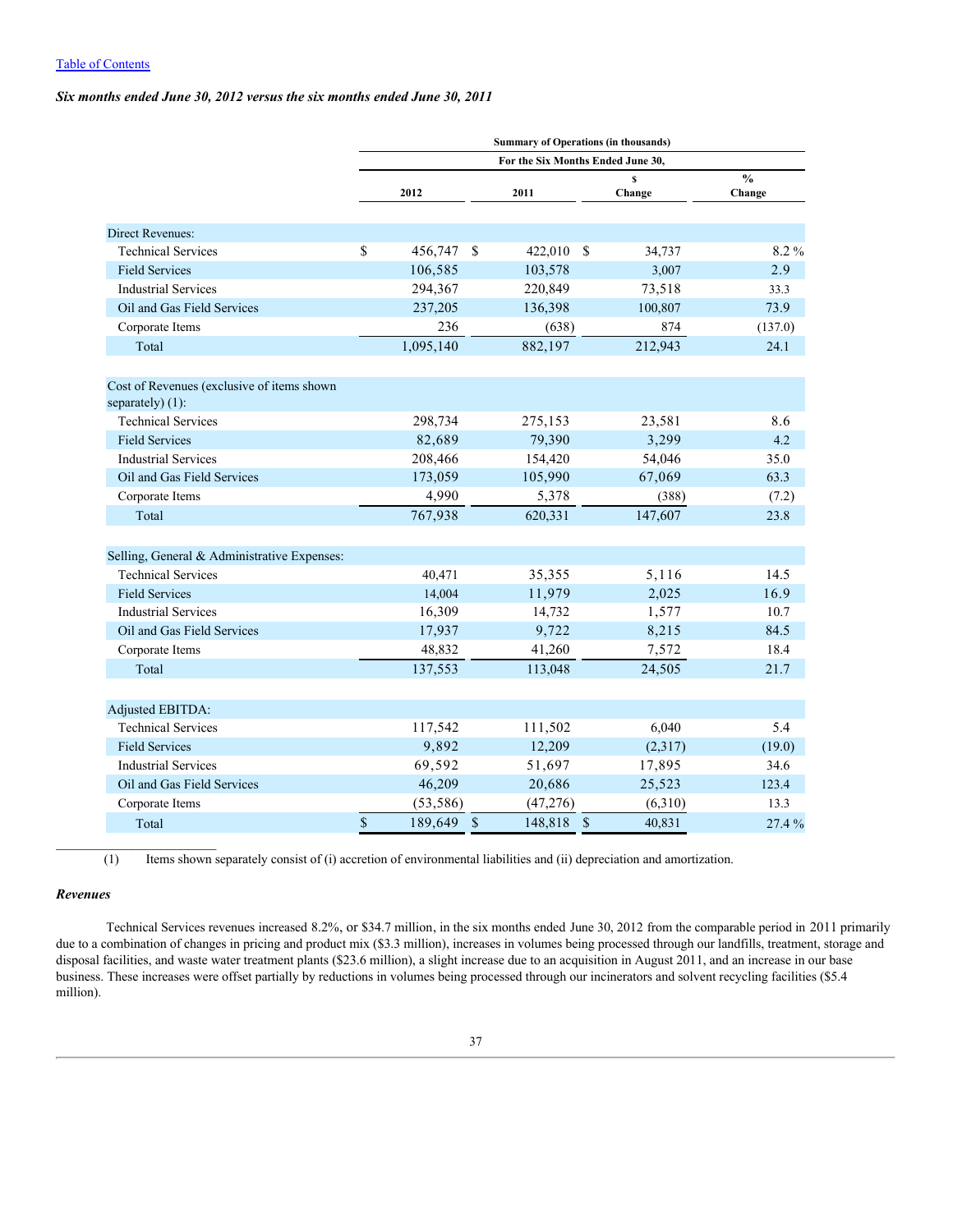Field Services revenues increased 2.9%, or \$3.0 million, in the six months ended June 30, 2012 from the comparable period in 2011 primarily due to growth in oil and gas markets associated with recent drilling activity (\$5.5 million), an increase in our large remedial project business (\$4.2 million) and growth in our base business offset partially by reductions in our large event business (\$7.4 million) and our transformer services business (\$2.5 million).

Industrial Services revenues increased 33.3%, or \$73.5 million, in the six months ended June 30, 2012 from the comparable period in 2011 primarily due to an increase in our lodging business (\$66.2 million), growth in the oil sands region of Canada, and an increase in a broad array of our specialty services. These increases resulted partially from revenues associated with our acquisitions in 2011 including Peak in June 2011.

Oil and Gas Field Services revenues increased 73.9%, or \$100.8 million, in the six months ended June 30, 2012 from the comparable period in 2011 primarily due to fluids handling and surface rentals activity related to the acquisition of Peak in June 2011 (\$41.3 million) and increased exploration activities partially from revenues associated with an acquisition in July 2011(\$49.0 million), offset partially by a reduction in the energy services business (\$4.8 million).

There are many factors which have impacted, and continue to impact, our revenues. These factors include, but are not limited to: the level of emergency response projects, the general conditions of the oil and gas industries, competitive industry pricing, and the effects of fuel prices on our fuel recovery fees.

### *Cost of Revenues*

Technical Services cost of revenues increased 8.6%, or \$23.6 million, in the six months ended June 30, 2012 from the comparable period in 2011 primarily due to increases in salary and labor expenses (\$6.3 million), outside disposal and rail costs (\$4.7 million), chemicals and consumables expenses (\$3.2 million), materials for reclaim costs (\$2.8 million), vehicle and equipment repair costs (\$2.0 million), subcontractor fees (\$1.3 million), and turnaround and downtime costs (\$0.7 million), offset partially by a reductions in outside transportation costs (\$2.0 million) and utilities costs (\$1.0 million).

Field Services cost of revenues increased 4.2%, or \$3.3 million, in the six months ended June 30, 2012 from the comparable period in 2011 primarily due to increases in labor and related expenses (\$3.2 million) and equipment rental fees (\$1.0 million), chemicals and consumables costs (\$0.9 million), and materials and supplies costs (\$0.6 million), offset partially by reductions in subcontractor fees (\$2.0 million) and materials for reclaim costs (\$1.1 million).

Industrial Services cost of revenues increased 35.0%, or \$54.0 million, in the six months ended June 30, 2012 from the comparable period in 2011 primarily due to increased salary and labor expenses (\$23.7 million), material and supplies expenses (\$21.8 million), catering costs associated with the increased lodging services revenues (\$4.2 million), equipment rental fees (\$3.9 million), subcontractor fees (\$2.7 million), and vehicle expenses (\$1.0 million), offset partially by decreases in lease operator expenses due to expired leases (\$2.5 million) and royalty fees (\$1.1 million). These increases resulted partially from costs associated with recent acquisitions including Peak in June 2011.

Oil and Gas Field Services cost of revenues increased 63.3%, or \$67.1 million, in the six months ended June 30, 2012 from the comparable period in 2011 primarily due to salary and labor expenses (\$31.9 million), subcontractor fees (\$8.3 million), travel costs (\$4.5 million), equipment repair expenses (\$3.9 million), vehicle expenses (\$3.7 million), rent expense (\$3.5 million), equipment rental fees (\$3.1 million), materials and supplies costs (\$3.1 million), fuel expenses (\$1.6 million), and insurance costs (\$1.3 million), offset partially by decreases in lease operator expenses due to expired leases (\$1.3 million). These increases resulted partially from costs associated with recent acquisitions including Peak in June 2011.

 We believe that our ability to manage operating costs is important in our ability to remain price competitive. We continue to upgrade the quality and efficiency of our waste treatment services through the development of new technology and continued modifications and upgrades at our facilities, and implementation of strategic sourcing initiatives. We plan to continue to focus on achieving cost savings relating to purchased goods and services through a strategic sourcing initiative. No assurance can be given that our efforts to reduce future operating expenses will be successful.

#### *Selling, General and Administrative Expenses*

Technical Services selling, general and administrative expenses increased 14.5%, or \$5.1 million, in the six months ended June 30, 2012 from the comparable period in 2011 primarily due to increased salaries and commissions and bonus expense offset partially by a year-over-year benefit in environmental changes in estimate.

Field Services selling, general and administrative expenses increased 16.9%, or \$2.0 million, in the six months ended

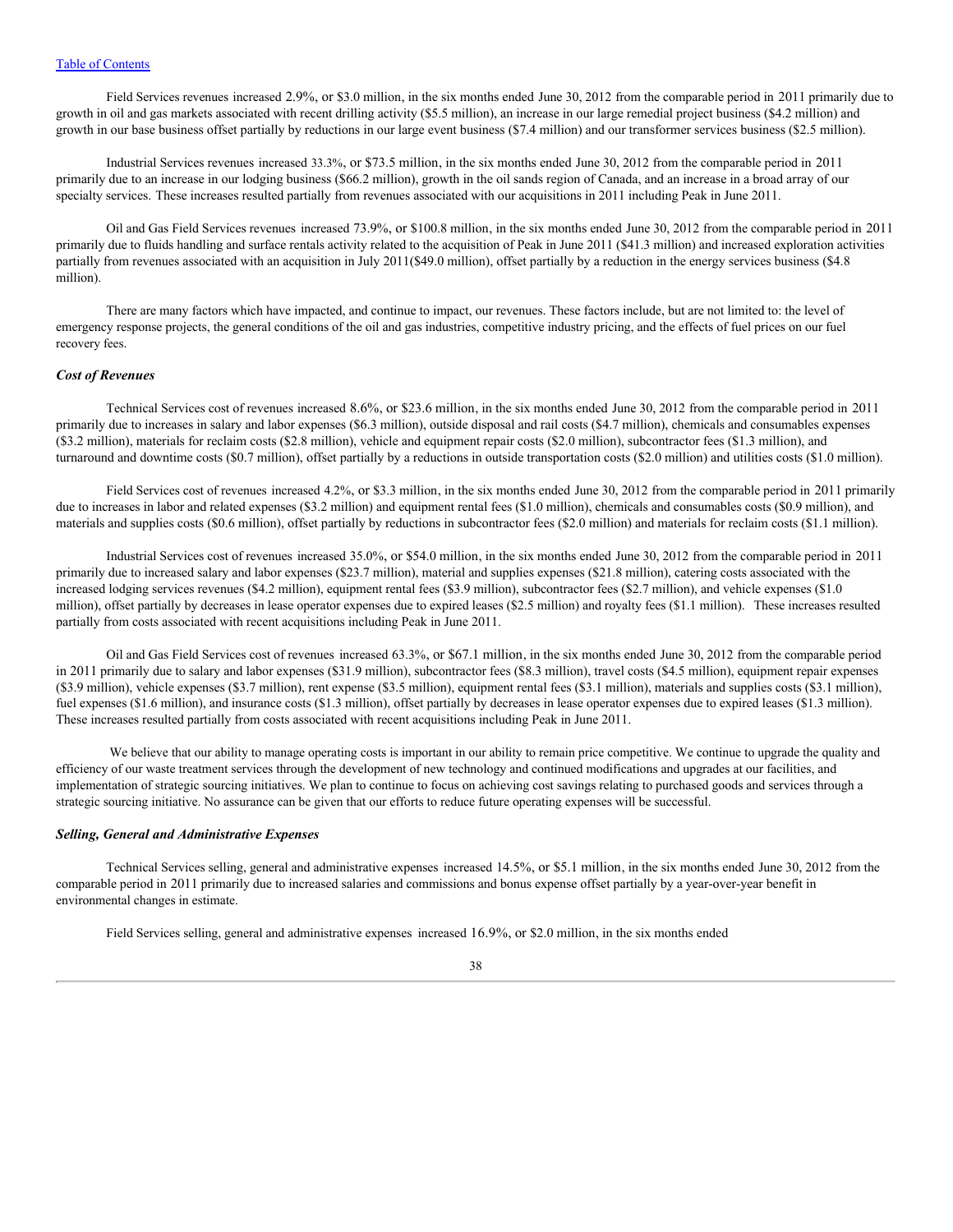June 30, 2012 from the comparable period in 2011 primarily due to increased salaries and commissions and bonus expense.

Industrial Services selling, general and administrative expenses increased 10.7%, or \$1.6 million, in the six months ended June 30, 2012 from the comparable period in 2011 primarily due to increased salaries, commissions and bonus expense.

Oil and Gas Field Services selling, general and administrative expenses increased 84.5%, or \$8.2 million, for the six months ended June 30, 2012, from the comparable period in 2011. The increase was primarily due to the 2011 acquisitions resulting in increases in salaries, commissions and bonus expense, and travel expense.

Corporate Items selling, general and administrative expenses increased 18.4%, or \$7.6 million, for the six months ended June 30, 2012, as compared to the same period in 2011 primarily due to increases in salaries and bonuses (\$2.3 million), travel costs related primarily to a national sales meeting held in April (\$1.7 million), professional fees (\$1.3 million), and stock-based compensation costs (\$0.8 million), offset partially by a year-over-year benefit in environmental changes in estimate (\$0.7 million).

#### *Depreciation and Amortization*

|                                     |      | Six Months Ended June 30,<br>(in thousands) |  |        |  |  |
|-------------------------------------|------|---------------------------------------------|--|--------|--|--|
|                                     |      |                                             |  |        |  |  |
|                                     | 2012 |                                             |  | 2011   |  |  |
| Depreciation of fixed assets        | S    | 60.711                                      |  | 41,954 |  |  |
| Landfill and other amortization     |      | 14.783                                      |  | 10,442 |  |  |
| Total depreciation and amortization | S    | 75.494                                      |  | 52,396 |  |  |

Depreciation and amortization increased 44.1%, or 23.1 million, in the first six months of 2012 compared to the same period in 2011. Depreciation of fixed assets increased primarily due to acquisitions and other increased capital expenditures in recent periods. Landfill and other amortization increased primarily due to the increase in other intangibles resulting from recent acquisitions.

### *Interest Expense, Net*

|                       | Six Months Ended June 30, |           |   |        |  |  |
|-----------------------|---------------------------|-----------|---|--------|--|--|
|                       | (in thousands)            |           |   |        |  |  |
|                       | 2012                      |           |   |        |  |  |
| Interest expense      | S                         | 22,642 \$ |   | 17,666 |  |  |
| Interest income       |                           | (402)     |   | (546)  |  |  |
| Interest expense, net | <b>S</b>                  | 22,240    | S | 17,120 |  |  |

Interest expense, net increased \$5.1 million in the first six months of 2012 compared to the same period in 2011. The increase in interest expense was primarily due to the issuance of \$250.0 million in senior secured notes in March 2011 and the amendment of our revolving credit facility in May 2011.

### *Income Taxes*

Our effective tax rate for the three and six months ended June 30, 2012 was 35.8% and 36.0%, compared to 33.9% and 35.4% for the same periods in 2011. The increase in the effective tax rate for the three and six months ended June 30, 2012 was primarily attributable to the recording of the solar tax credit during the second quarter of 2011.

Income tax expense for the three months ended June 30, 2012 decreased \$1.9 million to \$13.1 million from \$15.0 million for the comparable period in 2011. Income tax expense for the six months ended June 30, 2012 increased \$2.8 million to \$31.2 million from \$28.4 million for the comparable period in 2011.The decreased tax expense for the three months ended June 30, 2012 was primarily attributable to our decreased revenue and profits as compared to the same period last year. The increased tax expense for the six months ended June 30, 2012 was primarily attributable to our increased revenue and profits as compared to the same period last year and the recording of the solar tax credit during the second quarter of 2011.

A valuation allowance is required to be established when, based on an evaluation of available evidence, it is more likely than not that some portion or all of the deferred tax assets will not be realized. At June 30, 2012 and December 31, 2011, we had a remaining valuation allowance of \$12.0 and \$11.5 million, respectively. The allowance as of June 30, 2012 consisted of \$10.2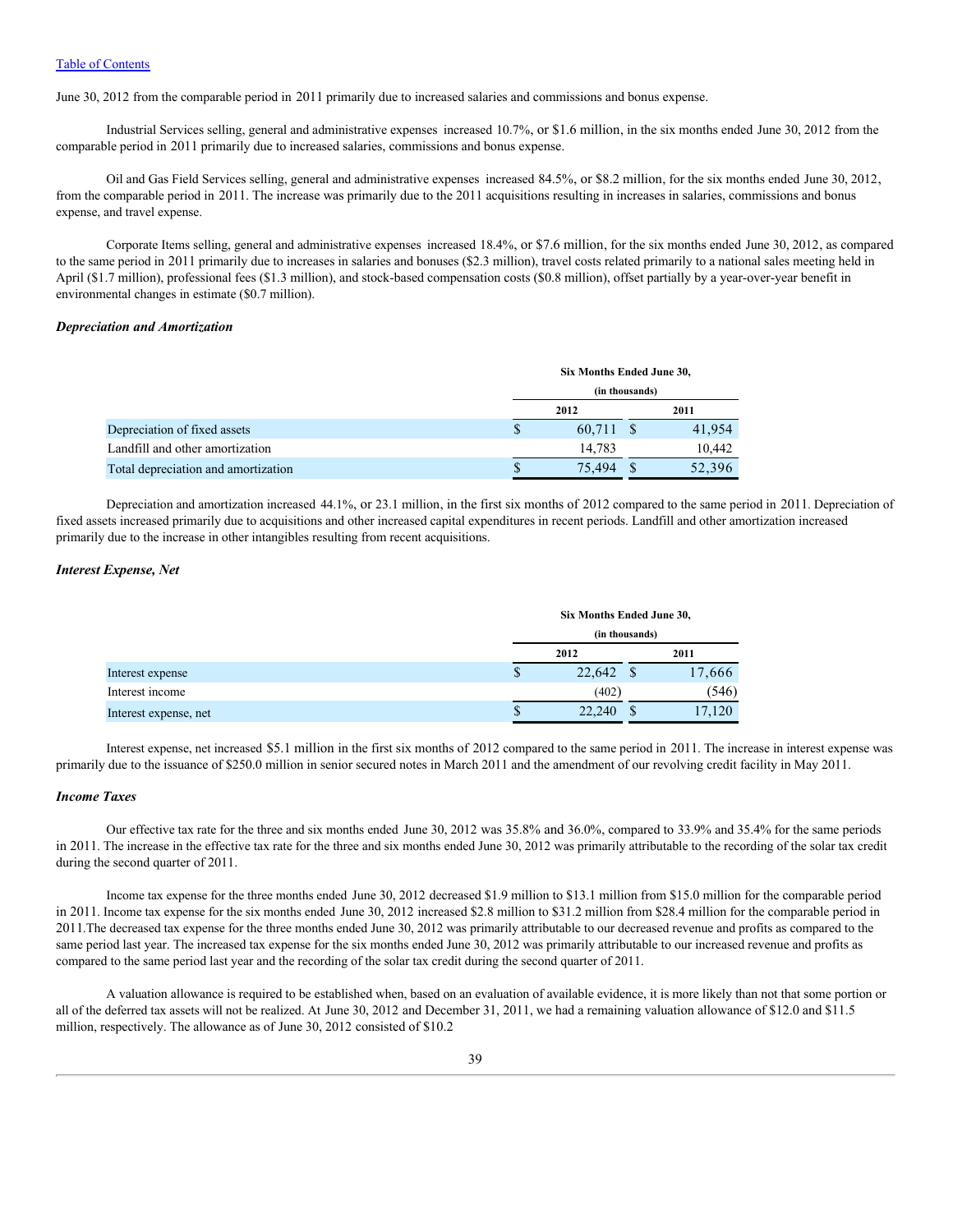million of foreign tax credits, \$1.3 million of state and federal net operating loss carryforwards and \$0.5 million of foreign net operating loss carryforwards. The allowance as of December 31, 2011 consisted of \$10.2 million of foreign tax credits, \$1.1 million of state net operating loss carryforwards and \$0.2 million of foreign net operating loss carryforwards.

Management's policy is to recognize interest and penalties related to income tax matters as a component of income tax expense. The liability for unrecognized tax benefits and related reserves as of June 30, 2012 and December 31, 2011, included accrued interest and penalties of \$28.1 million and \$26.8 million, respectively. Tax expense for each of the three months ended June 30, 2012 and 2011 included interest and penalties of \$0.7 million and \$0.9 million, respectively.

#### *Liquidity and Capital Resources*

#### *Cash and Cash Equivalents*

During the six months ended June 30, 2012, cash and cash equivalents increased \$36.0 million primarily related to cash flow from operations, offset partially by the February 2012 semi-annual interest payment on our \$520.0 million of then outstanding 2016 notes, the payment in March 2012 for bonuses and commissions earned throughout 2011 and acquisition payments.

We intend to use our existing cash and cash equivalents, marketable securities and cash flow from operations to provide for our working capital needs, to fund capital expenditures and for potential acquisitions. We anticipate that our cash flow provided by operating activities will provide the necessary funds on a short- and long-term basis to meet operating cash requirements.

At June 30, 2012, cash and cash equivalents totaled \$296.8 million, compared to \$260.7 million at December 31, 2011. At June 30, 2012, cash and cash equivalents held by foreign subsidiaries totaled \$63.3 million and were readily convertible into other foreign currencies including U.S. dollars. At June 30, 2012, the cash and cash equivalent balances for our U.S. operations were \$233.4 million. Our U.S. operations had net operating cash outflows from operations of \$38.7 million for the six months ended June 30, 2012. Additionally, we have available a \$250.0 million revolving credit facility of which \$163.5 million was available to borrow at June 30, 2012. Based on the above and on our current plans, we believe that our U.S. operations have adequate financial resources to satisfy their liquidity needs without being required to repatriate earnings from foreign subsidiaries. Accordingly, although repatriation to the U.S. of foreign earnings would generally be subject to U.S. income taxation, net of any available foreign tax credits, we have not recorded any deferred tax liability related to such repatriation since we intend to permanently reinvest foreign earnings outside the U.S.

We had accrued environmental liabilities as of June 30, 2012 of approximately \$167.5 million, substantially all of which we assumed in connection with our acquisitions of the CSD assets in September 2002, Teris LLC in 2006, and one of the two solvent recycling facilities we purchased from Safety-Kleen Systems, Inc. in 2008. We anticipate our environmental liabilities will be payable over many years and that cash flow from operations will generally be sufficient to fund the payment of such liabilities when required. However, events not anticipated (such as future changes in environmental laws and regulations) could require that such payments be made earlier or in greater amounts than currently anticipated, which could adversely affect our results of operations, cash flow and financial condition.

We assess our liquidity in terms of our ability to generate cash to fund our operating, investing and financing activities. Our primary ongoing cash requirements will be to fund operations, capital expenditures, interest payments and investments in line with our business strategy. We believe our future operating cash flows will be sufficient to meet our future operating and investing cash needs. Furthermore, the existing cash balances and the availability of additional borrowings under our revolving credit facility provide additional potential sources of liquidity should they be required.

### *Cash Flows for the six months ended June 30, 2012*

Cash from operating activities in the first six months of 2012 was \$175.8 million, an increase of 132.4%, or \$100.1 million, compared with cash from operating activities in the first six months of 2011. The change was primarily the result of a net decrease in working capital items.

Cash used for investing activities in the first six months of 2012 was \$128.5 million, a decrease of 51.9% or \$138.7 million, compared with cash used for investing activities in the first six months of 2011. The change was due primarily from lower year-over-year costs associated with acquisitions offset partially by increases in additions to property, plant and equipment.

Cash used for financing activities in the first six months of 2012 was \$10.3 million, compared with cash from financing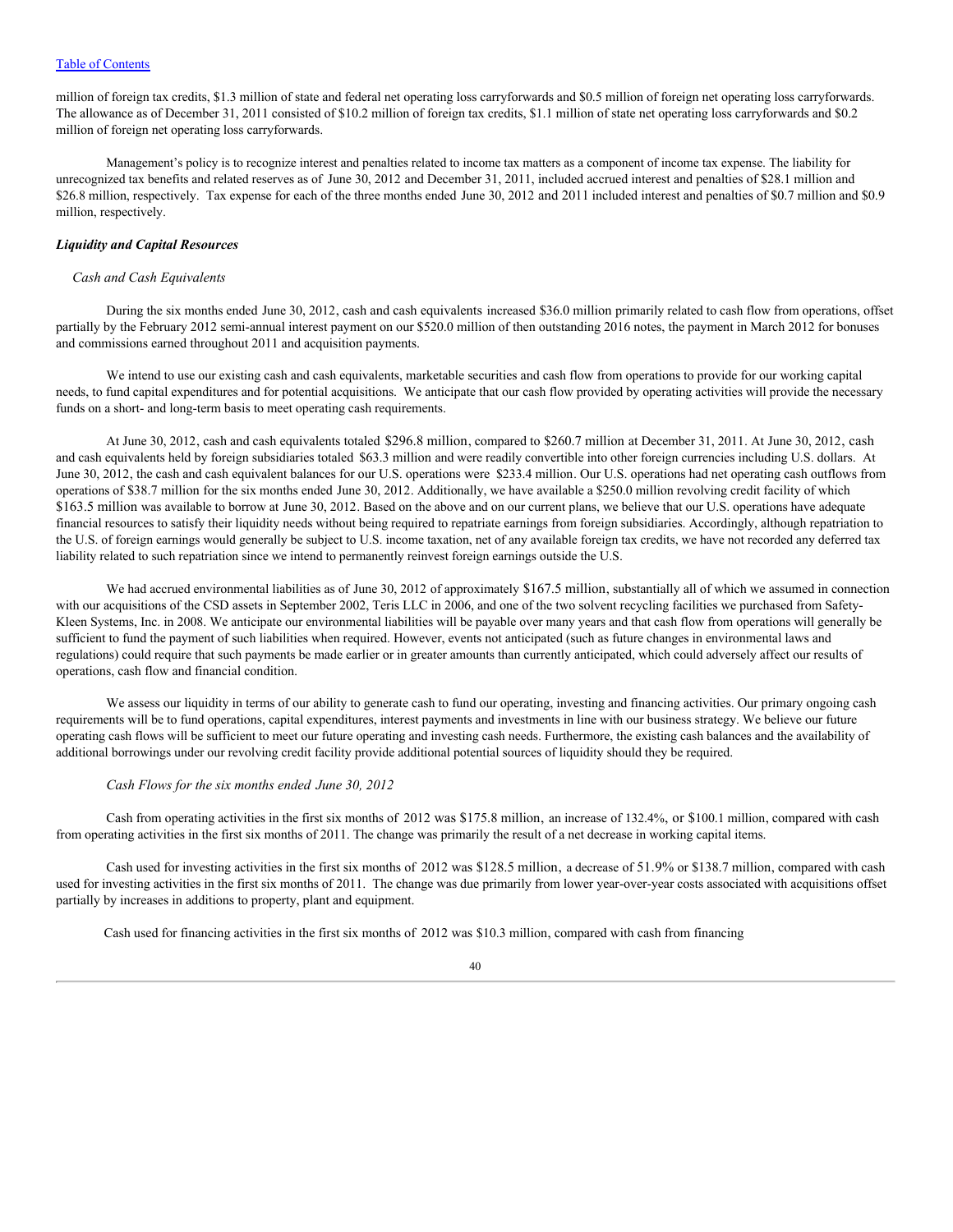activities of \$265.5 million in the first six months of 2011. The change was primarily the result of the issuance of \$250.0 million aggregate principal amount of 7.625% senior secured notes on March 24, 2011.

#### *Cash Flows for the six months ended June 30, 2011*

Cash from operating activities in the first six months of 2011 was \$75.6 million, compared with cash used for operating activities of \$97.3 million in the first six months of 2010. The change was primarily the result of a net reduction in certain working capital items and a decrease in income from operations.

Cash used for investing activities in the first six months of 2011 was \$267.2 million, an increase of 772.3%, or \$236.5 million, compared with cash used for investing activities in the first six months of 2010. The increase resulted primarily from year-over-year higher costs associated with additions to property, plant and equipment and acquisitions.

Cash from financing activities in the first six months of 2011 was \$265.5 million, compared with cash used for financing activities of \$3.4 million in the first six months of 2010. The change was primarily the result of the issuance of \$250.0 million aggregate principal amount of 7.625% senior secured notes on March 24, 2011.

#### *Financing Arrangements*

The financing arrangements and principal terms of the \$520.0 million aggregate principal amount of our 7.625% senior secured notes due 2016 (the "2016 notes") which were outstanding at June 30, 2012 and our \$250.0 million revolving credit facility are discussed further in Note 9, "Financing Arrangements," in our Annual Report on Form 10-K for the year ended December 31, 2011.

On July 13, 2012, we redeemed \$30.0 million principal amount of the \$520.0 million aggregate principal amount of our 2016 notes which were outstanding on June 30, 2012 in accordance with the terms of the 2016 notes. On July 16, 2012, we commenced a tender offer to purchase any and all of the \$490.0 million aggregate principal amount of the 2016 notes which remained outstanding following such partial redemption. On July 30, 2012, we purchased the \$339.1 million principal amount of 2016 notes which had been tendered on or prior to 5:00 p.m., New York City time, on July 27, 2012, and called for redemption on August 15, 2012 the \$150.9 million principal amount of 2016 notes which had not by then been tendered. We financed that purchase and call for redemption of 2016 notes through a private placement of \$800.0 million aggregate principal amount of 5.25% senior unsecured notes due 2020 (the "new notes") which we also completed on July 30, 2012. We intend to use the approximately \$262.8 million of remaining net proceeds from such private placement of the new notes to finance potential future acquisitions and for general corporate purposes. See further detail discussed in Note 9, "Financing Arrangements," to our consolidated financial statements included in Item 1 of this report.

As of June 30, 2012, we were in compliance with the covenants of our debt agreements, and we believe it is reasonably likely that we will continue to meet such covenants.

### *Liquidity Impacts of Uncertain Tax Positions*

As discussed in Note 10, "Income Taxes," to our financial statements included in Item 1 of this report, we have recorded as of June 30, 2012, \$36.2 million of unrecognized tax benefits and related reserves and \$28.1 million of potential interest and penalties. These liabilities are classified as "unrecognized tax benefits and other long-term liabilities" in our consolidated balance sheets. We are not able to reasonably estimate when we might make any cash payments to settle these liabilities. However, we believe no material cash payments will be required in the next 12 months.

#### *Auction Rate Securities*

As of June 30, 2012, our long-term investments included \$4.3 million of available for sale auction rate securities. With the liquidity issues experienced in global credit and capital markets, these auction rate securities have experienced multiple failed auctions and as a result are currently not liquid. The auction rate securities are secured by student loans substantially insured by the Federal Family Education Loan Program, maintain the highest credit rating of AAA, and continue to pay interest according to their stated terms with interest rates resetting generally every 28 days.

We believe we have sufficient liquidity to fund operations and do not plan to sell our auction rate securities in the foreseeable future at an amount below the original purchase value. In the unlikely event that we need to access the funds that are in an illiquid state, we may not be able to do so without a possible loss of principal until a future auction for these investments is successful, another secondary market evolves for these securities, they are redeemed by the issuer, or they mature. If we were unable to sell these securities in the market or they are not redeemed, we could be required to hold them to maturity. These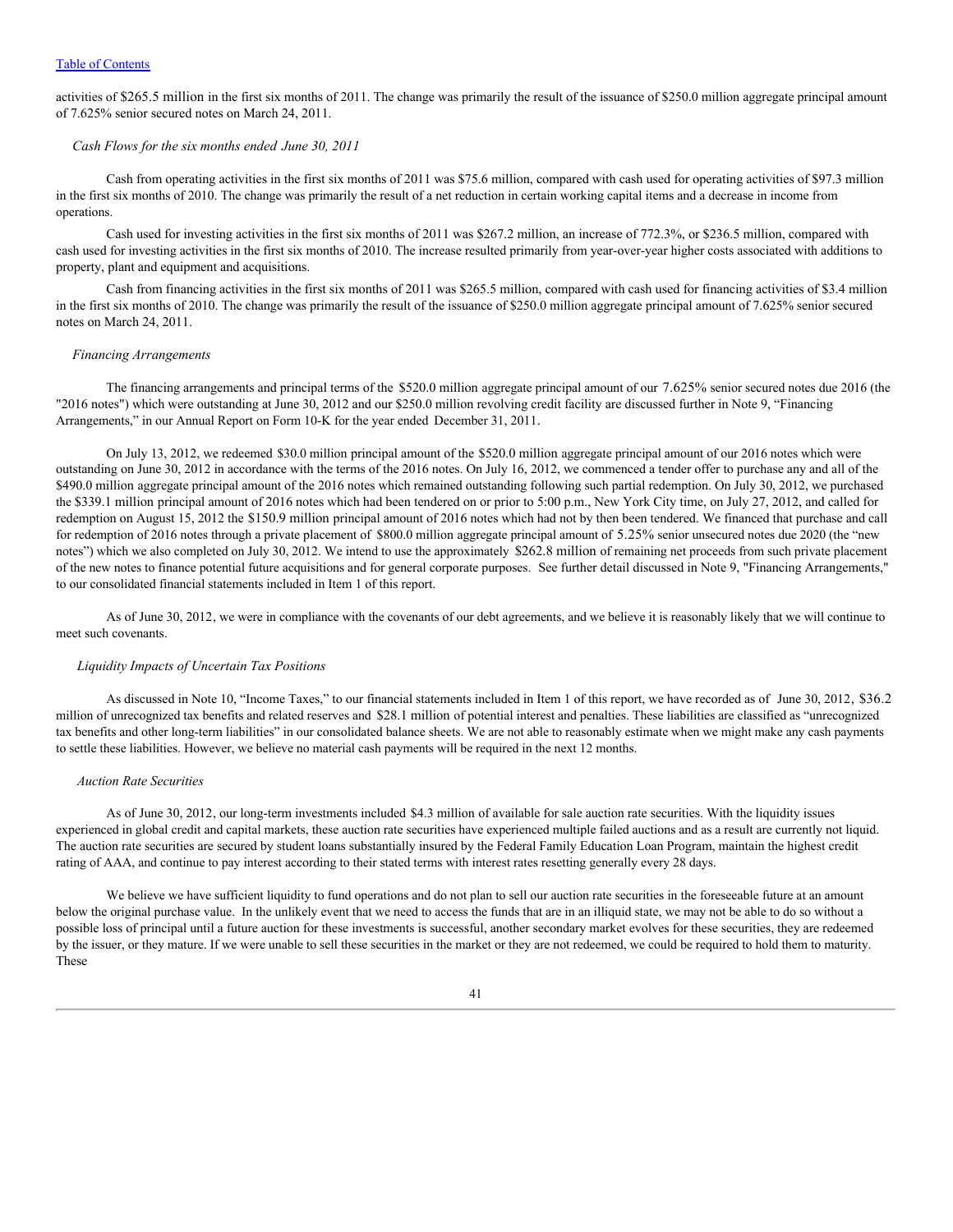<span id="page-44-0"></span>securities are currently reflected at their fair value utilizing a discounted cash flow analysis or significant other observable inputs. As of June 30, 2012, we have recorded an unrealized pre-tax loss of \$0.4 million, which we assess as temporary. We will continue to monitor and evaluate these investments on an ongoing basis for other than temporary impairment and record an adjustment to earnings if and when appropriate.

### **ITEM 3. QUANTITATIVE AND QUALITATIVE DISCLOSURES ABOUT MARKET RISK**

In the normal course of business, we are exposed to market risks, including changes in interest rates, certain commodity prices, and certain foreign currency rates, primarily the Canadian dollar. Our philosophy in managing interest rate risk is to borrow at fixed rates for longer time horizons to finance noncurrent assets and to borrow (to the extent, if any, required) at variable rates for working capital and other short-term needs. We therefore have not entered into derivative or hedging transactions, nor have we entered into transactions to finance off-balance sheet debt. The following table provides information regarding our fixed rate borrowings at June 30, 2012 (in thousands):

|                                                            | <b>Six Months</b><br>Remaining |                          |       |      |         |            |              |
|------------------------------------------------------------|--------------------------------|--------------------------|-------|------|---------|------------|--------------|
| <b>Scheduled Maturity Dates</b>                            | 2012                           | 2013                     | 2014  | 2015 | 2016    | Thereafter | <b>Total</b> |
| Senior secured notes                                       | $-$                            | $\overline{\phantom{a}}$ | $-$   |      | 520,000 |            | 520,000      |
| Capital lease obligations                                  | 4.078                          | 4.146                    | 2.237 | 343  |         |            | 10.804       |
|                                                            | 4.078                          | 4.146                    | 2.237 | 343  | 520,000 | __         | 530,804      |
| Weighted average interest rate on<br>fixed rate borrowings | 7.6%                           | 7.6%                     | 7.6%  | 7.6% | 7.6%    | $-$ %      |              |

In addition to the fixed rate borrowings described in the above table, we had at June 30, 2012 variable rate instruments that included a revolving credit facility with maximum borrowings of up to \$250.0 million (with a \$215.0 million sub-limit for letters of credit). Subsequent to June 30, 2012, changes made to the Company's above noted outstanding senior secured notes are discussed in Note 9, "Financing Arrangements," to our consolidated financial statements included in Item 1 of this report.

We view our investment in our foreign subsidiaries as long-term; thus, we have not entered into any hedging transactions between any two foreign currencies or between any of the foreign currencies and the U.S. dollar. During 2012, the Canadian subsidiaries transacted approximately 2.3% of their business in U.S. dollars and at any period end have cash on deposit in U.S. dollars and outstanding U.S. dollar accounts receivable related to these transactions. These cash and receivable accounts are vulnerable to foreign currency translation gains or losses. Exchange rate movements also affect the translation of Canadian generated profits and losses into U.S. dollars. Had the Canadian dollar been 10.0% stronger or weaker against the U.S. dollar, we would have reported increased or decreased net income of \$0.3 million and \$0.3 million for the three months ended June 30, 2012 and 2011, respectively. Had the Canadian dollar been 10.0% stronger or weaker against the U.S. dollar, we would have reported increased or decreased net income of \$1.3 million and \$0.1 million for the six months ended June 30, 2012 and 2011, respectively.

At June 30, 2012, \$4.3 million of our noncurrent investments were auction rate securities. While we are uncertain as to when the liquidity issues relating to these investments will improve, we believe these issues will not materially impact our ability to fund our working capital needs, capital expenditures, or other business requirements.

We are subject to minimal market risk arising from purchases of commodities since no significant amount of commodities are used in the treatment of hazardous waste or providing energy and industrial services.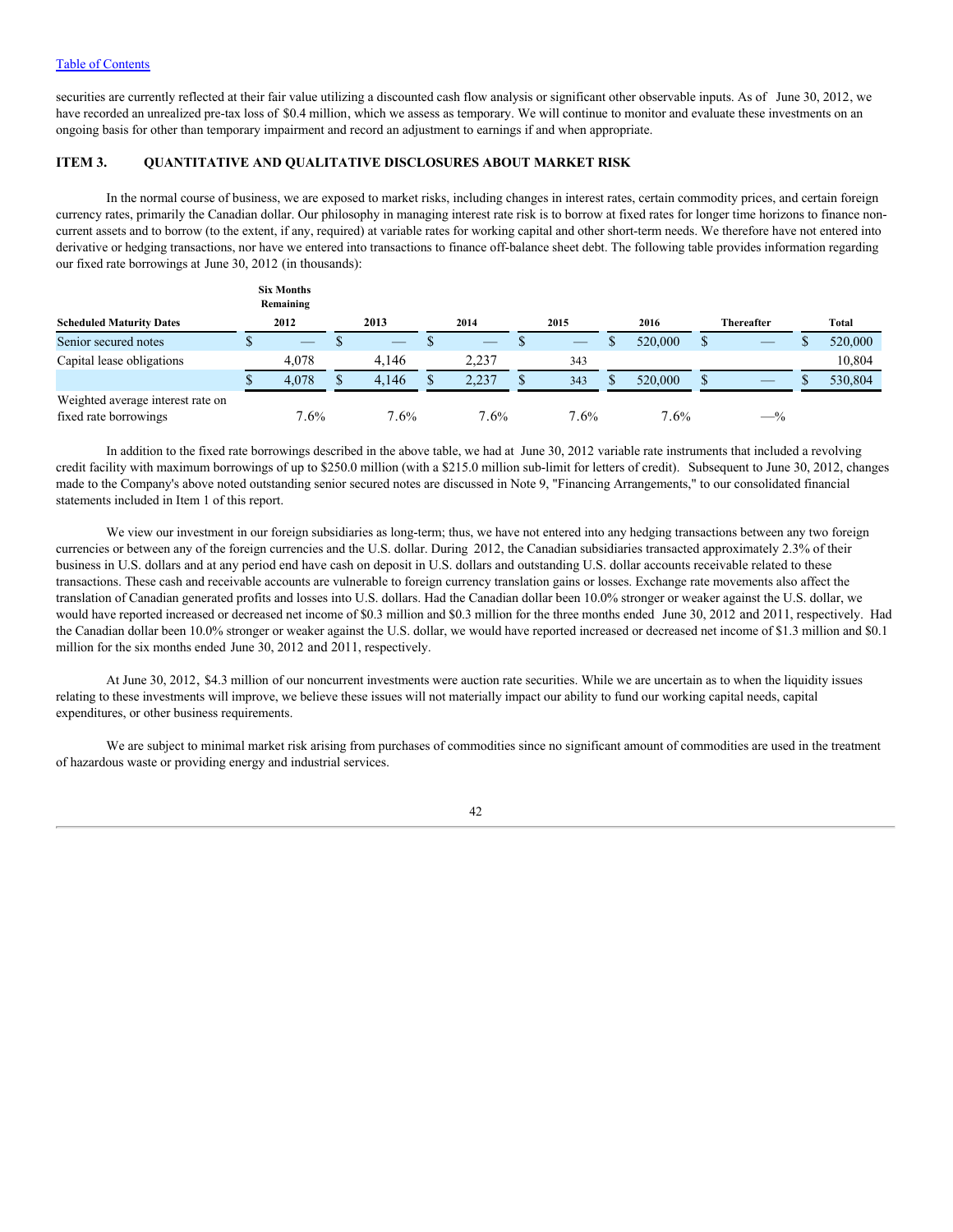### <span id="page-45-0"></span>**ITEM 4. CONTROLS AND PROCEDURES**

### **Evaluation of Disclosure Controls and Procedures**

Based on an evaluation under the supervision and with the participation of our management, including our Chief Executive Officer and Chief Financial Officer, as of the end of the period covered by this Quarterly Report, our Chief Executive Officer and Chief Financial Officer have concluded that our disclosure controls and procedures (as defined in Rules 13a-15(e) and 15d-15(e) under the Securities Exchange Act of 1934, as amended (the "Exchange Act")) were effective as of June 30, 2012 to ensure that information required to be disclosed by us in reports that we file or submit under the Exchange Act is recorded, processed, summarized and reported within the time periods specified in Securities and Exchange Commission rules and forms and is accumulated and communicated to our management, including our Chief Executive Officer and Chief Financial Officer, as appropriate to allow timely decisions regarding required disclosure.

### **Changes in Internal Control over Financial Reporting**

There were no changes in the Company's internal control over financial reporting identified in connection with the evaluation required by paragraph (d) of Exchange Act Rules 13a-15e or 15d-15e that was conducted during the last fiscal quarter that have materially affected, or are reasonably likely to materially affect, the Company's internal control over financial reporting.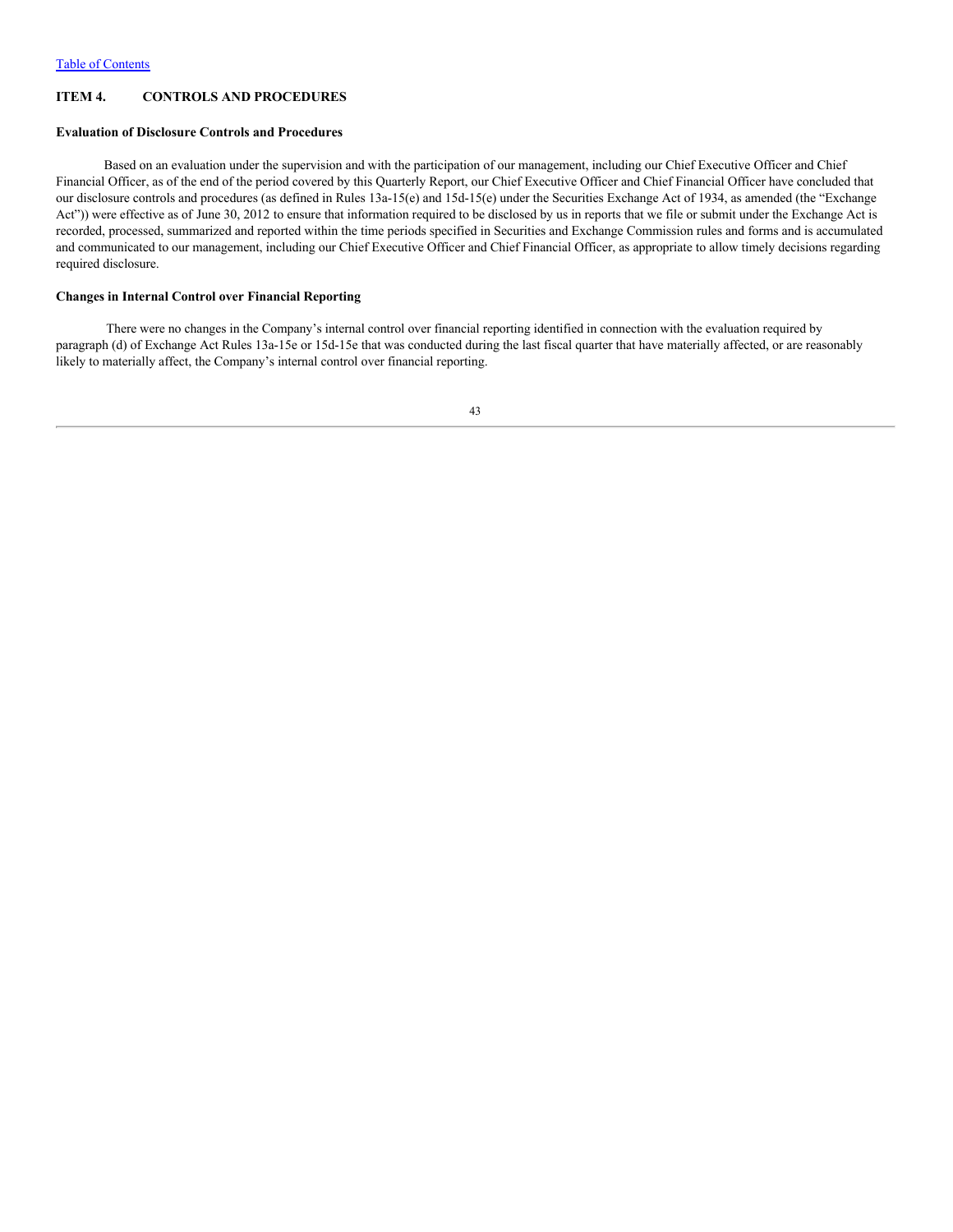### **PART II—OTHER INFORMATION**

#### <span id="page-46-0"></span>**Item 1—***Legal Proceedings*

See Note 13, "Commitments and Contingencies," to the financial statements included in Item 1 of this report, which description is incorporated herein by reference.

#### **Item 1A—***Risk Factors*

During the three months ended June 30, 2012, there were no material changes from the risk factors as previously disclosed in Item 1A in the Company's Annual Report on Form 10-K for the year ended December 31, 2011.

#### **Item 2—***Unregistered Sale of Equity Securities and Use of Proceeds* **—**None.

#### **Item 3—***Defaults Upon Senior Securities***—**None.

#### **Item 4—***Mine Safety Disclosures***—**None.

#### **Item 5—***Other Information*

Subsequent to the issuance of the Company's Form 10-Q for the period ended March 31, 2012,

management identified a disclosure error in Note 15, ''Guarantor and Non-Guarantor Subsidiaries Financial Information.'' The previously disclosed guarantor information did not provide the details of comprehensive income by guarantor for the periods ended March 31, 2012 and 2011. While the Form 10-Q for the period ended March 31, 2012, was not materially misstated, the Company will provide the guarantor comprehensive income disclosure within its Form 10-Q for the period ended March 31, 2013. For the period ended March 31, 2012, the other comprehensive income and comprehensive income was \$15.2 million and \$47.2 million, respectively, for Clean Harbors, Inc., \$15.2 million and \$71.8 million, respectively, for the U.S. Guarantors, and \$6.3 million and \$25.6 million, respectively, for the Foreign Non-Guarantors. For the period ended March 31, 2011, the other comprehensive income and comprehensive income was \$16.5 million and \$39.2 million, respectively, for Clean Harbors, Inc., \$16.5 million and \$51.4 million, respectively, for the U.S. Guarantors and \$5.7 million and \$14.9 million, respectively, for the Foreign Non-Guarantors.

#### **Item 6—***Exhibits*

| Item No. | <b>Description</b>                                                                                                                                                                                                                                                                                                                                                                                                                                                                                                                                            |                |  |  |  |  |
|----------|---------------------------------------------------------------------------------------------------------------------------------------------------------------------------------------------------------------------------------------------------------------------------------------------------------------------------------------------------------------------------------------------------------------------------------------------------------------------------------------------------------------------------------------------------------------|----------------|--|--|--|--|
| 31.1     | Rule 13a-14a/15d-14(a) Certification of the CEO Alan S. McKim                                                                                                                                                                                                                                                                                                                                                                                                                                                                                                 | Filed herewith |  |  |  |  |
| 31.2     | Rule 13a-14a/15d-14(a) Certification of the CFO James M. Rutledge                                                                                                                                                                                                                                                                                                                                                                                                                                                                                             |                |  |  |  |  |
| 32       | Section 1350 Certifications                                                                                                                                                                                                                                                                                                                                                                                                                                                                                                                                   | Filed herewith |  |  |  |  |
| 101      | Interactive Data Files Pursuant to Rule 405 of Regulation S-T: Financial statements from the quarterly report on<br>Form 10-Q of Clean Harbors, Inc. for the quarter ended June 30, 2012, formatted in XBRL: (i) Consolidated<br>Balance Sheets, (ii) Unaudited Consolidated Statements of Income, (iii) Unaudited Consolidated Statements of<br>Comprehensive Income, (iv) Unaudited Consolidated Statements of Cash Flows, (v) Unaudited Consolidated<br>Statements of Stockholders' Equity, and (vi) Notes to Unaudited Consolidated Financial Statements. | $\ast$         |  |  |  |  |

These interactive data files are furnished and deemed not filed or part of a registration statement or prospectus for purposes of Sections 11 or 12 of the Securities Act of 1933, as amended, are deemed not filed for purposes of Section 18 of the Securities Exchange Act of 1934, as amended, and otherwise are not subject to liability under those sections.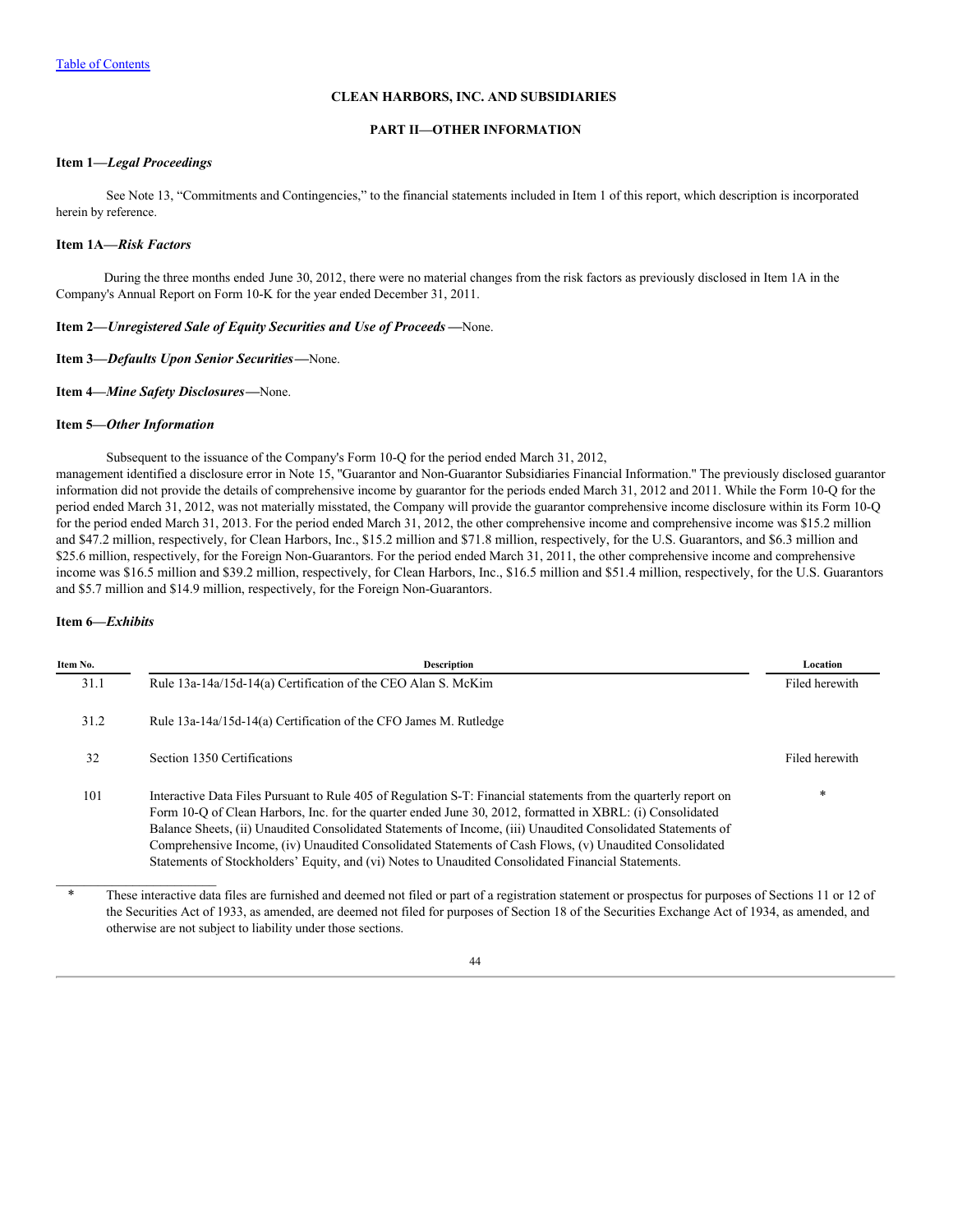### **SIGNATURES**

<span id="page-47-0"></span>Pursuant to the requirements of the Securities Exchange Act of 1934, the registrant has duly caused this report to be signed on its behalf by the undersigned thereunto duly authorized.

CLEAN HARBORS, INC.

Registrant

By: /s/ ALAN S. MCKIM

**Alan S. McKim President and Chief Executive Officer**

Date: August 9, 2012

By: /s/ JAMES M. RUTLEDGE

**James M. Rutledge Vice Chairman and Chief Financial Officer**

Date: August 9, 2012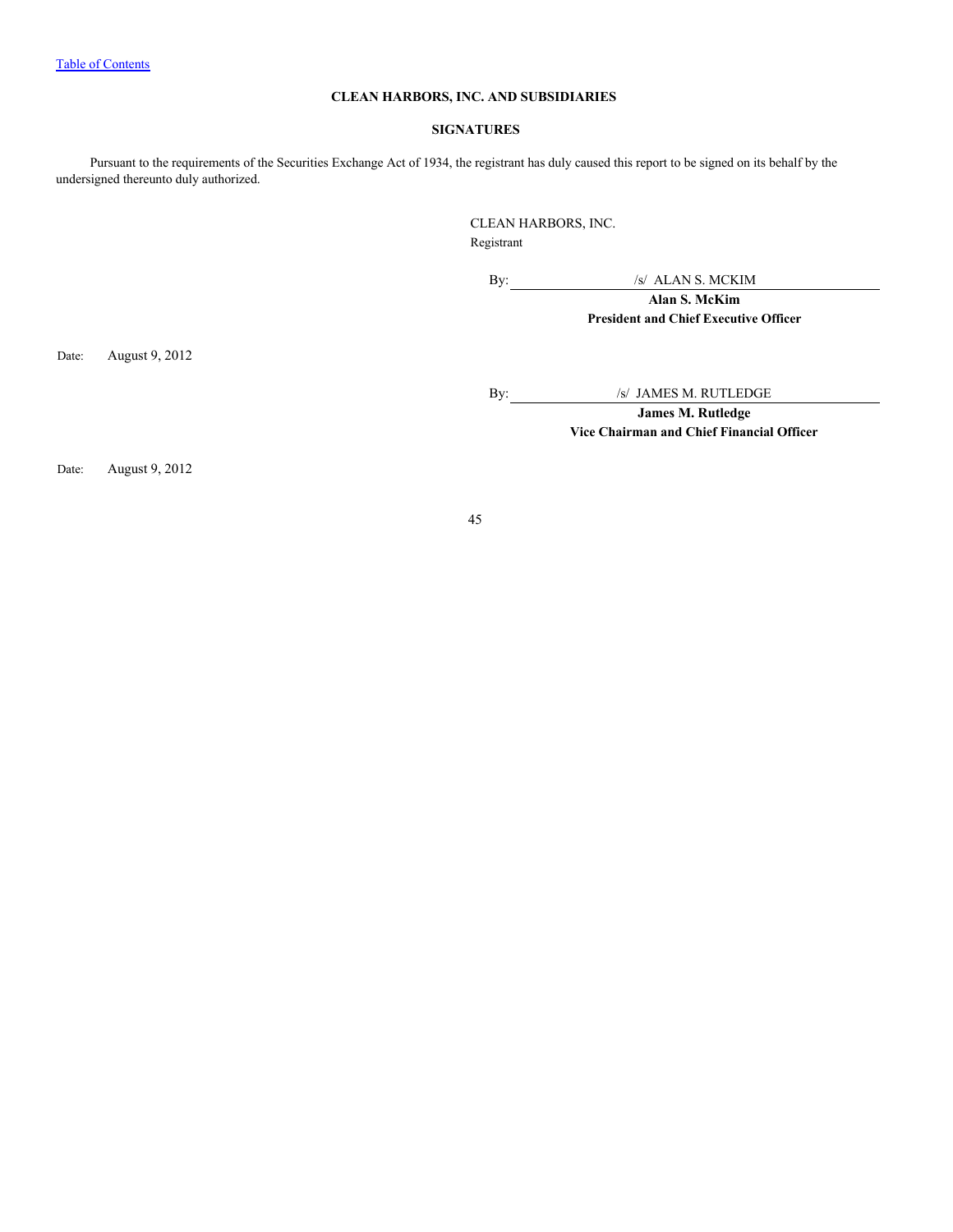# **CERTIFICATION OF CHIEF EXECUTIVE OFFICER**

I, Alan S. McKim, certify that:

1. I have reviewed this Quarterly Report on Form 10-Q of Clean Harbors, Inc.;

2. Based on my knowledge, this report does not contain any untrue statement of a material fact or omit to state a material fact necessary to make the statements made, in light of the circumstances under which such statements were made, not misleading with respect to the period covered by this report;

3. Based on my knowledge, the financial statements, and other financial information included in this report, fairly present in all material respects the financial condition, results of operations and cash flows of the registrant as of, and for, the periods presented in this report;

4. The registrant's other certifying officer(s) and I are responsible for establishing and maintaining disclosure controls and procedures (as defined in Exchange Act Rules 13a-15(e) and 15d-15(e)) and internal control over financial reporting (as defined in Exchange Act Rules 13a-15(f) and 15d-15(f)) for the registrant and have:

(a) Designed such disclosure controls and procedures, or caused such disclosure controls and procedures to be designed under our supervision, to ensure that material information relating to the registrant, including its consolidated subsidiaries, is made known to us by others within those entities, particularly during the period in which this report is being prepared;

(b) Designed such internal control over financial reporting, or caused such internal control over financial reporting to be designed under our supervision, to provide reasonable assurance regarding the reliability of financial reporting and the preparation of financial statements for external purposes in accordance with generally accepted accounting principles;

(c) Evaluated the effectiveness of the registrant's disclosure controls and procedures and presented in this report our conclusions about the effectiveness of the disclosure controls and procedures, as of the end of the period covered by this report based on such evaluation; and

(d) Disclosed in this report any change in the registrant's internal control over financial reporting that occurred during the registrant's most recent fiscal quarter (the registrant's fourth fiscal quarter in the case of an annual report) that has materially affected, or is reasonably likely to materially affect, the registrant's internal control over financial reporting; and

5. The registrant's other certifying officer(s) and I have disclosed, based on our most recent evaluation of internal control over financial reporting, to the registrant's auditors and the audit committee of the registrant's board of directors (or persons performing the equivalent functions):

(a) All significant deficiencies and material weaknesses in the design or operation of internal control over financial reporting which are reasonably likely to adversely affect the registrant's ability to record, process, summarize and report financial information; and

(b) Any fraud, whether or not material, that involves management or other employees who have a significant role in the registrant's internal control over financial reporting.

/s/ Alan S. McKim

**Alan S. McKim** *President and Chief Executive Officer*

Date: August 9, 2012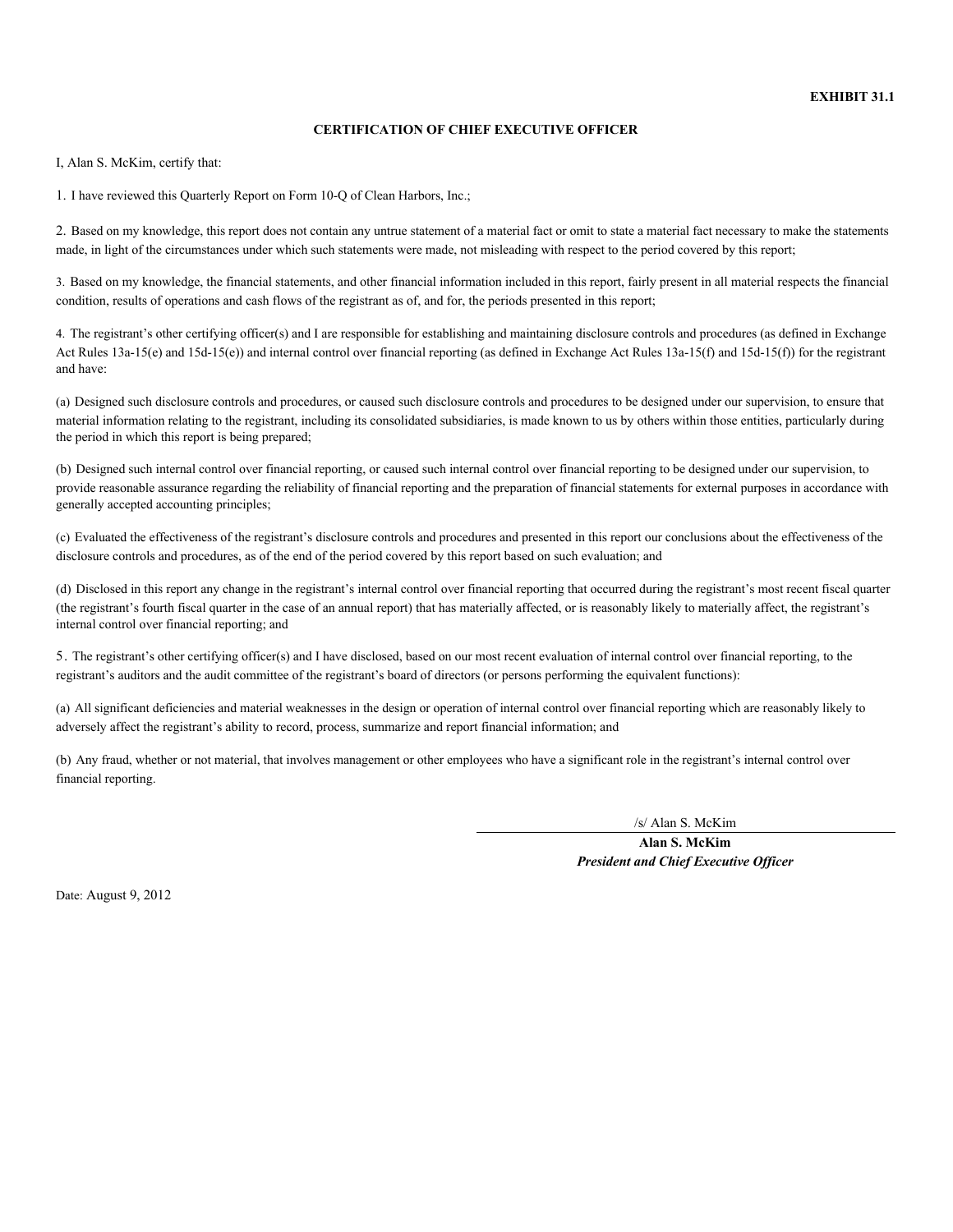### **CERTIFICATION OF CHIEF FINANCIAL OFFICER**

I, James M. Rutledge, certify that:

1. I have reviewed this quarterly report on Form 10-Q of Clean Harbors, Inc.;

2. Based on my knowledge, this report does not contain any untrue statement of a material fact or omit to state a material fact necessary to make the statements made, in light of the circumstances under which such statements were made, not misleading with respect to the period covered by this report;

3. Based on my knowledge, the financial statements, and other financial information included in this report, fairly present in all material respects the financial condition, results of operations and cash flows of the registrant as of, and for, the periods presented in this report;

4. The registrant's other certifying officer(s) and I are responsible for establishing and maintaining disclosure controls and procedures (as defined in Exchange Act Rules 13a-15(e) and 15d-15(e)) and internal control over financial reporting (as defined in Exchange Act Rules 13a-15(f) and 15d-15(f)) for the registrant and have:

(a) Designed such disclosure controls and procedures, or caused such disclosure controls and procedures to be designed under our supervision, to ensure that material information relating to the registrant, including its consolidated subsidiaries, is made known to us by others within those entities, particularly during the period in which this report is being prepared;

(b) Designed such internal control over financial reporting, or caused such internal control over financial reporting to be designed under our supervision, to provide reasonable assurance regarding the reliability of financial reporting and the preparation of financial statements for external purposes in accordance with generally accepted accounting principles;

(c) Evaluated the effectiveness of the registrant's disclosure controls and procedures and presented in this report our conclusions about the effectiveness of the disclosure controls and procedures, as of the end of the period covered by this report based on such evaluation; and

(d) Disclosed in this report any change in the registrant's internal control over financial reporting that occurred during the registrant's most recent fiscal quarter (the registrant's fourth fiscal quarter in the case of an annual report) that has materially affected, or is reasonably likely to materially affect, the registrant's internal control over financial reporting; and

5. The registrant's other certifying officer(s) and I have disclosed, based on our most recent evaluation of internal control over financial reporting, to the registrant's auditors and the audit committee of the registrant's board of directors (or persons performing the equivalent functions):

(a) All significant deficiencies and material weaknesses in the design or operation of internal control over financial reporting which are reasonably likely to adversely affect the registrant's ability to record, process, summarize and report financial information; and

(b) Any fraud, whether or not material, that involves management or other employees who have a significant role in the registrant's internal control over financial reporting.

/s/ James M. Rutledge

**James M. Rutledge** *Vice Chairman and Chief Financial Officer*

Date: August 9, 2012